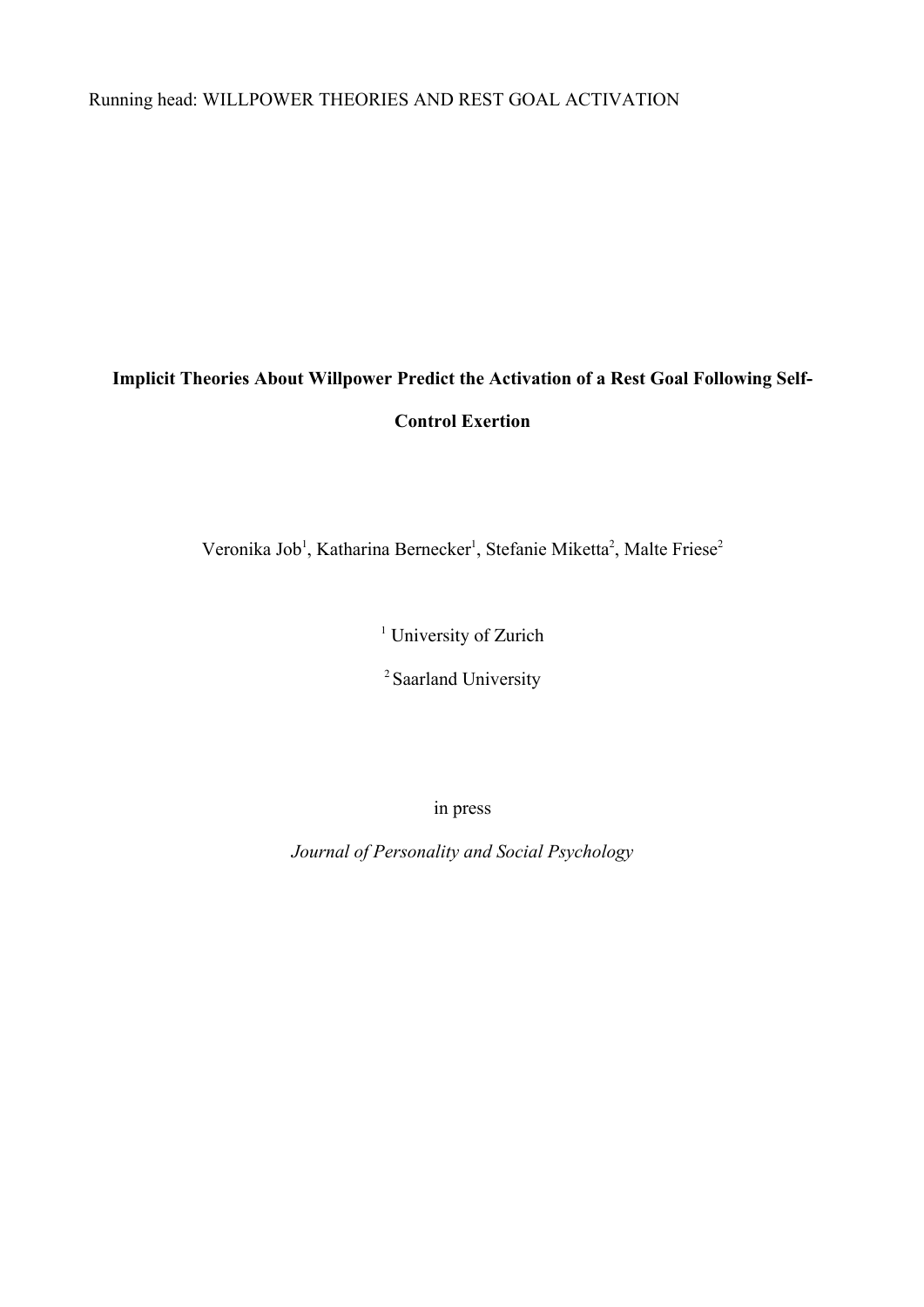#### **Abstract**

Past research indicates that peoples' implicit theories about the nature of willpower moderate the ego depletion effect. Only people who believe or were led to believe that willpower is a limited resource (limited-resource theory) showed lower self-control performance after an initial demanding task. As of yet, the underlying processes explaining this moderating effect by theories about willpower remain unknown. Here, we propose that the exertion of self-control activates the goal to preserve and replenish mental resources (rest goal) in people with a limited-resource theory. Five studies test this hypothesis. In Study 1, individual differences in implicit theories about willpower predicted increased accessibility of a rest goal after self-control exertion. Furthermore, measured (Study 2) and manipulated (Study 3) willpower theories predicted an increased preference for rest-conducive objects. Finally, Studies 4 and 5 provide evidence that theories about willpower predict actual resting behavior: In Study 4, participants who held a limited-resource theory took a longer break following self-control exertion than participants with a nonlimited-resource theory. Longer resting time predicted decreased rest goal accessibility afterwards. In Study 5, participants with an induced limited-resource theory sat longer on chairs in an ostensible product-testing task when they had engaged in a task requiring self-control beforehand. This research provides consistent support for a motivational shift toward rest after ego depletion in people holding a limited theory about willpower.

Keywords: implicit theories, willpower, self-control, ego depletion, rest goal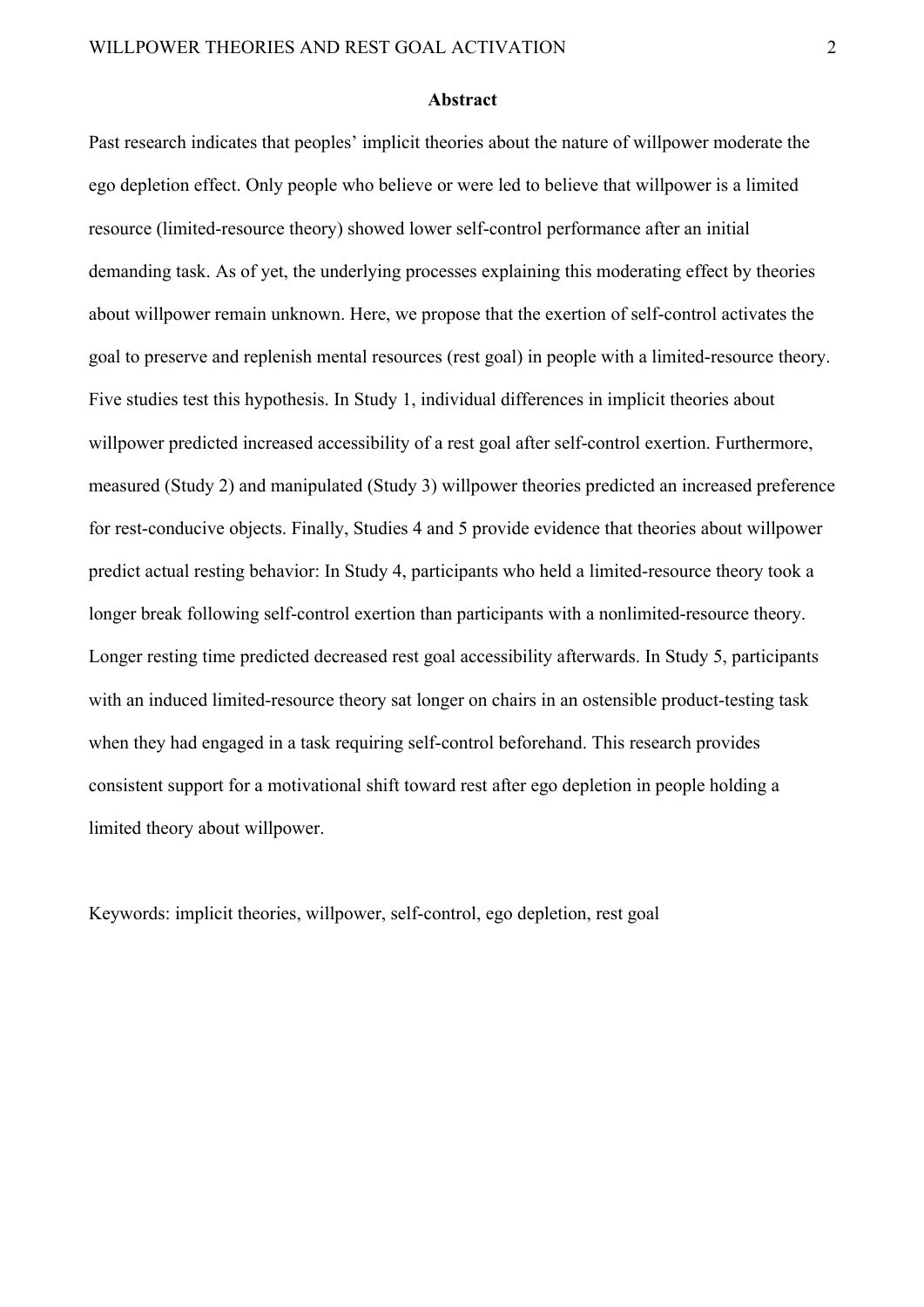# **Implicit Theories About Willpower Predict the Activation of a Rest Goal Following Self-**

# **Control Exertion**

People endorse different beliefs— implicit theories— about the nature of willpower and these beliefs affect their self-control and achievement outcomes in everyday life (Job, Walton, Bernecker, & Dweck, in press). When people believe that willpower is a limited resource (*limitedresource theory*), as the strength model of self-control suggests (Baumeister, Vohs, & Tice, 2007), they show the so-called *ego depletion effect*. They exhibit lower self-control performance on a demanding task following previous self-control exertion – their performance mirrors their belief. In contrast, people who believe that willpower is not a limited resource (*nonlimited-resource theory*) are better able to maintain their self-control performance at high levels (Job, Dweck, & Walton, 2010; Miller et al., 2012; see also Salmon, Adriaanse, DeVet, Fennis, & DeRidder, 2014). Studies found similar effects on self-control performance when implicit theories about willpower were not measured, but were experimentally manipulated, showing the causal effect of these theories (Job et al., 2010). Moreover, recent research indicates that a limited-resource theory is dysfunctional in students' everyday lives. When students with a limited-resource theory face high demands, their self-regulation is impaired and they earn lower grades as compared to students with a nonlimitedresource theory about willpower (Job et al., in press). Taken together, these findings suggest that a limited-resource theory leads people to act as though their self-regulatory resources are depleted before they reach the true limit of their self-regulatory capacity and this can have far-reaching consequences.

What processes account for the differences in self-regulation between people holding a limited versus a nonlimited theory about willpower? So far, the answer to this question remains unknown. The process model of self-control, a recent theoretical alternative to the strength model of self-control, suggests that ego depletion effects are caused by shifts in motivation and attention (Inzlicht & Schmeichel, 2012; Inzlicht, Schmeichel, & Macrae, 2014). It proposes that after they exerted self-control people are no longer motivated to exert themselves further and therefore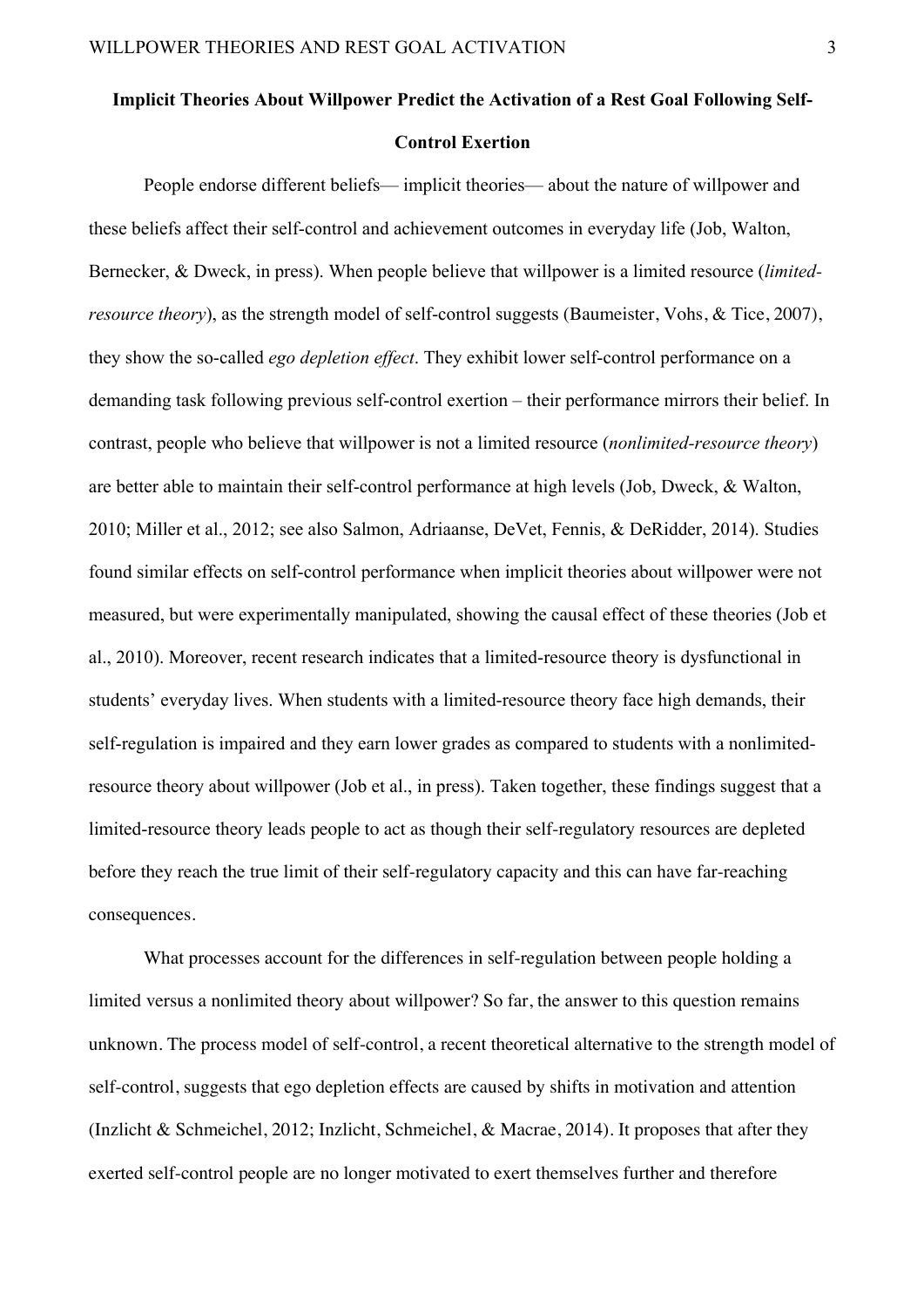perform worse on subsequent self-control tasks. Akin to this theorizing, we propose that the effect of implicit theories about willpower on self-control performance can be explained by a change in the motivational orientation, triggered by the initial exertion of self-control. We postulate that specifically for people with a limited-resource theory, as compared to people with a nonlimitedresource theory, exerting self-control activates the goal to preserve and replenish mental resources (*rest goal*), which translates into actual resting behavior. The aim of the present research was to document differences in rest goal activation and rest behavior following self-control exertion depending on peoples' implicit theory about willpower.

#### **Preservation of Resources**

Previous research speaks to the idea that people strategically preserve resources, particularly after they had to control themselves, and when they expect further self-control demands in the near future (Muraven, Shmueli, & Burkley, 2006). In a series of experiments, Muraven and colleagues (2006) showed that participants who had engaged in an initial self-control task performed more poorly on a second task when they were told that there would be a third task requiring self-control awaiting than when they did not expect a third self-control task. Similarly, Tyler and Burns (2009) showed that participants who had exerted self-control performed worse when they thought they would have to complete further tasks than when they thought they were approaching the end of the study. These results provided initial evidence that motivation to preserve mental resources may be involved in the ego depletion effect.

The present research links the conserving strength hypothesis with the implicit theories about willpower approach. We argue that only people with a limited-resource theory will exhibit increased orientation towards the goal of preserving their resources after they engage in a selfcontrol task. As outlined above, previous research documents that only people with a limitedresource theory perform worse after initial self-control exertion (Job et al., 2010). These findings are compatible with the notion that people with a limited-resource theory have the goal to preserve resources, but as yet empirical evidence for this idea is lacking. The present research was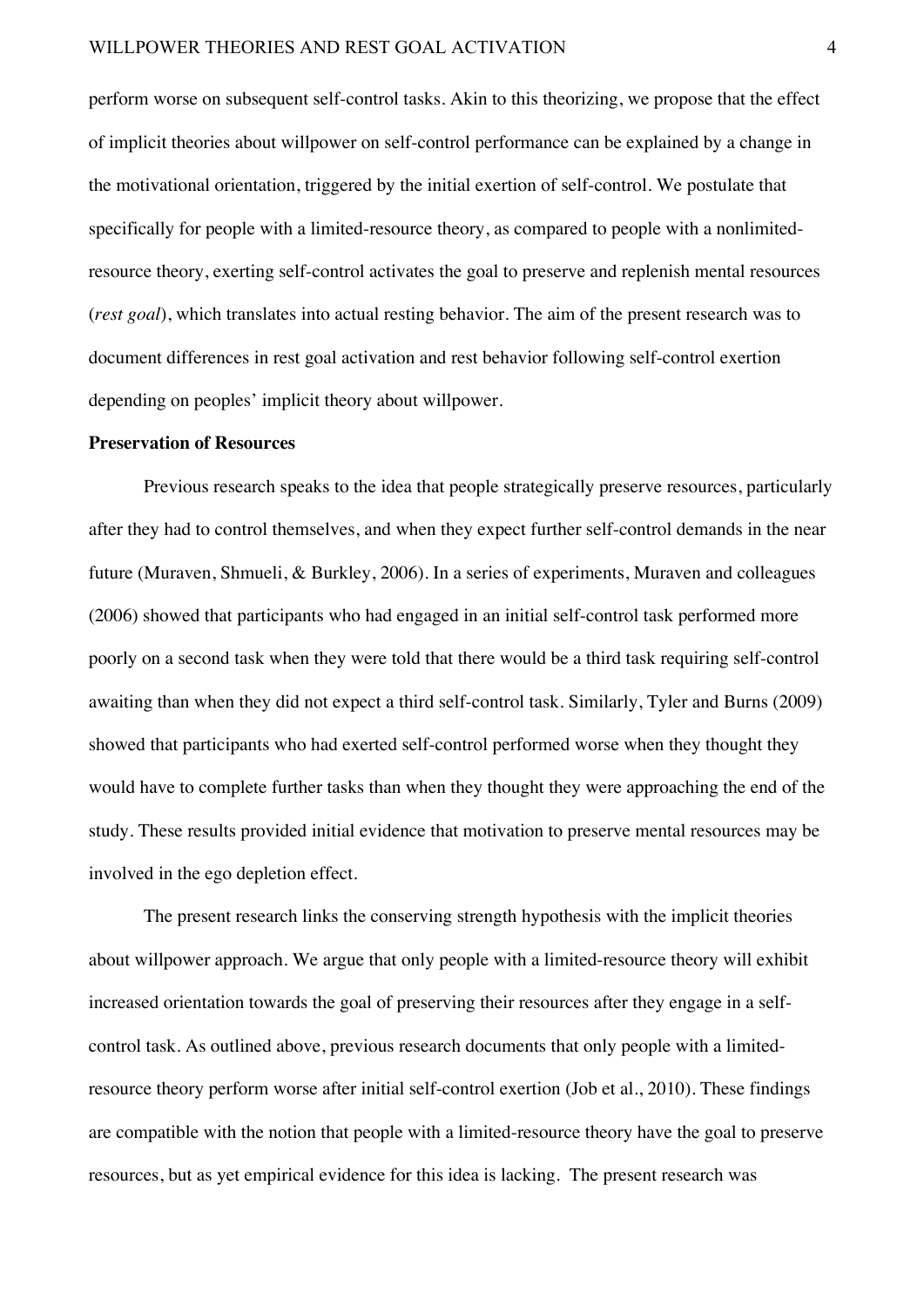conducted to test this assumption by measuring indicators of rest goal activation and rest behavior. We expected both rest goal activation and rest behavior to be high in people with a limited resource theory after self-control exertion.

#### **Goals for Action versus Inaction**

Recent research documents that the general goal to be active, as compared to the general goal to be inactive, guides a vast array of behavior including effort and performance on cognitive tasks (Albarracín, Hepler, & Tannenbaum, 2011). Action versus inaction goals are defined as the "motivational end states that regulate the pursuit of high-effort, active behavior versus low-effort, inactive behavior, regardless of the specific behavior in question" (Albarracín et al., 2011, p. 119). Accordingly, if people strive for inaction goals (doing nothing), this affects their level of activity and effort they invest in other goals and tasks at hand. In a series of experiments, Albarracín and colleagues (2008) showed that priming participants with action versus inaction concepts by presenting words like 'go' and 'move' versus 'calm' and 'relax', thereby increasing the accessibility of these concepts, affected whether they chose an active versus inactive task. That means the action and inaction priming affected people's choice for an activity that would serve their goal. It further affected their cognitive performance. Participants who were primed with 'inaction' recalled less of a previously read passage and they solved fewer SAT-like problems as compared to participants who were primed with 'action'.

We suggest that participants with a limited-resource theory will, like participants who were primed with the concept of inaction in the work by Albarracín and colleagues, strive for rest and relaxation, which implies inaction. That means after they have engaged in a task requiring selfcontrol, people with a limited-resource theory should not only show increased cognitive accessibility of rest-related concepts, but also choose to be inactive, when given the opportunity.

# **The Present Research**

This research was conducted to test the hypothesis that in people with a limited-resource theory, engaging in self-control activates a rest goal – the goal to preserve and replenish the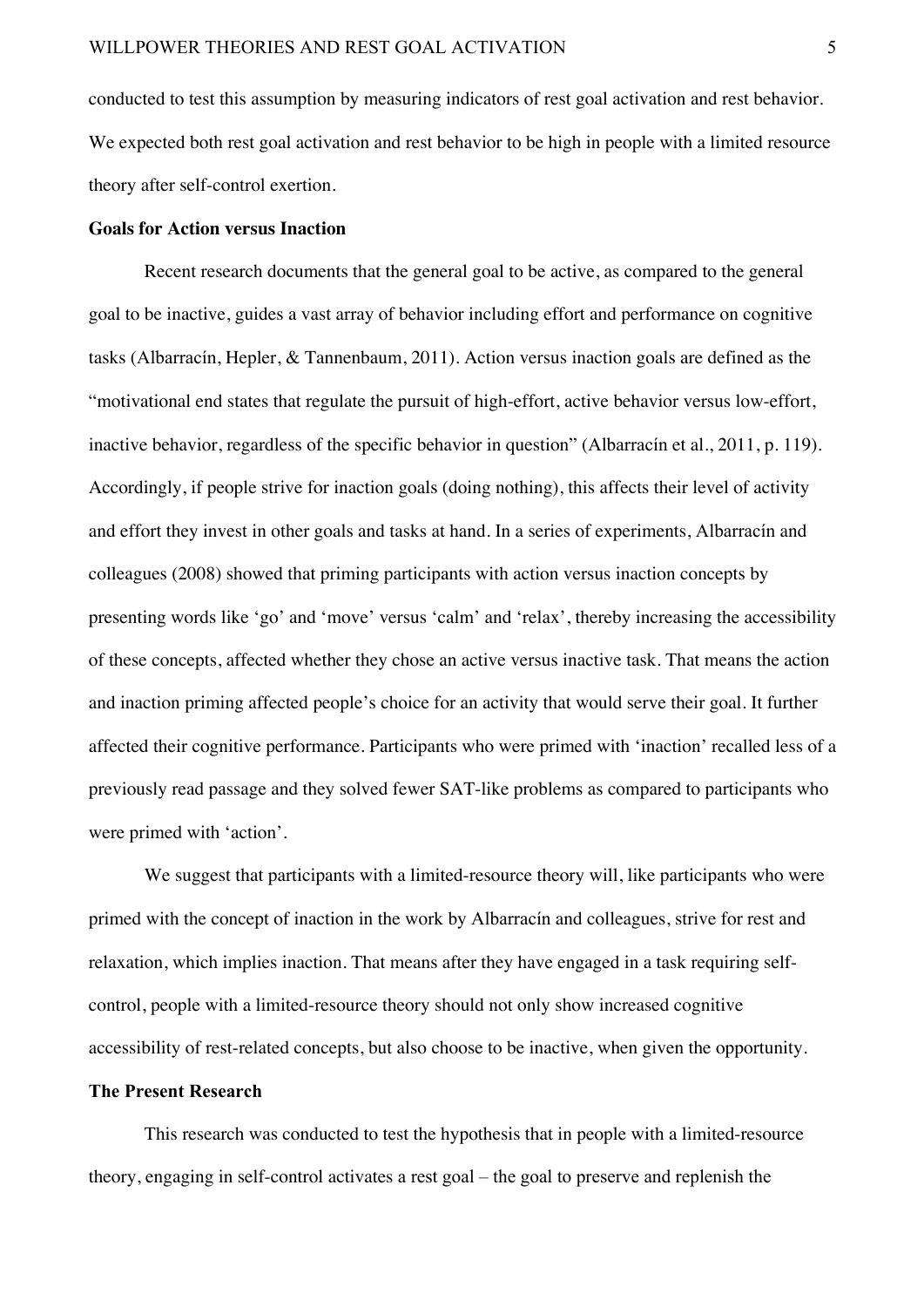precious strength that they have just spent. We used indirect implicit and behavioral indicators of such a motivational shift because of peoples' well-documented limited introspective abilities that often lead to invalid self-reports about inner motivational states (e.g., Silvia & Gendolla, 2001; Wilson & Dunn, 2004). Moreover, even if participants were able to correctly perceive their motivational inclination they might not always be willing to share them. In particular, participants may be reluctant to convey to the experimenter that they feel like resting and relaxing in a research study that they get paid for. Therefore, we relied on procedures to assess manifestations of rest goal activation based on reaction times, object evaluations, and actual resting behavior.

Previous research indicates that active, unfulfilled goals enhance the accessibility of goalrelated concepts (e.g., Aarts & Dijksterhuis, 2003; Förster, Liberman, & Higgins, 2005). For example, Förster and colleagues (2005) showed that participants who had the goal to find a specific target stimulus showed enhanced accessibility of target-related words prior to finding the target and reduced accessibility after finding it. Therefore, an active rest goal should manifest as higher accessibility of rest-related concepts in the semantic network. Study 1 was designed to test the hypothesis that theories about willpower predict the accessibility of a rest goal following selfcontrol exertion. Accessibility of a rest goal was measured using a lexical decision task (Meyer & Schvanefeldt, 1971), one of the most widely used tasks to measure cognitive accessibility in the semantic network (Higgins, 1996). We expected that people with a limited-resource theory about willpower would be faster in recognizing rest-related words as words in the lexical decision task after they had engaged in an initial task requiring self-control.

Research further shows that activated goals affect how people evaluate objects. Specifically, objects that are means to a current goal are evaluated more positively (Ferguson & Bargh, 2004; Fishbach, Shah, & Kruglanski, 2004). Studies 2 and 3 built on this phenomenon to provide further support for the rest goal hypothesis. The studies tested whether people with a limited-resource theory would more strongly value means to reach the goal to rest and recover after they exerted self-control. We assumed that participants with a limited-resource theory (measured in Study 2 and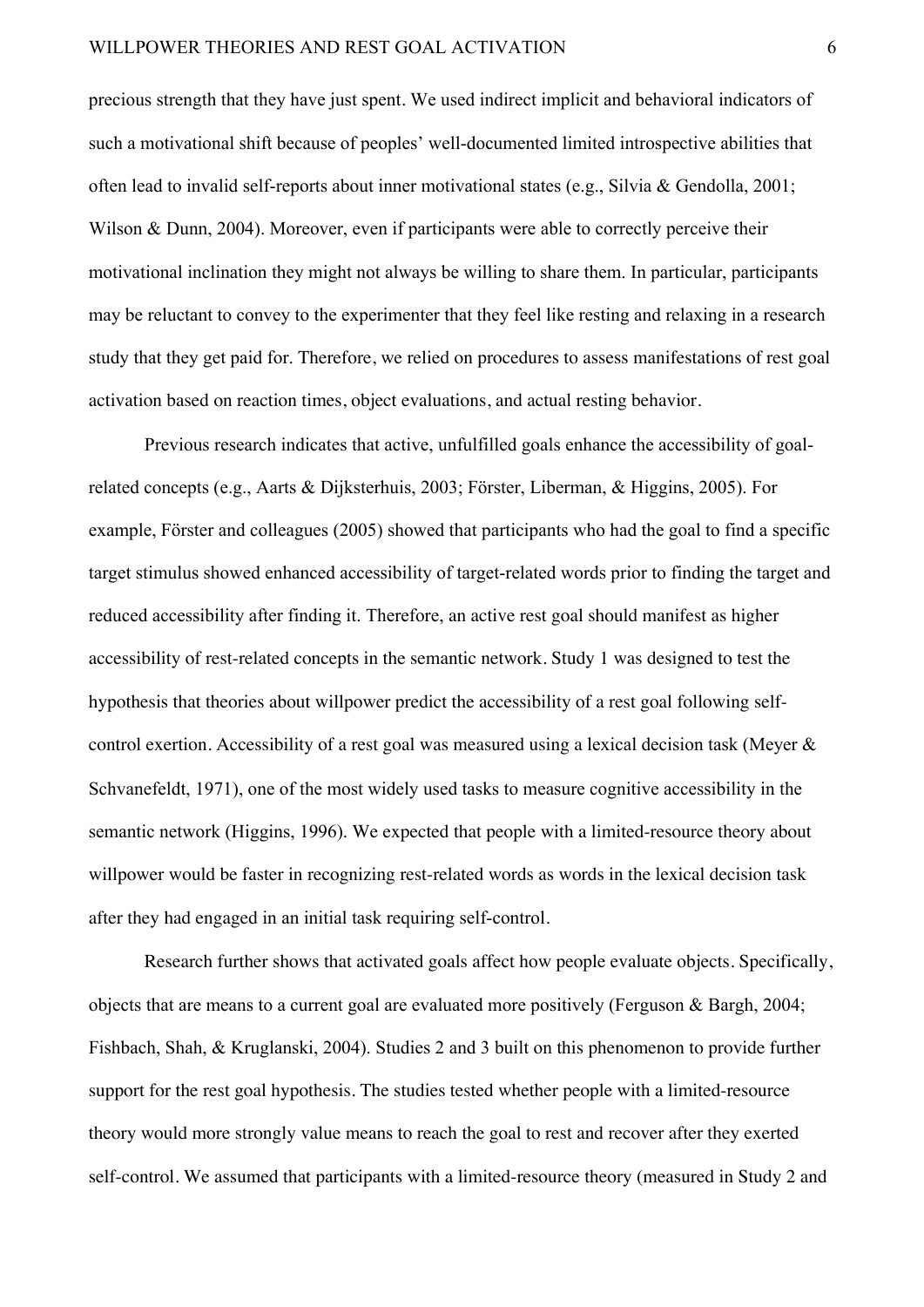manipulated in Study 3) would evaluate rest-conducive objects more positively when they were depleted by initial self-control exertion than when they were not depleted.

Finally, an activated rest goal should translate into actual resting behavior. Therefore, Studies 4 and 5 were dedicated to the question of whether participants with a limited-resource theory would engage in more actual resting behavior after depletion. Study 4 had a correlational design, testing whether theories about willpower predicted the length of a break participants took after an initial depleting task and in turn affect remaining rest goal accessibility. In Study 5, both theories about willpower and depletion were manipulated. We unobtrusively assessed how long participants sat on a variety of chairs in an ostensible product-testing task.

# **Study 1**

Study 1 investigated whether individual differences in implicit theories about willpower predict activation of a rest goal assessed with a lexical decision task after self-control exertion. Implicit theories about willpower were measured with a questionnaire used by Job and colleagues (2010) and self-control exertion was manipulated with a thought suppression task (Wegner, Schneider, Carter, & White, 1987). We expected that in depleted participants with a limited theory about willpower, rest-related concepts will be highly accessible in the semantic network as indicated by faster reaction times to rest-related words in a lexical decision task (Meyer & Schvanefeldt, 1971).

#### **Method**

**Participants.** Participants ( $N = 93$ ) were recruited at a university participant pool and via online advertisements to participate in a study on "cognitive and verbal competencies" in exchange for 15 Swiss francs (i.e., \$16 USD). The majority of the participants (92.5%) were university students enrolled in different faculties. They were run in individual sessions. Data from two participants were excluded; one did not speak German and the other was a distinct outlier on the error rate. The cutoff criterion was defined at a 25% error rate. The excluded participant made 77% errors (23 out of 30) on the critical rest-word trials of the lexical decision task, indicating that he did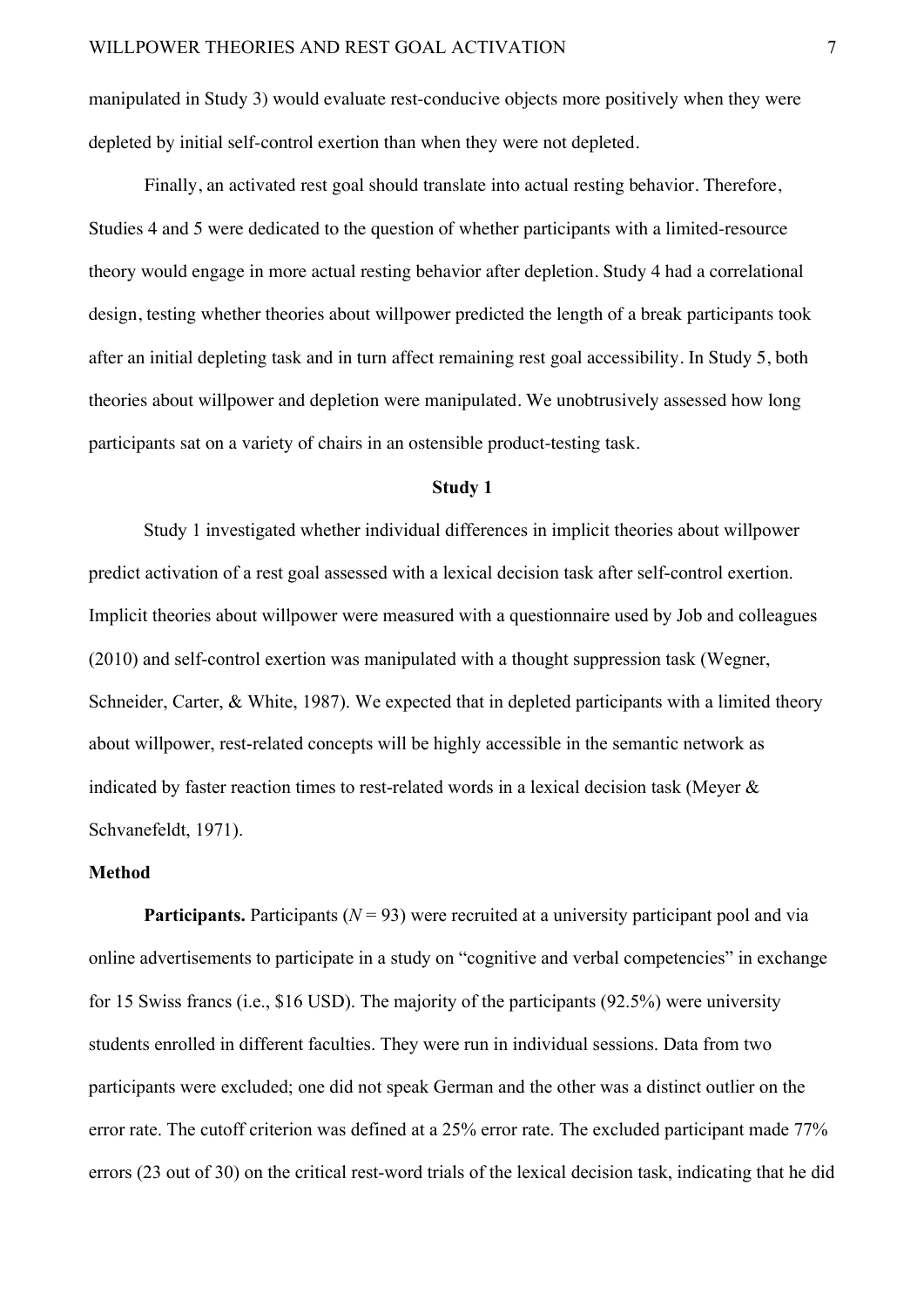not follow the instructions. The final sample ( $N = 91$ ) contained 71 females and 20 males ( $M_{age} =$  $22.91, SD = 2.81$ ).

**Procedure.** First, participants provided informed consent, reported demographic information (age, gender, major, German proficiency), and completed several scales about personal beliefs including theories of intelligence (Dweck, 1999), emotion (Tamir, John, Srivastava, & Gross, 2007), resisting temptation, and physical activity (self-created). Embedded among these was a German translation of the Implicit Theories About Willpower Scale (6 items; Job et al., 2010). Example items are "After a strenuous mental activity your energy is depleted and you must rest to get it refueled again" (limited-resource theory) and "Your mental stamina fuels itself; even after strenuous mental exertion you can continue doing more of it" (nonlimited-resource theory) (*1 = strongly agree*, *6 = strongly disagree*). Items referring to the limited-resource theory were reversescored so that higher values represent greater agreement with the limited-resource theory ( $\alpha$  = .85,  $M = 3.81$ ,  $SD = 0.78$ ). The same scale was repeatedly used in previous research in which its high internal consistency and predictive validity were documented (Job et al., 2010, 2013, in press). Furthermore, a longitudinal study documented the middle-term stability of the Implicit Theories About Willpower Scale (*r* = .77) over two months (Job et al., 2010, Study 4).

Next, ego depletion was manipulated by assigning participants randomly to either a thought suppression condition (high depletion) or a low depletion control condition (Muraven, Tice, & Baumeister, 1998). Participants in the thought suppression condition were asked to write down all their thoughts on a piece of paper without thinking of a white bear (Wegner et al., 1987). Every time they thought of a white bear they were asked to make a mark on the margin of the paper. Participants in the low depletion condition were instructed to think of whatever they want and note their thoughts on a piece of paper. The task lasted 10 minutes.

Next, as a manipulation check, participants rated on a 7-point scale (1 = *not at all*, 7 = *very much*) "How much did you have to control yourself to complete the task as instructed?", "How exhausting was the task?", and "How much did you have to concentrate to complete the task as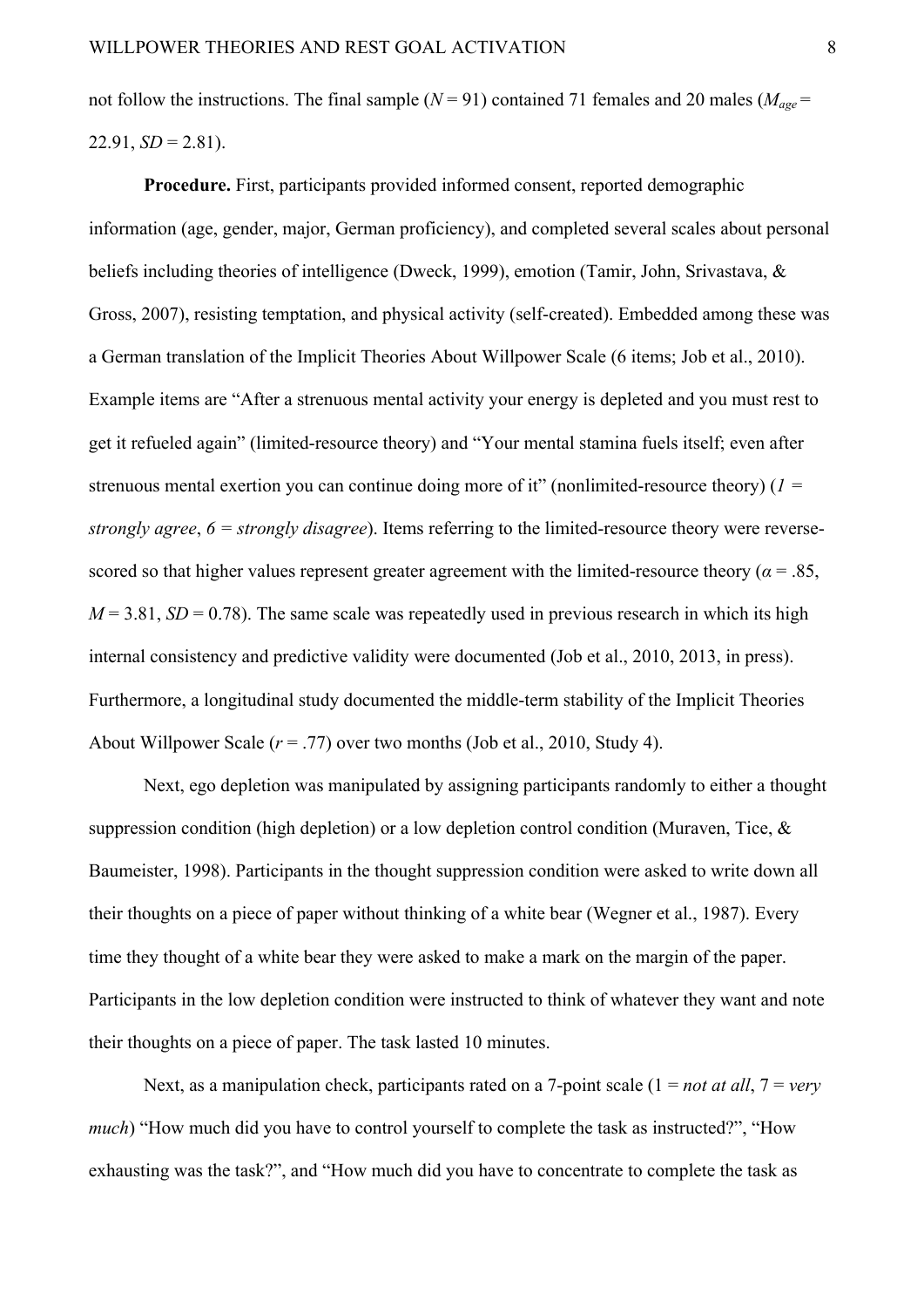instructed?"  $(\alpha = .84)$ .

Finally, participants completed a lexical decision task assessing the accessibility of restrelated words as an indicator of the activation of a rest goal (Förster et al., 2005). A series of letter strings was presented in the center of the screen and participants were asked to decide as quickly as possible whether a letter string was a real word. Each trial started with the presentation of a fixation cross (+ sign) for 500 ms followed by the letter string, which remained on the screen until participants either pressed the *S* key for nonwords or the *L* key for words. If they provided the wrong answer a read *X* appeared for 1 s. The inter-trial-interval was 500 ms until the subsequent fixation cross appeared. We created a set of 15 rest-related words (e.g., the German words for rest, vacation, break, relax, sleep) and 15 neutral words (e.g., German words for paper, normal, tablet, pen, lamp, door) to use as stimuli. The full list with the original German words and their English translation is available in Table S1 in the online supplement. In an online pilot study  $(N = 81)$ , participants rated the words with respect to the following statement: "How much do you associate this word with rest and relaxation?" Participants answered on a 7-point scale ranging from -3 (not at all) to +3 (completely). A paired-sample *t*-test confirmed that the rest-related words were significantly more related to rest ( $M = 6.34$ ,  $SD = 0.47$ ) than the control words ( $M = 2.35$ ,  $SD =$ 0.85),  $t(80) = 38.28$ ,  $p < .001$ . Further, 30 nonwords – letter strings that had no semantic meaning – of equal length as the words were created. The nonwords were pronounceable and contained a mix of consonants and vowels with the appearance of real German words. Each word and nonword was presented twice for a total of 120 trials.

# **Results**

# **Manipulation Check**

We conducted a regression analysis to see whether the depletion manipulation was successful and whether the experience of the task as depleting was moderated by theories about willpower. The depletion condition  $(0 = low \text{ depletion}, 1 = high \text{ depletion})$ , standardized theories about willpower, and their interaction were entered as predictors. As expected, there was a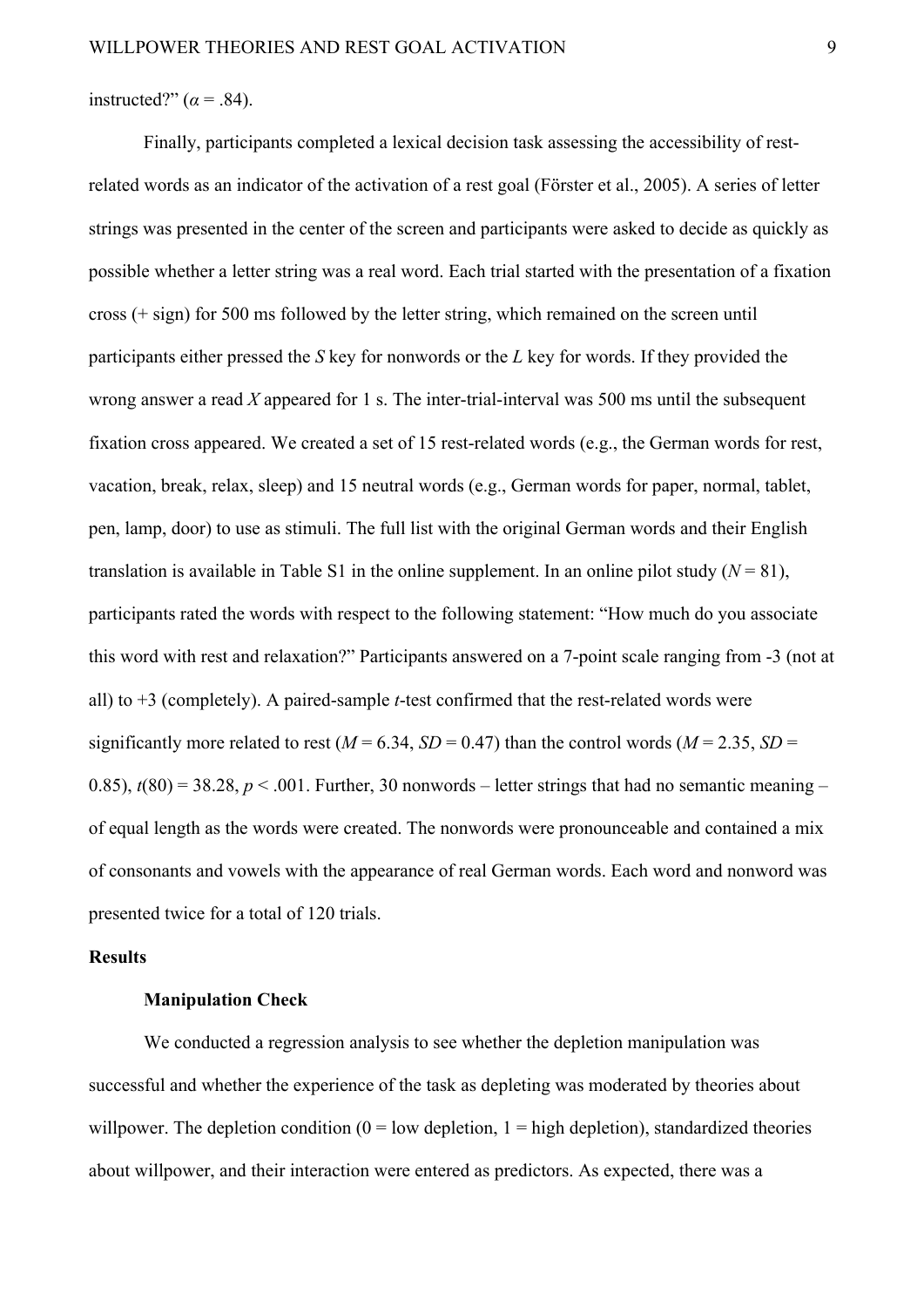significant main effect for the depletion condition,  $\beta = .60$ ,  $b = 2.03$ ,  $SE = .29$ ,  $t(87) = 7.07$ ,  $p <$ .001, 95% CI [1.46, 2.60], indicating that the manipulation was successful. Participants in the thought suppression condition experienced the task as more demanding and depleting than participants in the free thought condition. Neither the main effect of theories about willpower nor the interaction with the depletion condition was significant,  $ts(87) < 1$ . This result indicates that theories about willpower did not affect whether participants experienced the task as depleting, replicating previous findings (Job et al., 2010).

# **Accessibility of the rest goal**

Reaction times in the lexical decision task were cleaned for outliers by removing times shorter than 300 ms and longer than three standard deviations from the sample mean. Only reaction times of correct response trials were included in the analysis. Together, this resulted in the exclusion of 6.65% of reaction times. Mean reaction times for rest words and neutral words were calculated and because they were skewed they were ln-transformed for further analyses.

To test whether theories about willpower interacted with depletion in predicting rest goal accessibility we conducted a hierarchical regression analysis of reaction times to rest words controlling for reaction times to neutral words in the first step,  $\beta = .82$ ,  $b = .11$ ,  $SE = .01$ ,  $t(88) =$ 15.13, *p* < .001, 95% CI [0.09, 0.13]. Further, participants' proficiency in the German language was included as a control variable since it was significantly related to response latencies,  $\beta = .15$ ,  $b =$ .05, *SE=* .02, *t*(88) = 2.84, *p* = .006, 95% CI [0.01, 0.09].

Depletion condition  $(0 = low \text{ depletion}, 1 = high \text{ depletion})$  and implicit theories about willpower (centered) were entered in the second step of the regression. Neither the effect of depletion condition,  $\beta$  = -.05,  $b$  = -.01, *SE* = .01,  $t(85)$  = -.97,  $p = .335, 95\%$  CI [-0.04, 0.01], nor theories about willpower,  $\beta$  = .12, *b* = .02, *SE* = .01,  $t(85)$  = 1.63, *p* = .107, 95% CI [0.00, 0.03], reached significance. Most importantly, as predicted, there was a significant interaction between theories about willpower and depletion conditions,  $\beta = -0.20$ ,  $b = -0.03$ ,  $SE = 0.01$ ,  $\Delta R^2 = 0.02$ ,  $t(85) = -0.02$ 2.66,  $p = .009$ , 95% CI  $[-0.06, -0.01]$  (Figure 1). Simple-slope analyses showed that within the high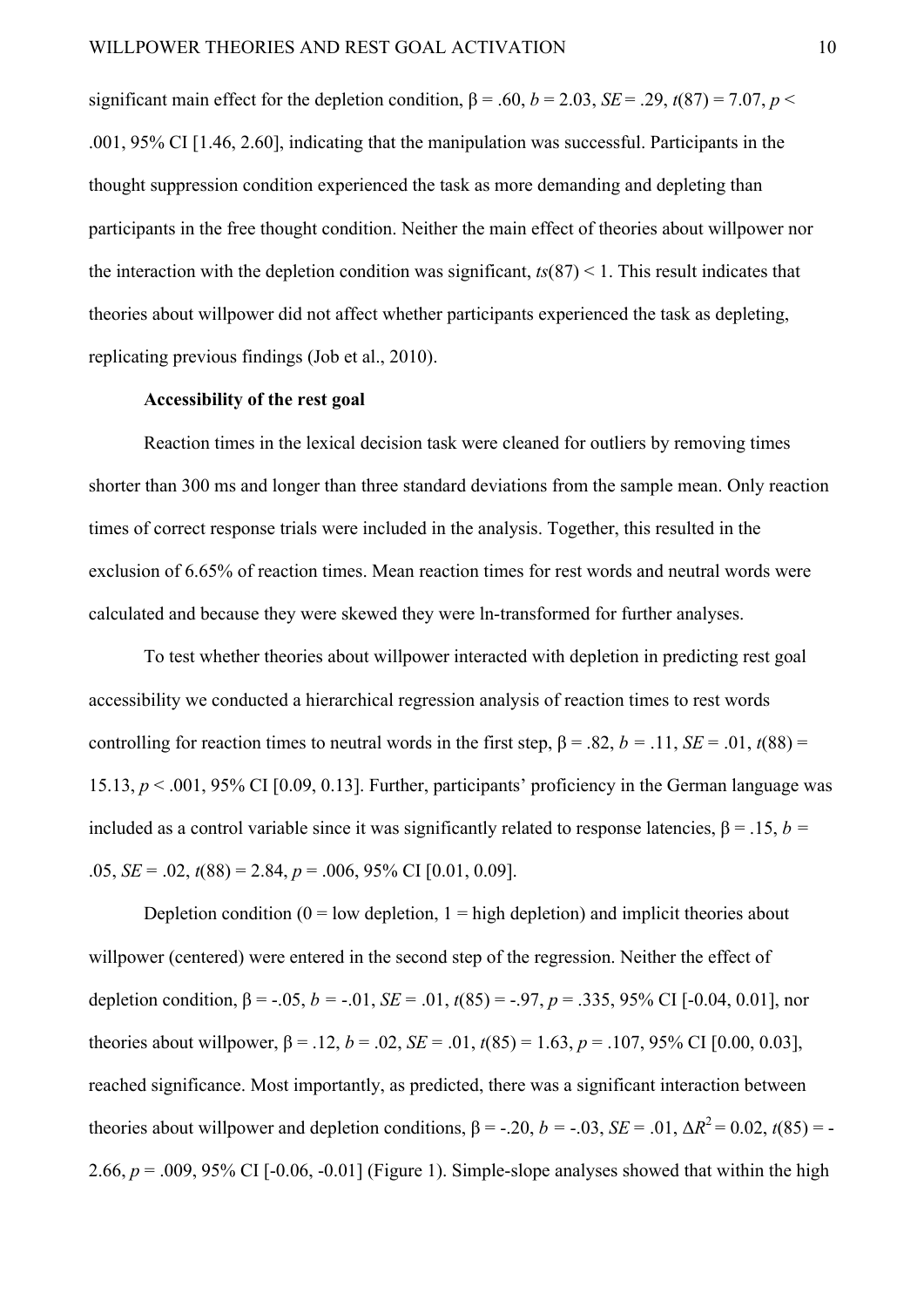depletion condition, theories about willpower were significantly related to rest word reaction times,  $b = -0.02$ , *SE* = .01,  $t(85) = -2.10$ ,  $p = 0.039$ , 95% CI [0.00, -0.04]. The more participants endorsed a limited-resource theory, the faster they were in recognizing rest words as words, suggesting higher accessibility. In the low depletion condition, there was a non-significant trend in the opposite direction,  $b = .02$ ,  $SE = .01$ ,  $t(85) = 1.67$ ,  $p = .099$ , 95% CI [0.00, 0.04]. Further, there was a significant effect of depletion condition for participants with a limited-resource theory  $(+1 SD)$ ,  $b =$ *-*.05, *SE=* .02, *t*(85) = -2.51, *p* = .014, 95% CI [-0.09, -0.01]. When they were depleted they were faster in recognizing rest words than when they were not depleted. Participants with a nonlimitedresource theory (-1 *SD*) showed no difference between the depletion conditions,  $b = .02$ ,  $SE = .02$ , *t*(85) = 1.19, *p* = .237, 95% CI [-0.02, 0.06].

# **Discussion**

The results provide evidence for the hypothesis that for people with a limited theory about willpower exercising self-control makes the goal to rest more accessible. In the depletion condition, the more participants endorsed a limited-resource theory the faster they were in recognizing restrelated words as words. Hence, while previous research documents that individuals with a limited resource theory show impaired performance on self-control tasks following self-control exertion (Job et al., 2010), their performance regarding rest words was better (i.e. shorter reaction times) after self-control exertion in this study. The findings are consistent with the assumption that active, unfulfilled goals enhance the accessibility of goal-related concepts (Förster et al., 2005).

# **Study 2**

Study 1 provides first evidence that a limited theory about willpower predicts the activation of a rest goal after self-control exertion, indicated by enhanced accessibility of rest-related concepts. In Study 2, we sought to conceptually replicate this finding with a different indicator of goal activation: evaluation of goal-conducive objects (Fishbach et al., 2004).

Again, theories about willpower were measured. Participants then completed either a task requiring high or low self-control and rated a series of objects, which were neutral, rest-conducive,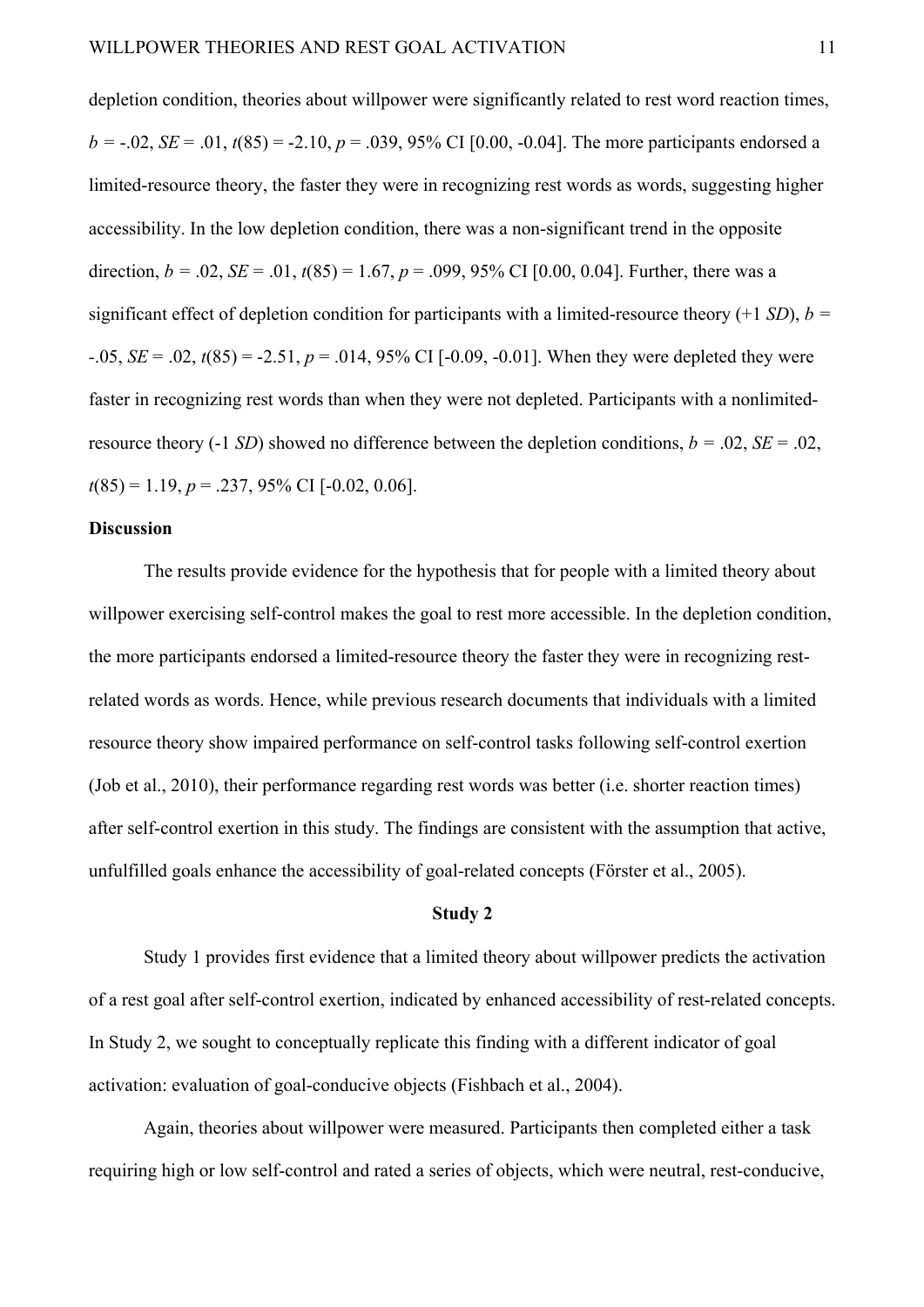or exertion-conducive. We expected that theories about willpower would predict the evaluation of rest-conducive and exertion-conducive objects depending on previously exerted self-control.

# **Method**

**Participants.** Participants ( $N = 68$ ; 53 females;  $M_{\text{age}} = 24.19$ ,  $SD = 3.39$ ) were recruited through both a university participant pool and online advertisements seeking participation in a study on task and product evaluations in exchange for 20 Swiss francs (i.e., \$22 USD). Most participants (83.8%) were students enrolled in different fields of study. They were run in individual sessions.

**Materials and procedure.** First, participants provided informed consent, reported demographic information, and completed the same set of scales as in Study 1. Again, one of these scales measured implicit theories about willpower ( $\alpha$  = .86,  $M$  = 3.93, *SD* = 0.87). Next, depletion was manipulated by the same thought suppression task as in Study 1, followed by the three manipulation check items  $(\alpha = .81)^1$ .

As the dependent measure, participants saw 17 pictures of various objects and furniture<sup>2</sup>. Six pictures depicted objects that are helpful for getting rest (bed, sofa, hammock, cup of tea, bathtub, TV-screen) and six pictures depicted objects that are used for physical or mental exertion (barbell, racing bicycle, punching bag, treadmill, sneakers, Sudoku puzzles). The other 5 control pictures contained objects, which implied mild forms of physical and mental activity; they were moderately conducive for rest and/or required moderate levels of effort (e.g., hand training balls, personal computer, cookies, electric iron, headphone). For each object participants were asked to answer the question "How much do you like this object?" on a 7-point scale (1 = *not at all*, 7 = *very much*). Mean ratings of rest-conducive ( $\alpha$  = .41), exertion-conducive ( $\alpha$  = .61), and control objects ( $\alpha$  = .57) were computed. Reliabilities were low. This might be a result of the high heterogeneity of objects within the respective categories (see above).

In a pilot study participants from the same population of participants as in the main study (*N*  $= 27$ ) rated the objects with respect to two statements: "With the help of this object I can rest and recover" and "Handling this object requires a lot of effort". Participants answered on a 7-point scale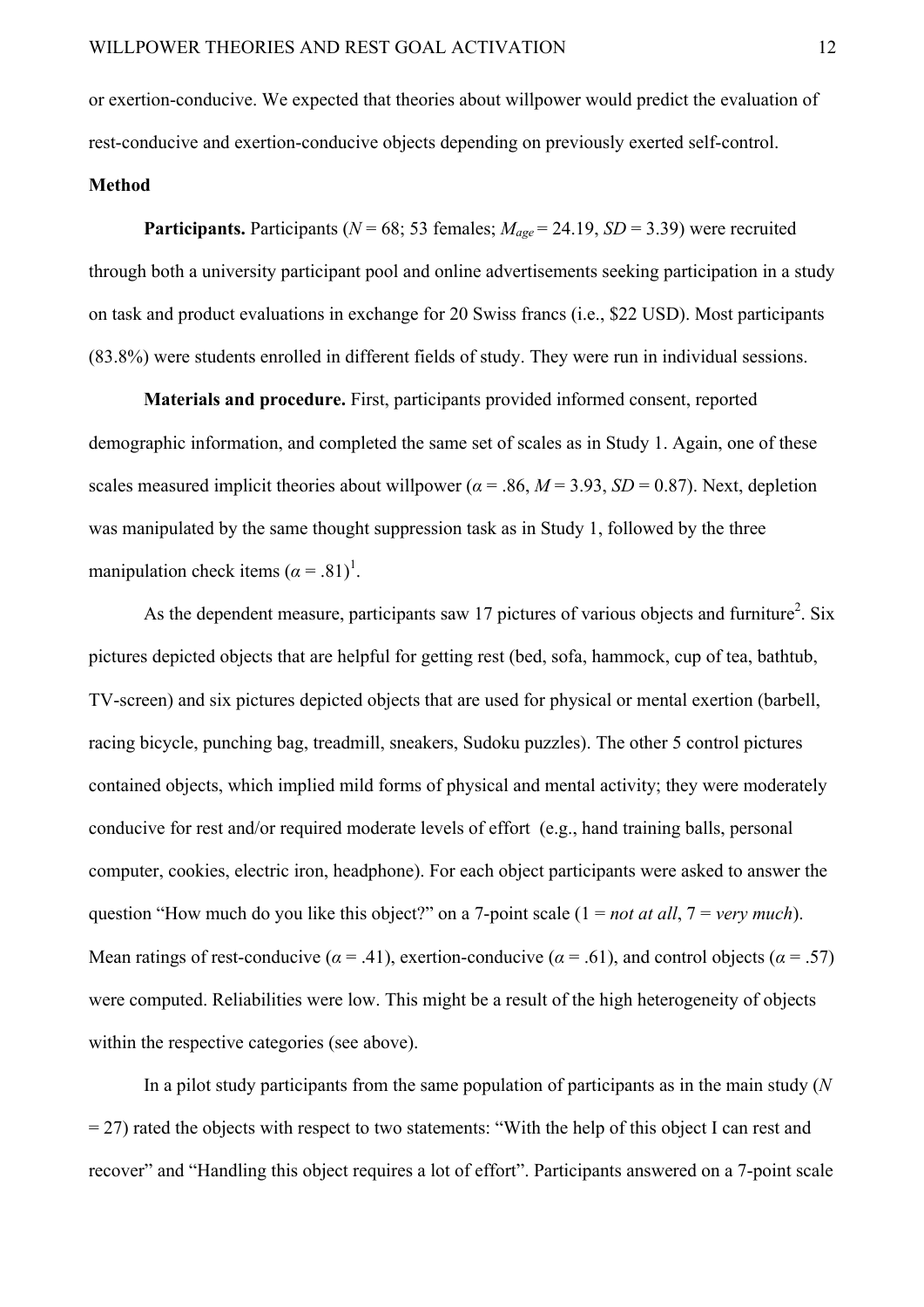ranging form *0 (not at all true)* to *6 (very true).* Repeated-measures ANOVAs of mean ratings confirmed that the three object categories varied significantly regarding perceived helpfulness for rest,  $F(2, 52) = 100.49$ ,  $p < .001$ ,  $\eta^2 = .79$ , 95% CI [.63, .82], and required effort,  $F(2, 52) = 311.87$ ,  $p < .001$ ,  $\eta^2 = .92$ , 95% CI [.85, .93]. Rest-conducive objects were rated as highly helpful for rest and recovery ( $M = 5.94$ ,  $SD = 0.70$ ) and exertion-conducive objects ( $M = 2.67$ ,  $SD = 1.04$ ) as least helpful for rest. Control objects were perceived as moderately helpful for rest ( $M = 4.07$ ,  $SD =$ 1.10). Tests of within-subjects contrasts show that control objects differed significantly from restconducive objects,  $F(1, 26) = 151.63$ ,  $p < .001$ ,  $\eta^2 = .85$ , 95% CI [.72, .90], and exertion-conducive objects,  $F(1, 26) = 28.06$ ,  $p < .001$ ,  $\eta^2 = .52$ , 95% CI [.22, .68]. The opposite was the case for effort ratings: exertion-conducive objects were rated as requiring most effort  $(M = 4.70, SD = 0.74)$  and rest-conducive objects as requiring least effort  $(M = 1.46, SD = 0.41)$ . Again, effort-ratings for control objects were in the middle ( $M = 2.50$ ,  $SD = 0.64$ ) differing significantly from the ratings of rest-conducive objects,  $F(1, 26) = 81.71$ ,  $p < .001$ ,  $\eta^2 = .76$ , 95% CI [.55, .84], and exertionconducive objects,  $F(1, 26) = 129.95$ ,  $p < .001$ ,  $\eta^2 = .92$ , 95% CI [.68, .89].

# **Results**

# **Manipulation Check**

We conducted a regression analysis of the manipulation check to see whether the depletion manipulation was successful and whether it was moderated by theories about willpower. The depletion condition  $(0 = low \text{ depletion}, 1 = high \text{ depletion})$ , standardized theories about will power, and their interaction were entered as predictors in the regression equation. As expected, there was a significant main effect for the depletion condition,  $b = .81$ ,  $SE = .35$ ,  $t(64) = 2.30$ ,  $p = .025$ , 95% CI [0.11, 1.51], indicating that the manipulation was successful. Participants in the thought suppression condition experienced the task as more demanding and depleting. As in Study 1, neither the main effect of theories about willpower nor the interaction with the depletion condition was significant,  $ts(64) < 1$ .

# **Evaluation of rest-conducive objects**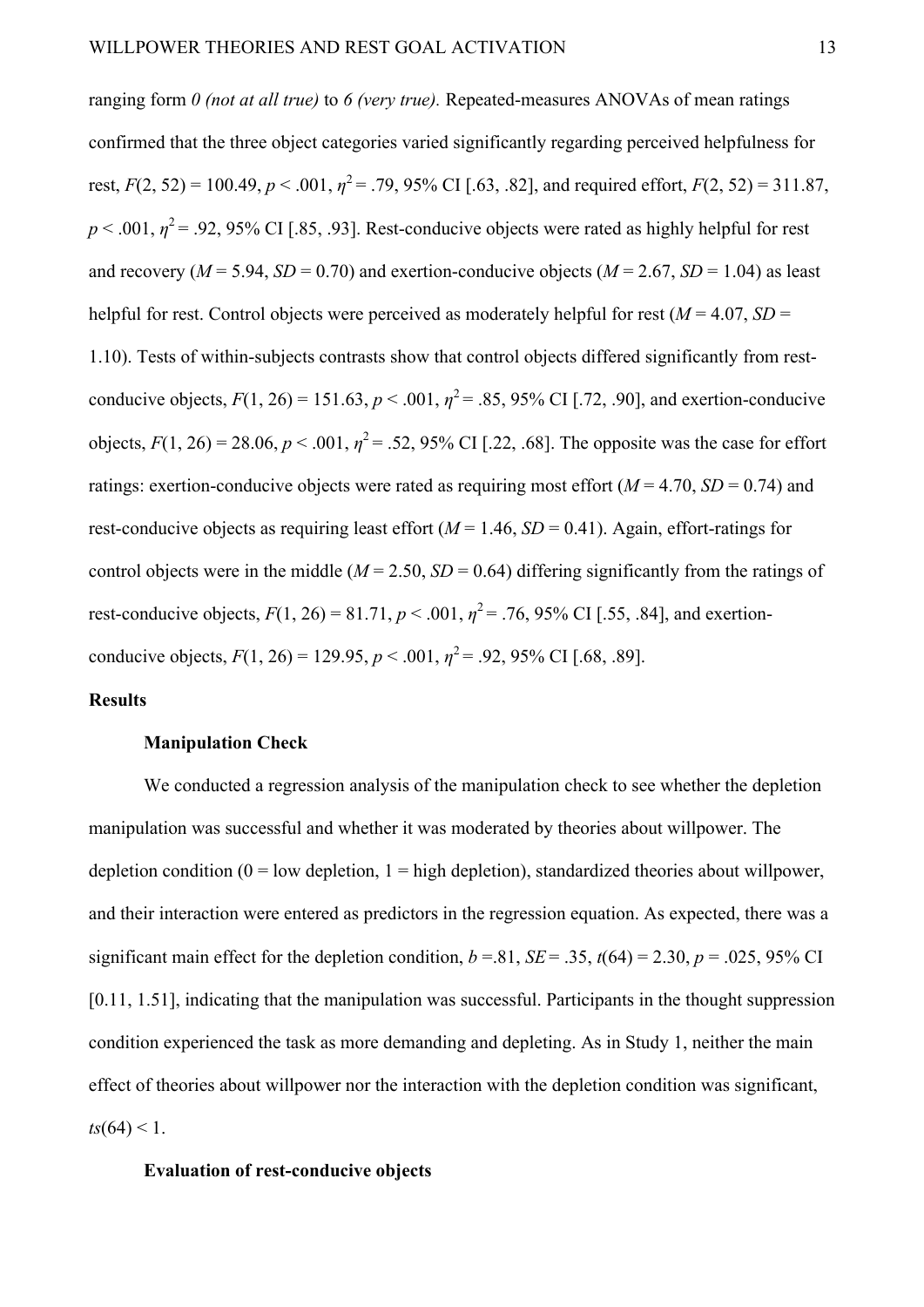We hypothesized that depletion would cause participants with a limited theory about willpower to evaluate objects conducive to rest more positively. To test this hypothesis, we conducted a hierarchical regression analysis of evaluations of rest-conducive objects controlling for general response tendencies by including evaluations of control objects in the first block. Depletion condition  $(0 = low \text{ depletion}, 1 = high \text{ depletion})$  and implicit theories about will power (standardized) were entered in the second block, followed by their interaction term in the third block.

The first block, containing evaluation of control objects was significant,  $\beta$  = .59, *b* = .45, *SE*  $=$  .08,  $R^2$  = .35,  $t(66)$  = 5.91,  $p$  < .001, 95% CI [0.29, 0.61]. In the second block, neither the effect of depletion condition,  $\beta = 0.10$ ,  $b = 0.15$ ,  $SE = 0.15$ ,  $t(64) = 0.95$ ,  $p = 0.345$ ,  $95\%$  CI [-0.16, 0.45], nor the effect of implicit theories about willpower was significant,  $\beta = .09$ ,  $b = .07$ ,  $SE = .08$ ,  $t(64) =$ 0.85, *p* = .399, [-0.09, 0.22]. Their interaction, however, was significant, β *=* .31*, b =* .39, *SE=* .15,  $\Delta R^2 = .06$ ,  $t(63) = 2.57$ ,  $p = .012$ , 95% CI [0.09, 0.70]. Figure 2a displays predicted values for the mean evaluation of rest-conducive objects as a function of depletion condition and willpower theory. Simple-slope analyses showed that within the depletion condition there was a significant effect of willpower theories,  $b = 0.31$ ,  $SE = 0.12$ ,  $t(63) = 2.63$ ,  $p = 0.011$ , 95% CI [0.07, 0.55]. After being depleted, the more participants endorsed a limited theory about willpower the more positively they evaluated rest-conducive objects. There was no effect of theories about willpower in the low depletion condition,  $b = -.08$ ,  $SE = .09$ ,  $t(63) = -.85$ ,  $p = .398$ , 95% CI [-0.26, 0.10]. Further, participants with a limited-resource theory (+1 *SD*) evaluated rest-conducive objects more positively when they were in the high depletion condition as compared to the low depletion condition,  $b = .53$ ,  $SE = .21$ ,  $t(63) = 2.51$ ,  $p = .015$ , 95% CI [0.29, 0.61]. Participants with a nonlimited-resource theory (-1 *SD*) showed no difference between the depletion conditions,  $b = -$ .26, *SE=*.21, *t*(63) = -1.21, *p* = .232, 95% CI [-0.67, 0.15].

#### **Evaluation of exertion-conducive objects**

Next, we ran the same analysis predicting evaluations of exertion-conducive objects. After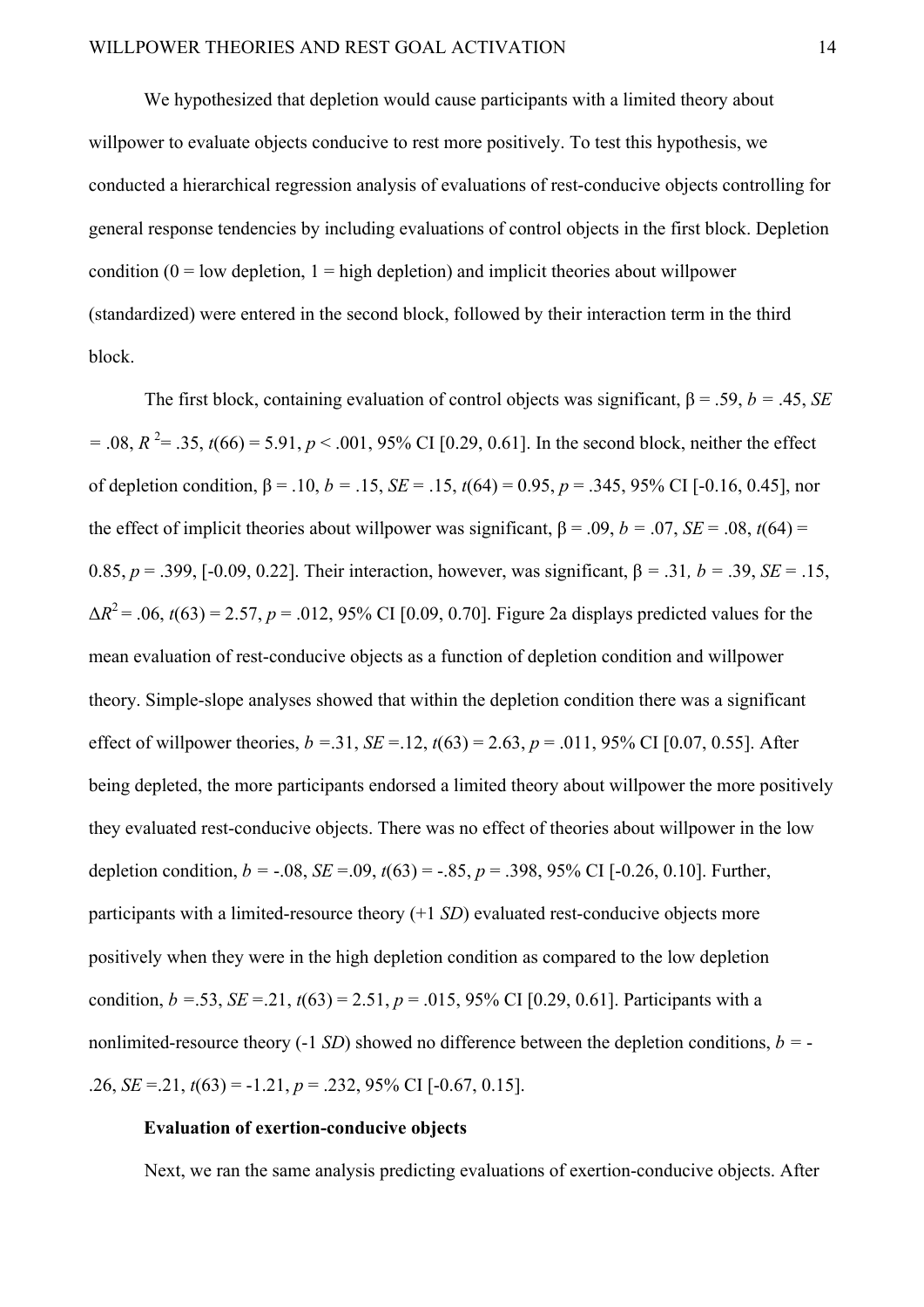controlling for evaluations of control objects in the first block,  $\beta = .17$ ,  $b = .17$ ,  $SE = .12$ ,  $R^2 = .03$ , *t*(66) = 1.44, *p* = .155, 95% CI [-0.07, 0.41], implicit theories about will power, β = -.15, *b* = -.15, *SE* = .12, *t*(64) = -1.23, *p* = .222, 95% CI [-0.39, 0.09], and depletion conditions,  $\beta$  = -.02, *b* = -.04, *SE* = .24,  $t(64)$  = -0.17,  $p = .867, 95\%$  CI [-0.51, 0.43], were entered in the second block. The interaction followed in the third block and was significant,  $β = -.32$ ,  $b = -.52$ ,  $SE = .24$ ,  $ΔR^2 = 0.06$ ,  $t(63) = -2.12$ ,  $p = .038$ , 95% CI [-0.99, -0.05], revealing the opposite pattern than obtained for restconducive objects (Figure 2b). Within the depletion condition, theories about willpower were related to object evaluations. The more participants endorsed a limited-resource theory the more negative was their evaluation of exertion-conducive objects,  $b = -0.48$ ,  $SE = 0.19$ ,  $t(63) = -0.246$ ,  $p = 0.246$ .016, 95% CI [-0.85, -0.11]. There was no effect of theories within the non-depletion condition,  $b =$ .04, *SE* = .15,  $t(63) = 0.28$ ,  $p = .784$ , 95% CI [-0.25, 0.33]. Further, there was a non-significant trend for participants with a limited-resource theory (+1 *SD*) to evaluate exertion-conducive objects more negatively when they were depleted as compared to the low depletion condition,  $b = -.55$ , *SE*  $=$  .33,  $t(63) = -1.64$ ,  $p = 0.107$ , 95% CI [-1.20, 0.10]. For participants with a nonlimited theory (-1) *SD*) the effect of depletion condition was non-significant,  $b = .49$ ,  $SE = .34$ ,  $t(63) = 1.43$ ,  $p = .157$ , 95% CI [-0.18, 1.16].

# **Discussion**

Study 2 provides further evidence for the assumption that following the exertion of selfcontrol, individual differences in implicit theories about willpower predict the activation of a rest goal as indicated by the evaluation of rest-conducive objects. In the high depletion condition, endorsement of a limited-resource theory was associated with more positive evaluations of restconducive objects. Further, participants with a limited-resource theory devaluated objects conducive to physical and mental exertion. This result indicates that after self-control exertion a limited theory about willpower may affect motivational orientation in both directions: that is, people are inclined to value rest and recovery and devalue activities of high effort and exertion.

# **Study 3**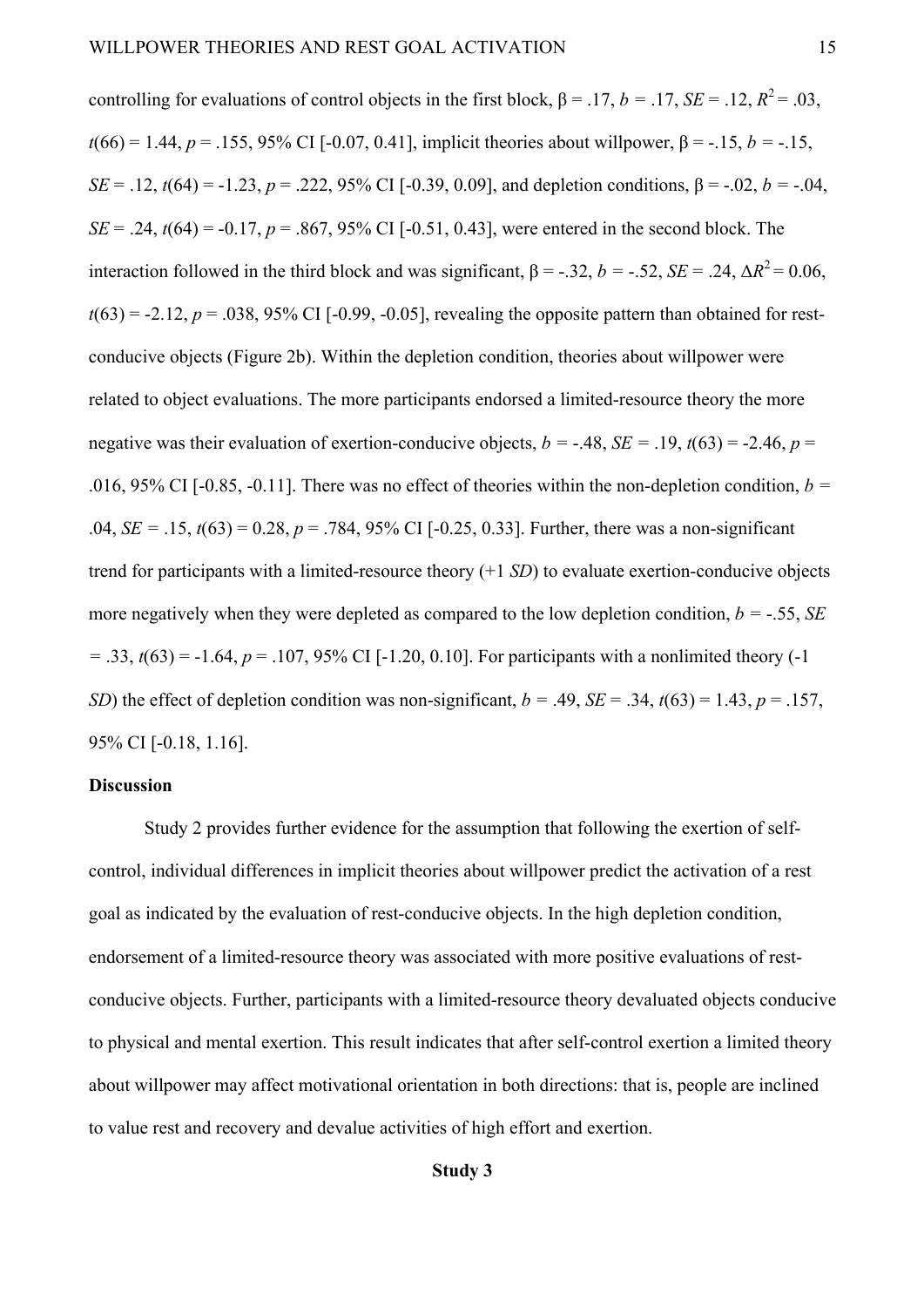The aim of Study 3 was to confirm the proposed causal direction of the effect of implicit theories about willpower. Therefore, theories about willpower were manipulated. We tested whether an induced limited (vs. nonlimited) theory about willpower would lead to a more positive evaluation of rest-conducive objects after self-control exertion (vs. a control task not requiring selfcontrol). Further, we aimed to improve the set of picture cues used for the object evaluations. In Study 2, the set of objects was highly heterogeneous covering a wide range of objects and colors. Participants' general evaluations of these objects might have played an important role in their specific object evaluations, which was evident in the low internal consistency of the object ratings. Therefore, we decided to use a more homogenous set of objects in Study 3: different kinds of white furniture.

#### **Method**

**Participants and procedure.** Two-hundred and twenty hits were posted on U.S. Amazon Mechanical Turk to recruit U.S. residents to participate in a 20 min online study paying \$2 USD. Passing a diligence test was required for participation. Concretely, participants who failed to follow the instruction to write the word "reader" as an answer to three open ended questions (e.g., "On average, how many times a day do you think about getting something you want?") were piped to the end of the study. Based on their Mechanical Turk ID, 18 participants were excluded who had participated in an unrelated study with the same depletion manipulation before. Two participants were excluded because they did not follow the instructions in the depletion condition. In addition nine participants were excluded based on the suspiciousness check (see below). The final sample consists of 191 participants (106 females;  $M_{age} = 34.72$ , *SD* = 10.44).

Participants were randomly assigned to the experimental conditions in a 2 (theory about willpower: limited vs. nonlimited)  $\times$  2 (depletion: low vs. high) design. First, theories about willpower were manipulated with a procedure validated in past research (Job et al., 2010; Job et al., 2013; Vohs, Baumeister, & Schmeichel, 2013. Participants completed a biased 7-item questionnaire. Items were formulated to foster agreement with either a limited-resource theory (e.g.,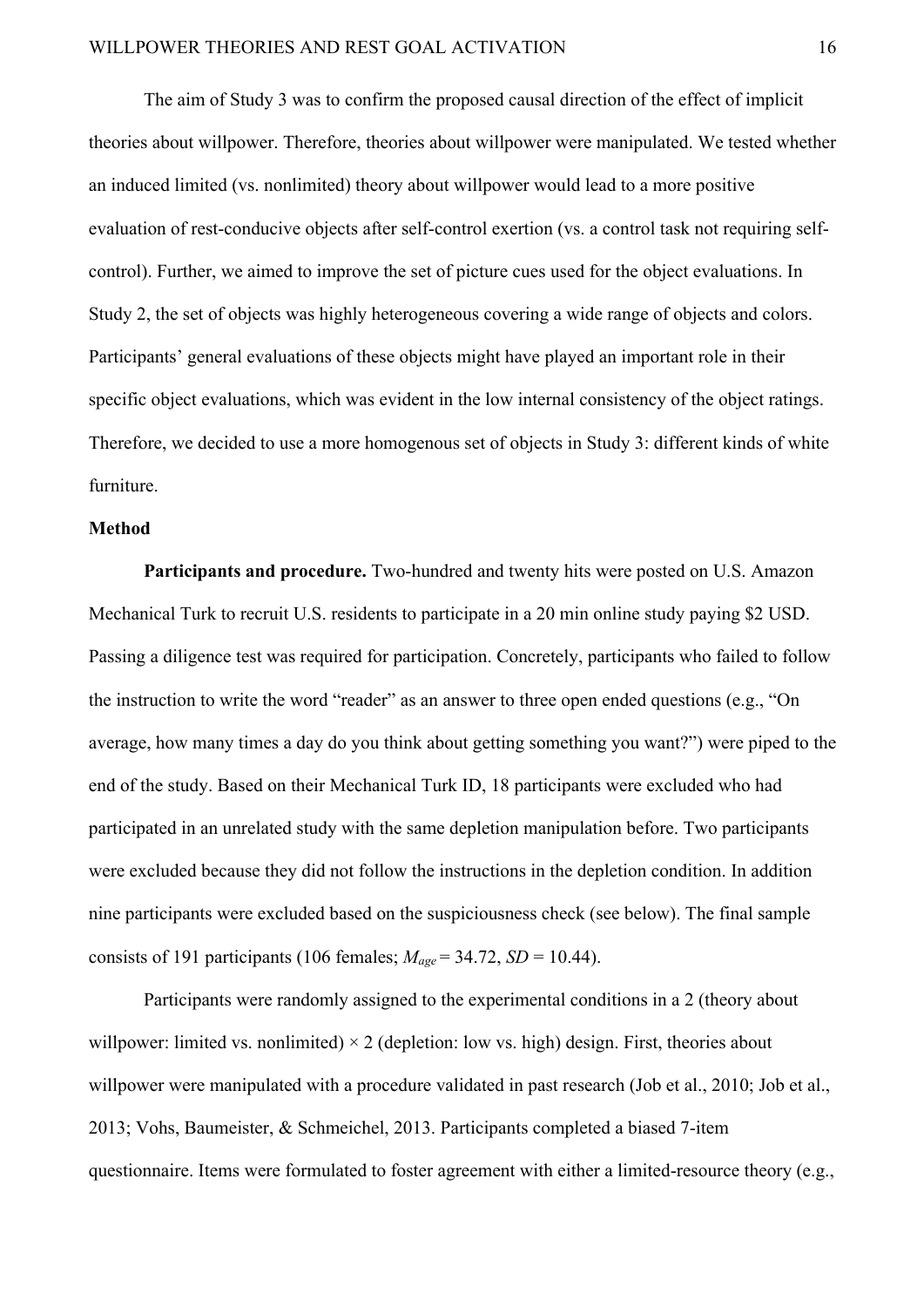"Working on a strenuous mental task can make you feel tired such that you need a break before accomplishing a new task") or a nonlimited-resource theory (e.g., "Sometimes, working on a strenuous mental task can make you feel energized for further challenging activities") (1 = *strongly agree*, 6 = *strongly disagree*). One-sample *t*-tests comparing the mean in each condition to the scale midpoint (3.50) indicated that participants agreed with the suggested theory in both the limited theory condition ( $M_{diff}$  = -1.12, 95% CI [-1.32, -0.91]),  $t(94)$  = -10.78,  $p < .001$ , and the nonlimited theory condition ( $M_{diff}$  = -1.02, 95% CI [-1.23, -0.81]),  $t(96)$  = -9.63,  $p < .001$ . Several studies conducted by different laboratories employing participants from various countries deliver evidence for the validity of this manipulation (Job et al., 2010; Job et al., 2013; Vohs et al., 2013).

Next, participants were assigned to one of two versions of a typing task, which either required low (low depletion condition) or high (high depletion condition) self-control. The procedure was adopted from vanDellen, Shea, Davisson, Koval, and Fitzsimons (2014), who successfully manipulated depletion in an online study. Participants in the low depletion condition retyped two paragraphs, which were presented as an image file above a text box in order to prevent them from copy-pasting the text. Participants in the high depletion condition only retyped the first paragraph. For the second paragraph they were asked to retype it without using the space bar and the letter 'e'. This more complex latter task requires self-control because participants have to constantly override the tendencies to press the often used space bar and e-key.

Following the typing task participants answered the following manipulation check questions on a 7-point scale (1 = *not at all*, 7 = *very much*): "How difficult was the task?", "How exhausting was the task?", and "How much did you have to concentrate during the task?"  $(a = .77)$ .

Next, participants completed the object-evaluation task. They saw 15 pictures depicting white furniture. Five pieces were conducive to rest (couch, 2 armchairs, divan bed, hammock) and the others were neutral (2 lamps, 2 tables, 2 wardrobes, 2 commodes, coat hook, side table). As in Study 2, participants were asked to indicate for each object how much they liked it on a 7-point scale (1 = *not at all*,  $7 = \text{very much}$ ). Mean ratings were computed for rest-conducive ( $\alpha = .69$ ) and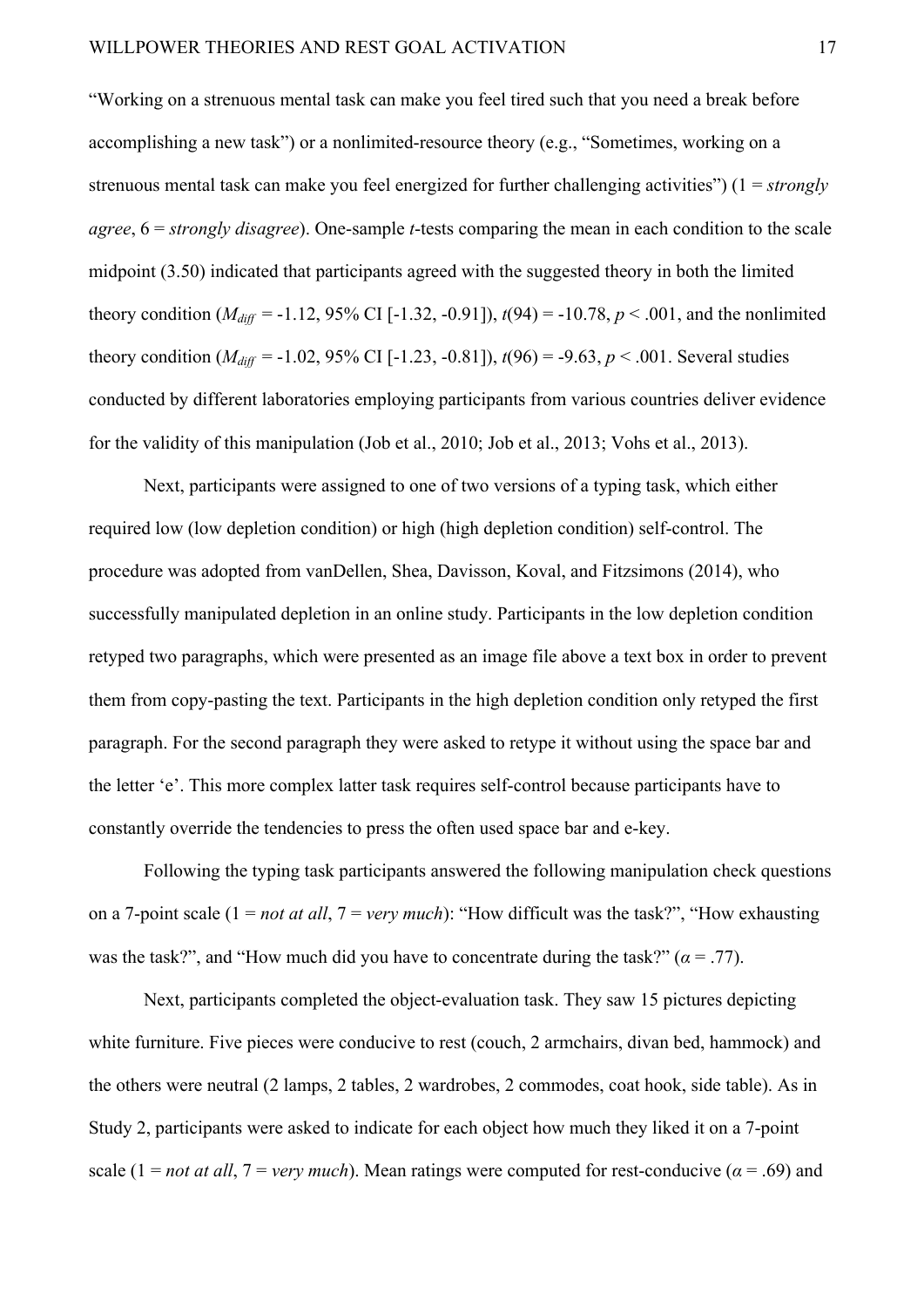neutral objects ( $\alpha$  = .75).

Finally, participants rated each object once more with respect to the statement "With the help of this object I can rest and recover". They provided their answer on a 6-point scale ranging form *1 (not at all true)* to *6 (very true).* A paired samples *t*-test confirmed that the two object categories varied significantly regarding the association with rest,  $t(190) = 47.97$ ,  $p < .001$ . Restconducive objects were rated as significantly more conducive for rest and recovery ( $M = 5.23$ ,  $SD =$ 0.60) than neutral objects ( $M = 1.52$ ,  $SD = 0.80$ ). The mean difference was 3.71, 95% CI [3.61, 3.90].

Once participants reached the end of the study they were asked to write in a text box what they thought this study was about. Their answers were coded for suspiciousness regarding the research question. Participants who correctly guessed that we were interested in the idea that doing something tiring may lead people to like rest-related furniture more were excluded from the analyses  $(n = 9)$ .

# **Results**

#### **Manipulation check**

A depletion (high vs. low)  $\times$  theory (limited vs. nonlimited) analysis of variance (ANOVA) of the manipulation check yielded a significant main effect of depletion,  $F(1, 187) = 42.89$ ,  $p <$ .001,  $\eta^2$  = .19, 95% CI [.09, .28]. Participants in the high depletion condition experienced the task as more difficult and demanding as compared to participants in the low depletion condition. Neither theories about will power nor the interaction were significant,  $F < 1$ .

# **Evaluation of objects**

We conducted a 2 (depletion: high vs. low)  $\times$  2 (willpower theories: nonlimited vs. limited) between-subjects ANCOVA on the mean ratings of rest-conducive objects, with mean ratings of control objects as covariates, to control for participants' overall evaluation tendencies. The results support the predicted interaction between depletion condition and induced willpower theory, *F*(1,  $186$ ) = 4.48,  $p = .036$ ,  $\eta^2 = .02$ , 95% CI [.00, .08] (Figure 3).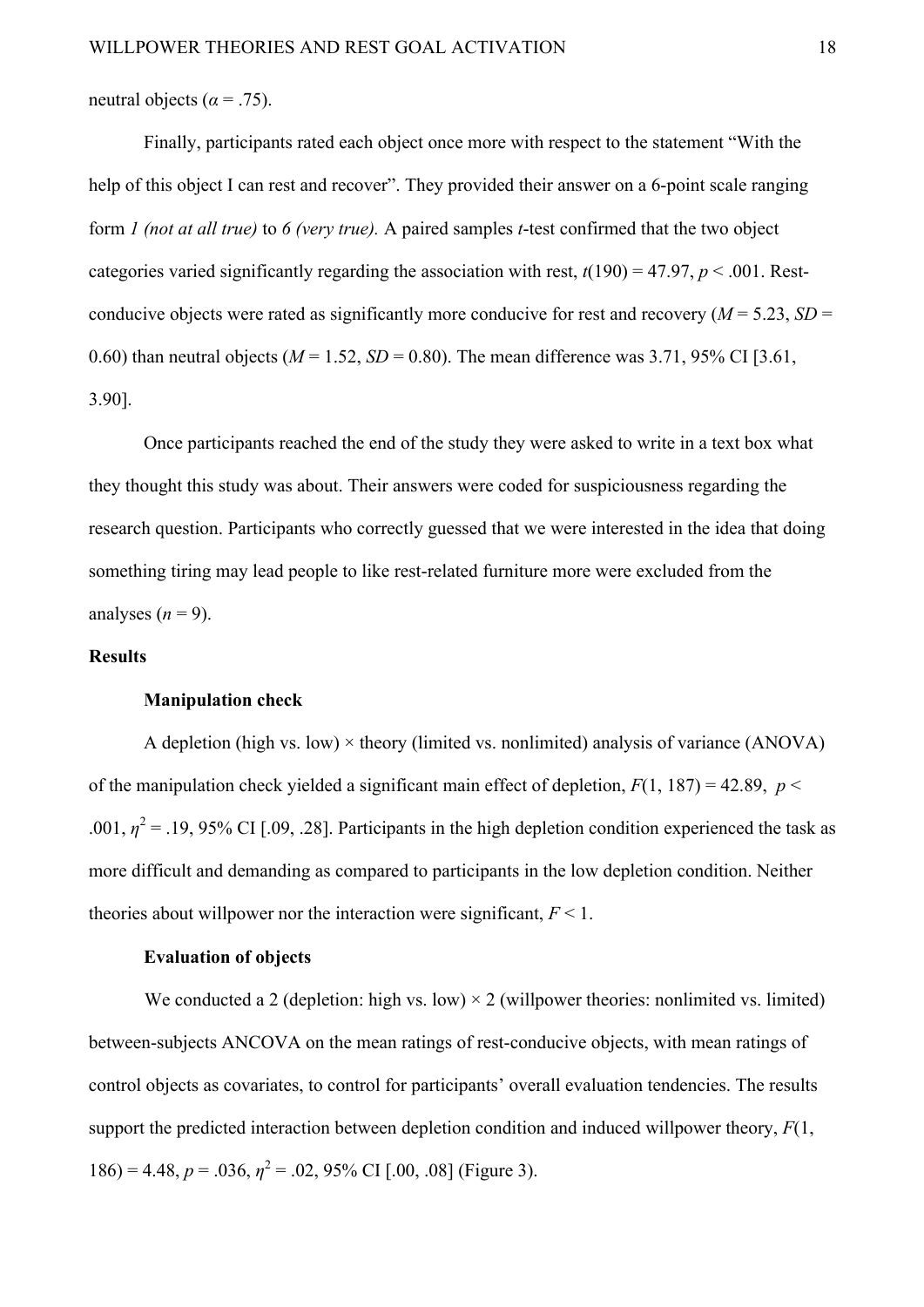Simple-effects analyses revealed that, as expected, in the limited theory condition participants evaluated rest-conducive objects more positively when they were depleted than when they were not depleted,  $F(1, 186) = 6.58$ ,  $p = .011$ ,  $\eta^2 = .03$ , 95% CI [.002, .10]. In the nonlimited theory condition there was no difference between participants who were depleted and those who were not depleted,  $F<1$ . Further, among participants who were depleted, those who were led to believe that willpower is a limited resource tended to value rest-conducive objects more as compared to those in the nonlimited theory condition,  $F(1, 186) = 3.69$ ,  $p = .056$ ,  $\eta^2 = .02$ , 95% CI [.00, .07].

#### **Discussion**

The results of Study 3 provide further evidence for the hypothesis that theories about willpower predict the activation of a rest goal after previous self-control exertion. Participants who were led to adopt a limited-resource theory evaluated objects conducive to rest more positively when they were depleted than when they were not depleted. Together with the first two studies, these results support our rest goal hypothesis, adding evidence for the suggested causal effect of implicit theories about willpower on rest goal activation after depletion.

# **Study 4**

The aims of Study 4 were twofold. First, we tested whether the motivation to rest after selfcontrol exertion of participants with a limited-resource theory would translate into actual rest behavior. All participants of this study had participated in another, unrelated study during which they completed a depleting working memory task for 20 minutes. Engaging in working memory tasks and solving other complex arithmetic problems reliably leads to ego depletion effects (Hagger, Wood, Stiff, & Chatzisarantis, 2010; Schmeichel, 2007). We made use of this situation and gave participants the opportunity to take a break for as long as they wanted before continuing with the next study. We expected that implicit theories about willpower would predict the length of the break with a limited-resource theory being associated with a longer break.

Second, Study 4 tested the effect of resting on successive rest goal accessibility. Previous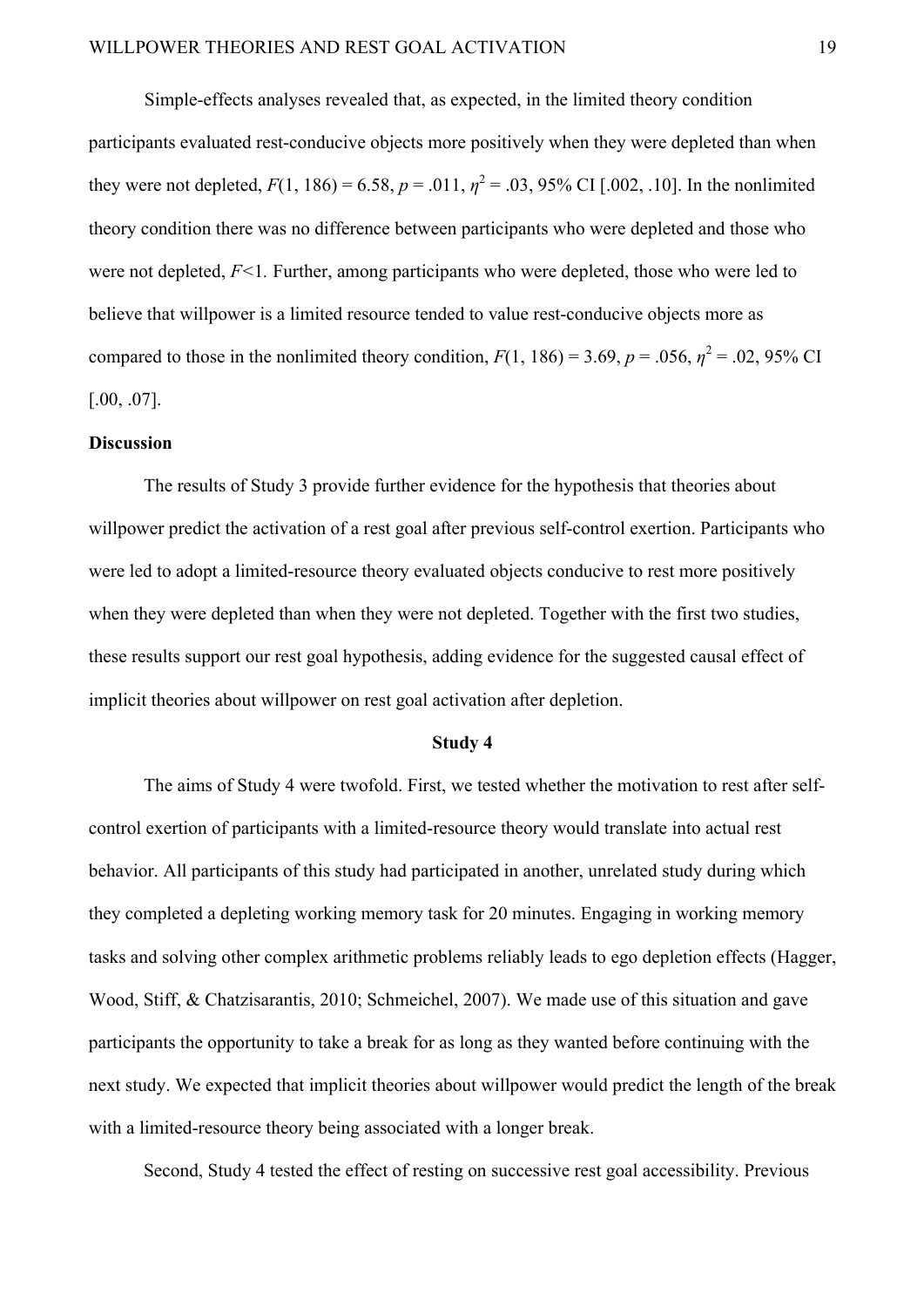research shows that goal fulfillment inhibits the accessibility of goal-related concepts (Förster et al., 2005; Marsh, Hicks, & Bryan, 1999; Zeigarnik, 1927). Accordingly, we assumed that fulfilling the rest goal by taking a break would result in reduced rest goal accessibility. Therefore, participants completed the lexical decision task from Study 1 after the break. We expected that the length of the break would be negatively related to the accessibility of rest-related concepts.

# **Method**

**Participants.** Fifty students (41 females;  $M_{age} = 24.06$ ,  $SD = 3.88$ ) were recruited to participate in two separate studies in exchange for 20 Swiss francs (i.e., \$22 USD). They were recruited with flyers distributed on campus, with online advertisements on sales forums for students, and via mailing lists.

**Procedure.** As soon as participants signed up for the studies they were emailed a link to an online questionnaire. The questionnaire contained, among others<sup>3</sup>, the long version of the Implicit Theories about Willpower Scale, assessing willpower theories with 12 items ( $\alpha$  = .82, Job et al., 2010). About one week later, participants took part in individual lab sessions and filled in two separate consent forms, one for each study. Then they completed an experimental manipulation, which was part of an unrelated study and concerned participants' expectations about performance on the following task<sup>4</sup>. Participants then worked on a 20-minute n-back task (2 blocks 2-back and one block 3-back; Jaeggi, Buschkuehl, Perrig, & Meier, 2010). This task is commonly used to measure working memory capacity. It requires participants to constantly update their working memory in order to correctly recall locations of objects on the screen. Performance in this task served as the dependent measure in the unrelated study. Importantly for present purposes, working memory capacity tasks are strenuous mental tasks that require self-control and lead to ego depletion effects (Schmeichel, 2007). Therefore, participants were highly depleted at the end of this study.

Immediately after participants had finished the N-Back Task the experimenter guided them to another lab room to participate in the second study. He asked them to take a seat in a comfortable armchair that was located in front of a small table filled with magazines. Once they sat, he told them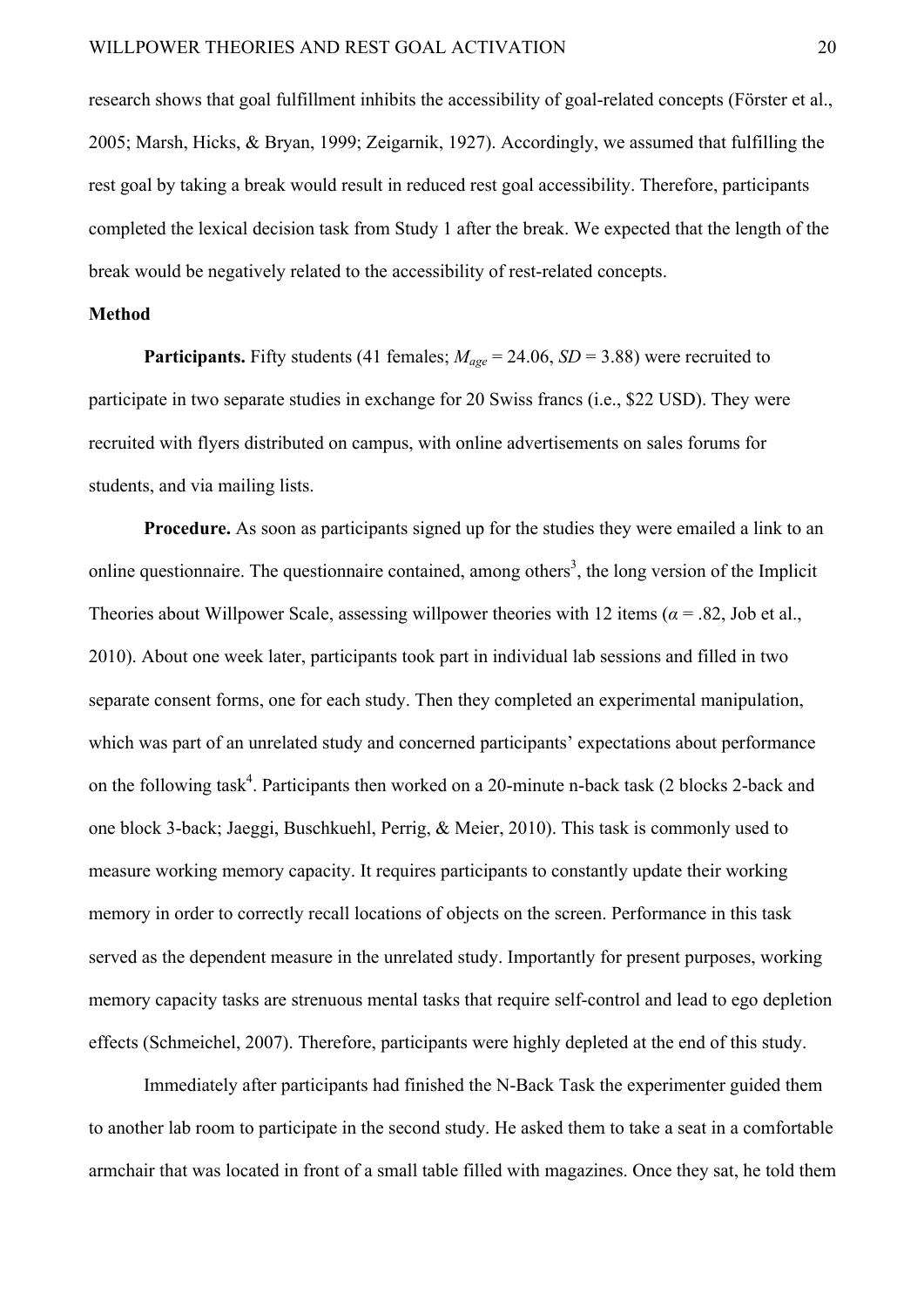that the second study involved a set of tasks to be solved that would take no longer than 10 minutes to complete. Further he emphasized that he would only return to the lab room in 20 minutes, because he had to run the next participant of the first study. With this instruction we aimed to fix the time participants expected to spend in the lab room but at the same time leave them free to choose how long of a break they would take before they continued with the next task. Finally, the experimenter told the participants to "take a break for as long as you need". Before he left the room he set up the lexical decision task as described in Study 1 on the computer and thereby also set a hidden timer that measured the time until the participant started. Immediately after he had set the timer the experimenter left the room and returned after 20 minutes to compensate, debrief, and thank participants. One experimenter ran all participants. He was trained to keep the duration of the instructions constant and was blind regarding participants' scores on the Implicit Theories about Willpower Scale.

# **Results**

# **Theories about willpower and length of the break**

One participant was removed from the analyses since she was a distinct outlier taking a break longer than three standard deviations from the mean. On average, the other participants took a break of one minute ( $M = 59.56$  sec,  $SD = 42.30$  sec) before continuing with the next task. A linear regression analysis showed that participants' theories about willpower significantly predicted the length of the break,  $R^2 = .12$ ,  $β = .34$ ,  $b = 14.44$ ,  $se = 5.80$ ,  $t(47) = 2.49$ ,  $p = .016$ , 95% CI [2.78, 26.11]. Figure 4 shows that the more participants agreed with a limited-resource theory the longer they took their break. The scatter-plot further indicates heteroscedasticity. Participants below the scale midpoint of 3.5, who agreed more with a nonlimited-resource theory, took short breaks, no longer than one minute. Participants above the scale midpoint, who agreed more with a limitedresource theory, are widely spread. Some of them took short breaks while others waited almost three times as long before continuing to the next task.

# **Length of the break and rest goal accessibility**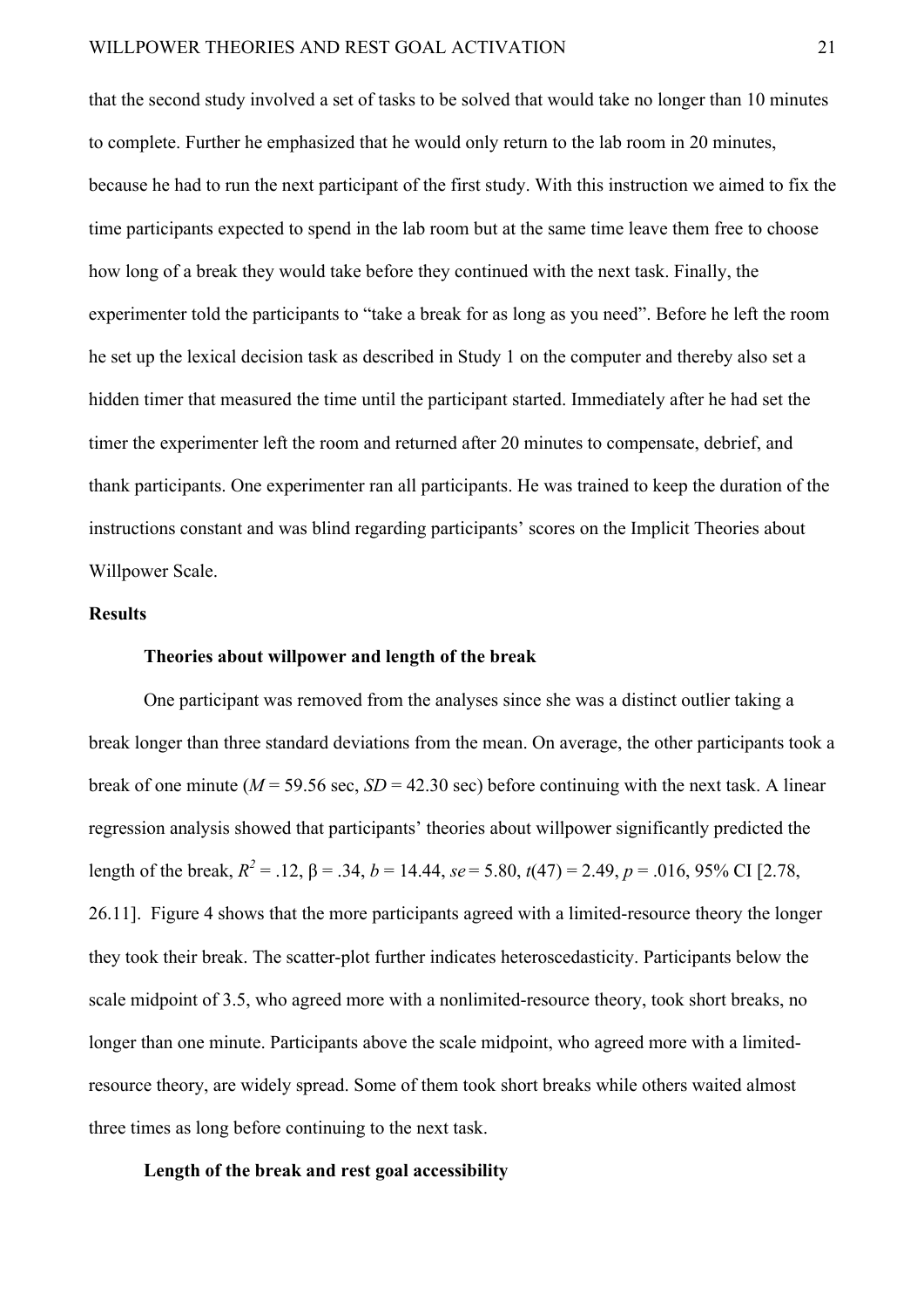Previous research indicates that a goal that was just satisfied is less accessible in the semantic network (Förster et al., 2005). Therefore we tested whether the length of the break would be positively related to reaction times to rest-related words in the lexical decision task as an indicator of reduced rest goal accessibility. Reaction times of correct response trials were cleaned for outliers as described in Study 1, by removing times shorter than 300 ms and longer than three standard deviations from the sample mean. Altogether, the exclusion rate was 5.49% of all reaction times. We regressed reaction times to rest-related words on the length of the break, controlling for reaction times to neutral words in a first block. Length of the break significantly predicted reaction times to rest-related words,  $\Delta R^2 = .01$ ,  $\beta = .10$ ,  $b = 10.13$ ,  $SE = 4.79$ ,  $t(46) = 2.09$ ,  $p = .042$ , 95% CI [0.37, 19.66]. The shorter participants had rested, the faster they recognized rest-related words as words, indicating higher accessibility of a rest goal. Put differently: the longer participants had rested (i.e. fulfilled their rest goal by taking a longer break), the less accessible was the rest goal afterwards as indicated by reduced accessibility of rest-related words.

**Indirect effect of theories about willpower on rest goal accessibility through length of the break**

Because participants with a limited resource theory had the possibility to take a break, what many of them did, we did not expect to find a direct relationship between implicit theories about willpower and rest goal accessibility after the break. Accordingly, a regression analysis controlling for reaction time to neutral words showed that there was no direct relationship between implicit theories about willpower and reaction time to rest-related words in the lexical decision task,  $t(46)$  < 1. However, we assumed that there would be an indirect effect of willpower theories on rest goal accessibility through the length of break, despite the absence of a direct effect (Hayes, 2009; Rucker, Preacher, Tormala, & Petty, 2011). Satisfying the rest goal should lead to lower rest goal accessibility. Therefore, we tested whether there was an indirect effect of participants' theories about willpower on post-break rest goal accessibility through length of the break. We did so using the INDIRECT macro for SPSS (Preacher & Hayes, 2008), which uses bootstrapping to estimate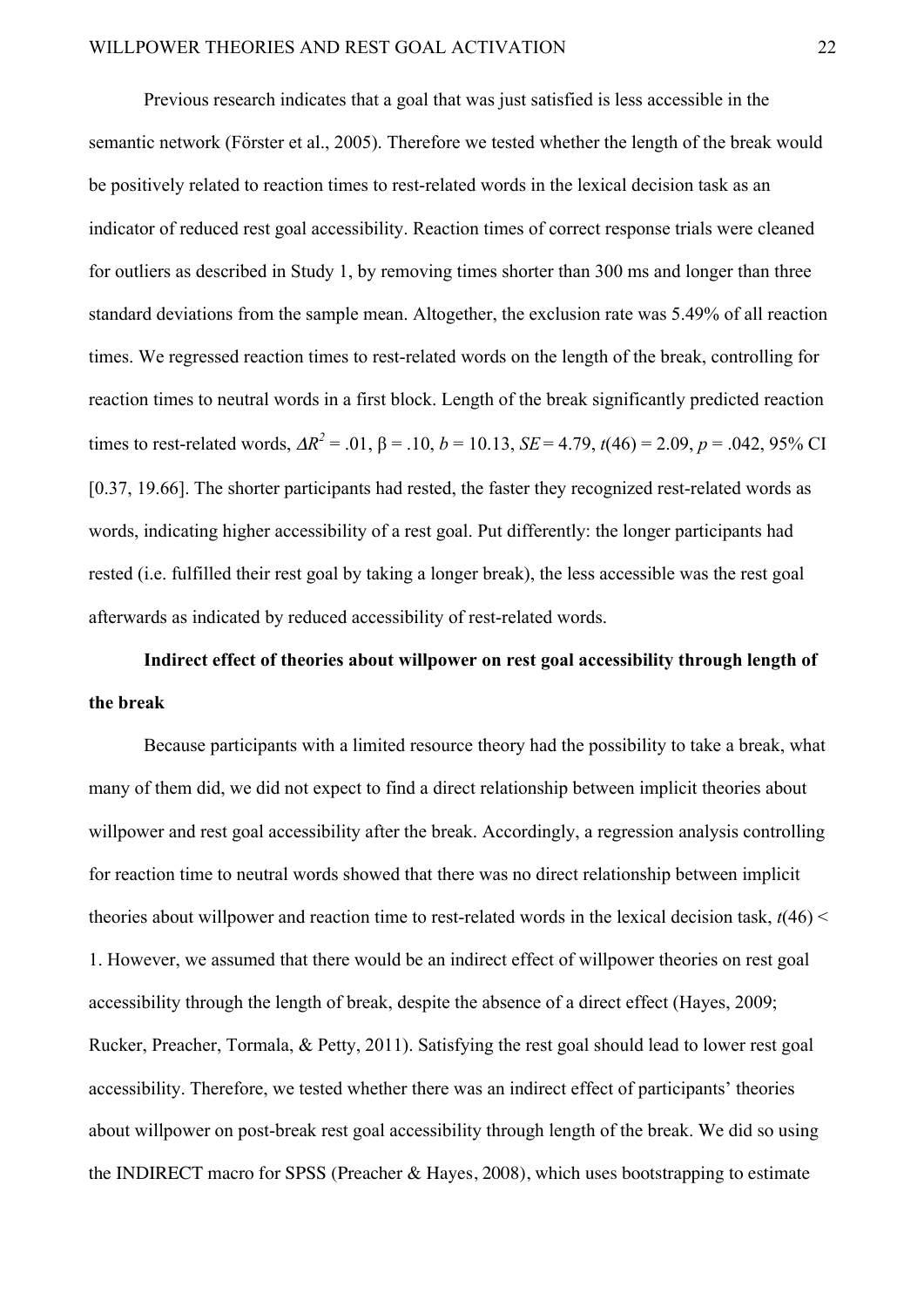the indirect effect of an independent variable (i.e., theories about willpower) on a dependent variable (i.e., rest goal accessibility) through a mediator (i.e., length of the break). Reaction times to neutral words were controlled for in the analysis. The overall model was significant,  $R^2 = .88, F(3, 1)$  $45$ ) = 127.79,  $p < .001$ . As reported earlier, there was a main effect of will power theories predicting length of the break,  $b = .34$ ,  $se = .14$ ,  $t(45) = 2.42$ ,  $p = .024$ . The effect of length of the break on reaction times to rest words was also significant,  $b = 12.14$ ,  $se = 5.03$ ,  $t(45) = 2.42$ ,  $p = .019$ . The longer participants had rested the slower they were in recognizing rest words as words. The indirect effect based on 5000 bootstrap samples was different from zero, 95% CI [.52, 11.88]. As expected, the direct effect of willpower theories on reaction times to rest words was non-significant,  $b = -6.78$ ,  $se = 5.20$ ,  $t(45) = -1.30$ ,  $p = .20$ . These results suggest that participants with a limited theory about willpower rested longer and that the longer they rested the less accessible was the rest goal.

# **Discussion**

Study 4 provides further support for the hypothesis that after self-control exertion the motivation of participants with a limited-resource theory turns toward rest as indicated by a behavioral measure of rest taking. The more participants endorsed a limited-resource theory the longer they rested before continuing with another task. Whereas participants with a nonlimitedresource theory uniformly decided for a very short break, there was much more variance in the time participants with a limited-resource theory rested before continuing with the second study. Further, the scatter-plot suggests that an unknown moderator is involved in these participants' decision to rest. One may speculate that some of them decided to postpone the break until after the task. The positive relationship between the length of the break and reaction times to rest-related words in the lexical decision task suggests that participants who took a longer break, and these were participants with a limited resource theory, thereby fulfilled their rest goal. After they had rested the goal was no longer active.

In summery, Study 4 provides first evidence for the effect of implicit theories on actual resttaking behavior in a reduced design in which all participants had been depleted. However, the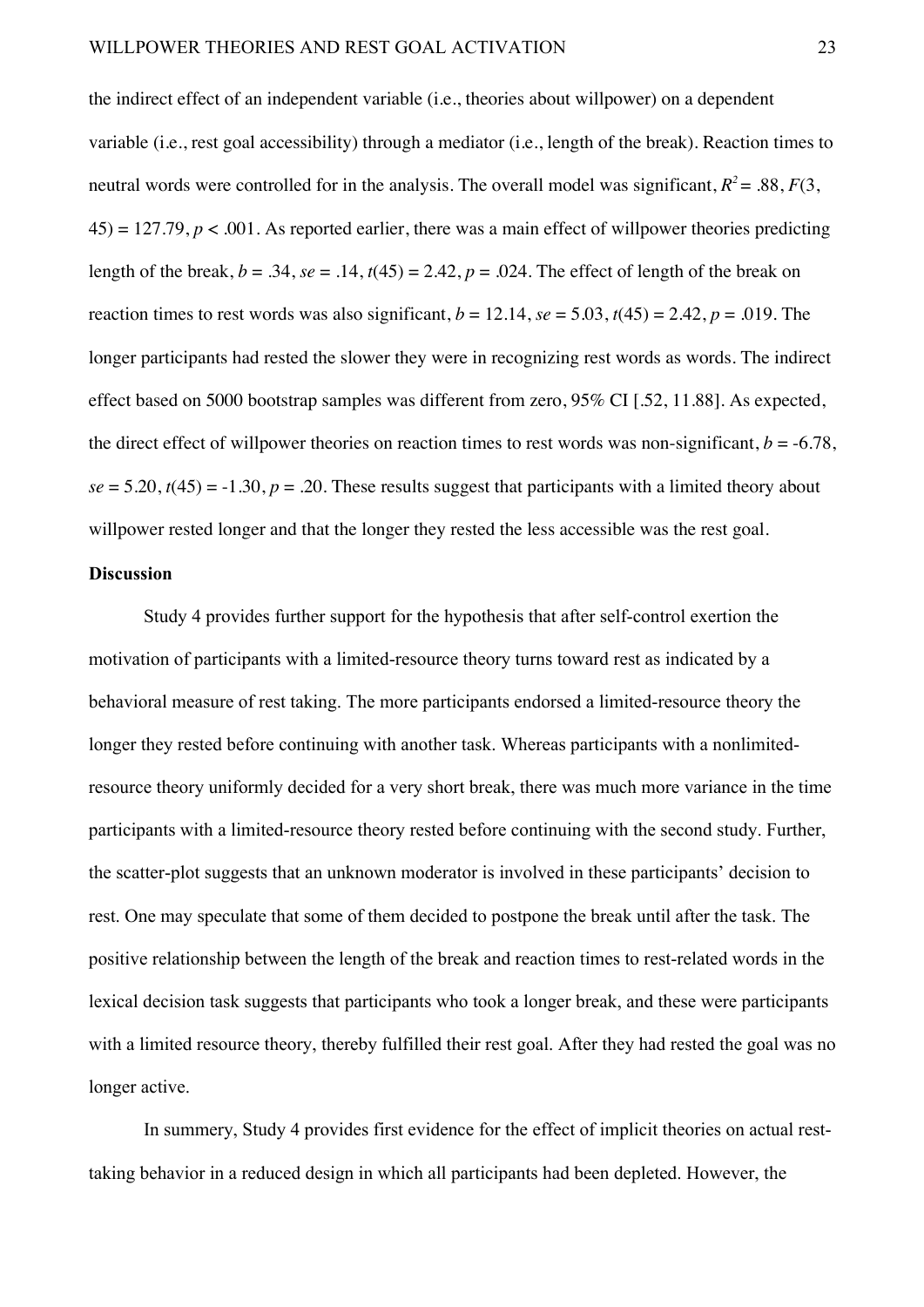correlational nature of the study prevents causal interpretations. Because depletion was not manipulated, it is unclear whether resting behavior was caused by the previous self-control exertion. Similarly, because participants' willpower theories were measured, a third variable, associated with a limited theory about willpower, could have accounted for the longer breaks. Therefore, in Study 5, we manipulated depletion as well as participants' theories about willpower in a fully-crossed design.

# **Study 5**

Study 5 sought to show that an induced limited theory about willpower would lead to longer resting behavior only in participants who had previously exerted self-control. Resting behavior was assessed with an ostensible product-testing task: participants were asked to take a seat on several chairs and to rate them later on. A hidden camera filmed the product-testing session and participants' sitting times on each chair were recorded afterwards. We used the length of time sitting on the chairs as the indicator for the need to rest after self-control exertion since it provides an opportunity to relax and to fulfill one's rest goal.

# **Method**

**Participants.** Ninety-four students from a German university participated in the experiment. in exchange for course credit (psychology undergrads) and sweets (all participants). They were randomly assigned to the limited versus nonlimited theory condition and low versus high depletion condition. Film materials of nine participants could not be analyzed because the camera did not work properly. One further participant was removed from the sample because she was not proficient in the German language. The final sample  $(N = 84)$  contained 63 females with a mean age of 22.90  $(SD = 4.70)$ .

**Procedure.** Participants took part individually. After they had completed a short demographic survey, implicit theories about willpower were manipulated with the same biased questionnaire used in Study 3, with low values representing high agreement with the induced theory. One-sample *t*-tests comparing the mean in each condition to the scale midpoint (3.50)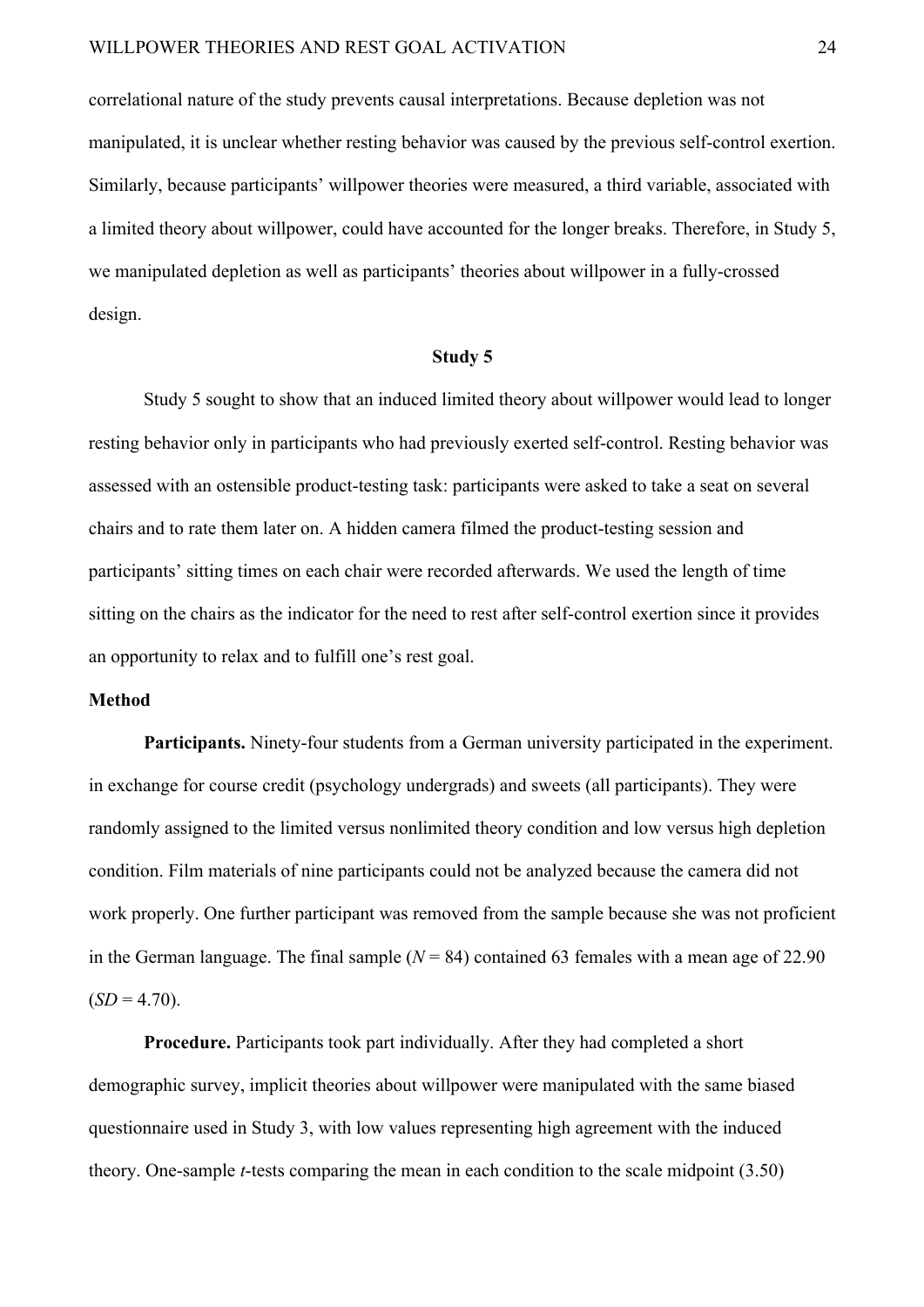indicated that participants agreed with the suggested theory in both the limited theory condition  $(M_{diff} = -1.18, 95\% \text{ CI} [-1.38, -0.98]), t(40) = -11.61, p < .001$ , and the nonlimited theory condition  $(M_{diff} = -1.21, 95\% \text{ CI} [-1.42, -1.02]), t(42) = -12.53, p < .001.$ 

Next, we manipulated self-control exertion in two different ways. First, participants wrote an essay about their morning routine while inhibiting the use of two specific letters (Mead, Baumeister, Gino, Schweitzer, & Ariely, 2009; Schmeichel, & Vohs, 2009). In the high depletion condition they were instructed not to use any words containing the letters 'a' and/or 'n'. Both are frequently used letters in German language (Best, 2005). This task requires self-control because participants repeatedly have to override their prepotent tendency to use words containing 'a' and/or 'n' and search for alternatives instead. In the low depletion condition, participants were instructed not to use the letters 'x' and/or 'y', which are amongst the most rarely used letters in German language (Best, 2005). Therefore, this version of the task does not require self-control. Participants were instructed to write until the experimenter would stop them, which s/he did after 8 minutes.

Second, participants performed a verbal Stroop task for 6½ minutes in which they were asked to read aloud the words presented to them. Stimuli were written on 3 sheets of laminated paper, each depicting three rows of 24 words for a total of 72 on every sheet. In the high depletion condition, words were written in four different colors and the ink color was always incongruent to the semantic meaning of the words (e.g., the word "red" written in blue ink). Thus, participants had to repeatedly override the impulse to name the color of the ink instead of the semantic meaning of the word. In the non-depletion condition all words were printed in black ink. The Stroop task has been frequently used to manipulate ego depletion in previous research (e.g., DeWall, Baumeister, Stillman, & Gailliot, 2007; Vohs, Baumeister, & Ciarocco, 2005).

After completing the Stroop task, participants were told that they had finished the experiment and were asked to participate in an unrelated, short market research study that would involve testing seating furniture. All subjects agreed to participate. They were led to an adjoining room in which they saw 6 different chairs. Chairs were labeled with numbers from 1 to 6 and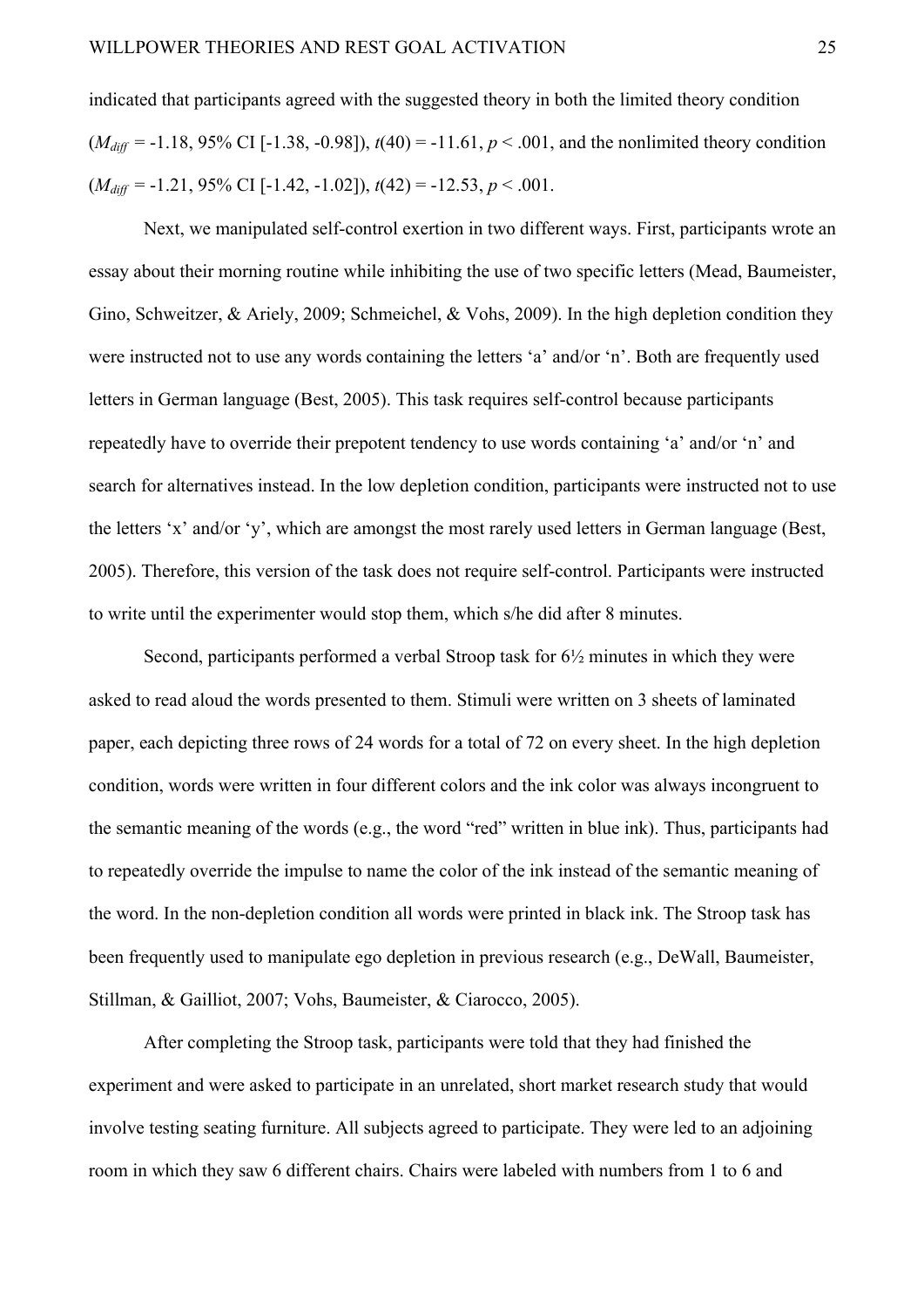participants were instructed to sit on them in this order. They were told that they could sit on each chair as long as they liked, but that they would be allowed to sit only once on each chair. They were also told that they should behave naturally while sitting on the chairs and that after having tested all chairs, they would be asked to rate each of them. The experimenter then left the room so that participants could try out the chairs without being watched.

After trying all six chairs, participants called the experimenter, who had waited in an adjoining room. Participants then answered 15 questions to rate the chairs. Participants rated how comfortable each chair was on a 6-point scale. The remaining 9 items asked which chair the participant would prefer in a certain context (e.g., which chair they would recommend to their friends). These ratings served to bolster the cover story of the product-testing task. Because our focal dependent variable was sitting time on the chairs, all ratings were collected after participants had sat on all six chairs. Collecting the ratings in between the periods of sitting on the chairs could have interfered with the natural sitting behavior.

To allow us to determine the exact time each participant sat on each chair a hidden camera filmed the product-testing phase. The camera was placed in a shelf filled with office supplies at waist level so that participants' faces were not filmed. Right before a given participant entered the room, the experimenter said that s/he needed to check if the room was available. The experimenter briefly entered the room alone and turned on the camera. After data collection was completed, trained raters determined the sitting times for each participant. At the end of each session, participants were debriefed and informed about the hidden camera. They were asked for written permission for the use of the video material. All participants agreed.

# **Results**

# **Sitting times**

Times sitting on each chair were cleaned for outliers by removing times which were longer than three standard deviations from the mean of each chair within each experimental condition. This resulted in the exclusion of 2% of sitting times. Since the distribution of the remaining times was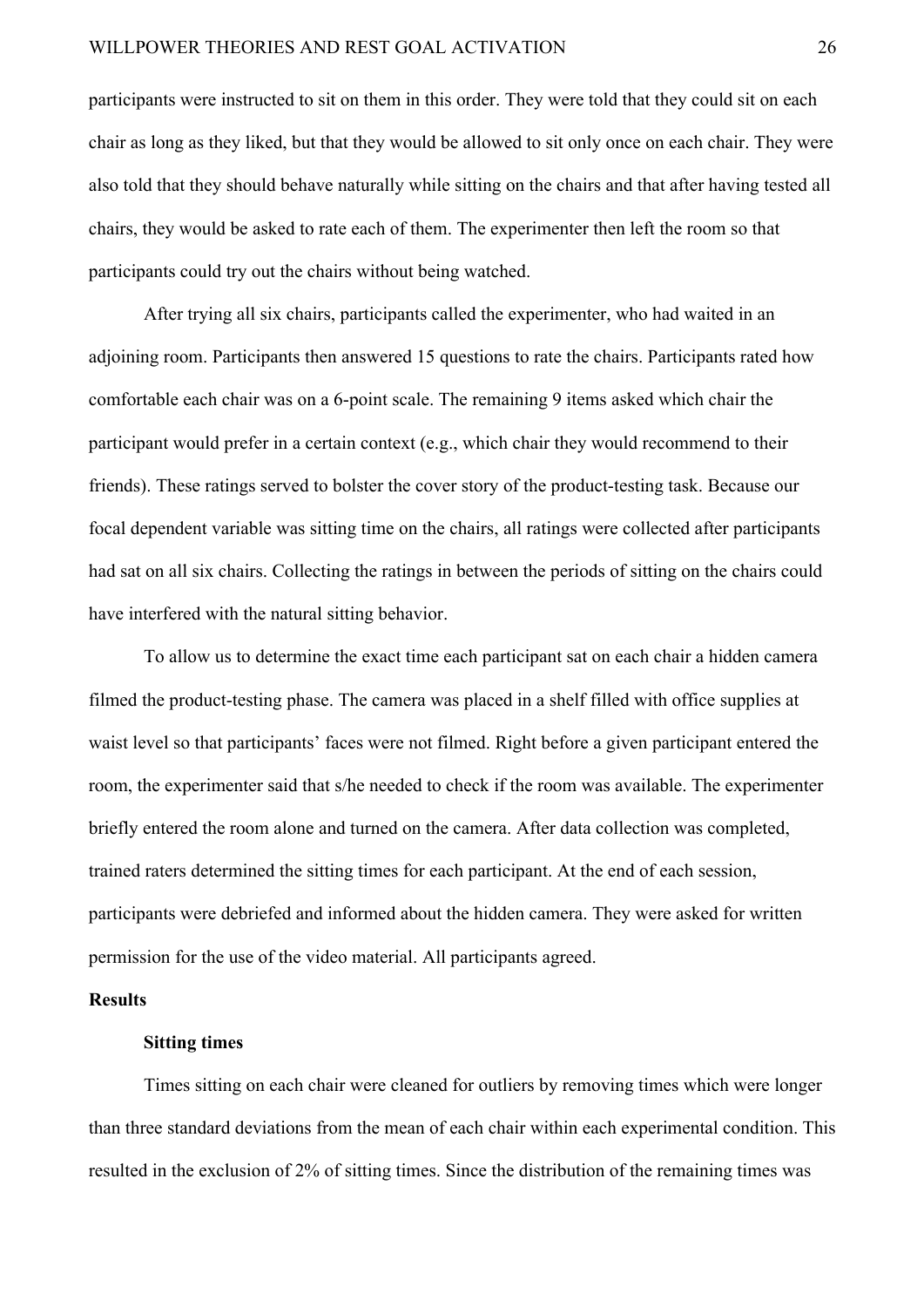skewed, sitting times were ln-transformed before further analyses.

Since times sitting on each chair were nested within participants we ran a hierarchical linear model to test the hypothesis that the depletion condition interacts with induced theory. Time sitting on each of the six chairs served as the trial-level dependent variable. Participant-level predictors were ego depletion condition (low vs. high depletion), theories about willpower condition (nonlimited vs. limited), and their interaction term. There was a significant interaction between theory condition and depletion condition,  $b = .31$ ,  $SE = .14$ ,  $t(489) = 2.19$ ,  $p = .029$ , 95% CI [0.04, 0.58] (Figure 5). Participants in the limited theory condition sat on average longer on the chairs when they had completed a depleting self-control task as compared to when they had completed a non-depleting task  $b = 0.26$ ,  $SE = 0.10$ ,  $t(489) = 2.66$ ,  $p = 0.08$ ,  $95\%$  CI [0.06, 0.46]. For participants in the nonlimited theory condition, whether they had participated in the depleting or non-depleting task did not affect the time they spent sitting on the chairs,  $b = -.04$ ,  $SE = .10$ ,  $t(489) = 0.42$ ,  $p =$ .674, 95% CI [-0.24, 0.16]. Within the high depletion condition, there was a trend for participants in the limited theory condition to sit longer on the chairs as compared to participants in the nonlimited theory condition, as expected,  $b = .17$ ,  $SE = .10$ ,  $t(489) = 1.75$ ,  $p = .081$ , 95% CI [0.03, 0.37]. In the low depletion condition, there was no effect of induced theory,  $b = -.14$ ,  $SE = .10$ ,  $t(489) = -1.37$ ,  $p =$ .171, 95% CI [-0.34, 0.06].

Next, we tested whether the order of chairs had an effect on participants' sitting times. Did the effects of theories about willpower and depletion last across all six chairs? We ran the same hierarchical model including order of the chairs as a trial level predictor additionally testing for cross level interactions with the depletion and willpower theory conditions. This analysis showed no effect of order and there was no hint toward a cross-level interaction,  $t(485) < 1$ .

# **Chair ratings**

We ran the same HLM analysis described above with the comfort ratings of each chair, which were made retrospectively after participants had tried each chair, as the dependent variable. Neither the main effects of depletion condition or theories about willpower nor their interaction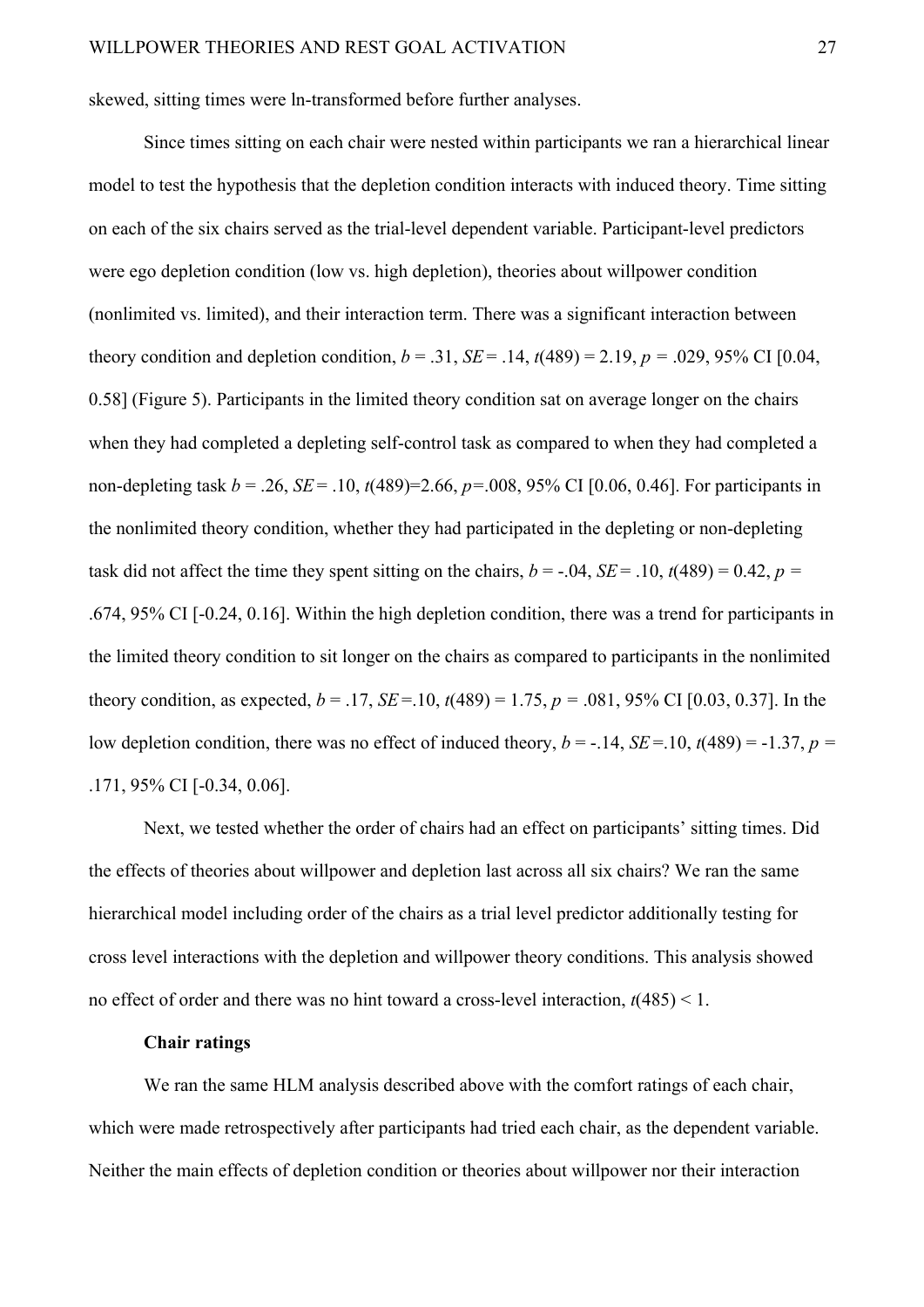reached significance, *t*s<1, as expected. Including the chair ratings as a trial level predictor in the above analysis of sitting times showed a significant main effect for the comfort rating,  $b = 0.14$ , *SE*  $= 0.04$ ,  $t(485) = 3.35$ ,  $p = .001$ , 95% CI [0.06, 0.22], without altering the pattern of results described above. Participants sat longer on chairs, which they rated as more comfortable. However, there was no interaction of perceived comfort with the experimental conditions.

# **Discussion**

The results of Study 5 support the hypothesis that implicit theories about willpower predict how long individuals rest after a depleting task. Only participants with a limited-resource theory sat longer on the chairs of the ostensible product-testing task after they had worked on a previously depleting self-control task as compared to a non-depleting control task. Participants with a nonlimited theory showed no difference between the two depletion conditions. Importantly, in Study 5, theories about willpower were manipulated, which further underlines their causal effect on resting behavior after depletion.

# **General Discussion**

The results of five studies support the proposal that exerting self-control in an initial task causes a motivational shift toward rest in individuals who believe that willpower is a limited resource. After the exertion of self-control, individuals with a limited-resource theory showed enhanced accessibility of rest-related concepts (Study 1), more positive evaluations of objects that are helpful for rest (Studies 2 and 3), more negative evaluations of objects that support physical exertion (Study 2), and more inactive, resting behavior (Studies 4 and 5) as compared to participants with a nonlimited theory. Moreover, Study 4 showed that to the extent participants fulfilled their rest goal by taking a break subsequent accessibility of rest-related concepts was reduced.

#### **Theoretical Implications**

The present data support the process model of self-control (Inzlicht & Schmeichel, 2012; Inzlicht et al., 2014). The model denies the existence of a self-control resource and explains ego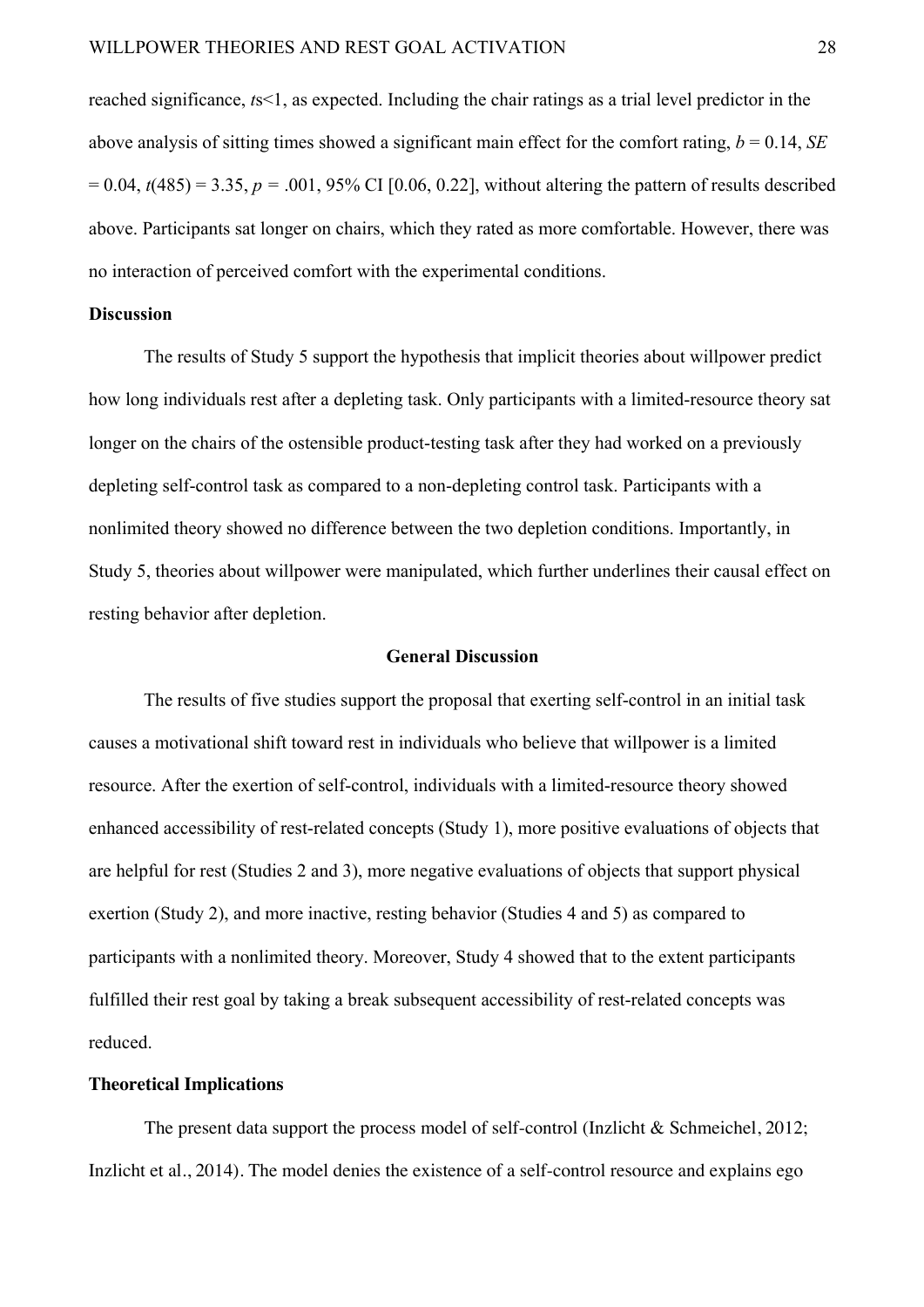depletion effects by shifts in motivation and attention after initial self-control exertion. It postulates that after having expended effort in a strenuous task, people are less motivated to expend further effort. This assumption is based on numerous findings showing that after a depleting task people are still able to exert self-control given, for example, high motivational incentives (e.g., Muraven & Slessareva, 2003). These and several other moderators of the ego depletion effect have documented that in the common dual task paradigm reduced self-control may not be caused by a shortage in actual self-control capacity but has primarily a motivational source. However, even though the motivational shift hypothesis is compatible with much empirical data, there is little evidence actually showing changes in motivational orientation after depletion. Most studies on the ego depletion effect have not assessed participants' motivation to complete the tasks. The few studies that asked participants how motivated they were to complete the dependent self-control task did not find evidence for differences in self-reported motivation between depletion and control conditions (Boucher & Kofos, 2012; Clarkson, Hirt, Jia, & Alexander, 2010; Muraven, Rosman, & Gagne, 2007). Our findings deliver first support for the process model's motivational shift assumption, documenting differences in motivational orientation between depleted and nondepleted participants.

However, our research shows that there is one important specification: only individuals who believed (or were led to believe) that the ability to self-control is limited showed the predicted motivational orientation toward rest. This finding suggests that it is the limited-resource belief that makes people seek rest as soon as they have engaged in a relatively short self-control exercise. We assume that it is this motivational orientation towards rest that undermines their subsequent selfcontrol performance. This perspective suggests that a nonlimited-resource theory buffers the ego depletion effect because it breaks a process that undermines self-control performance by turning people's attention toward rest and inaction. For this reason, a nonlimited theory about willpower cannot simply be grouped together with factors that boost motivation after depletion, such as monetary incentives to perform well on a second task (Muraven & Slessareva, 2003). Strong incentives may cause people to exert high effort on a task even when they feel tired. In this case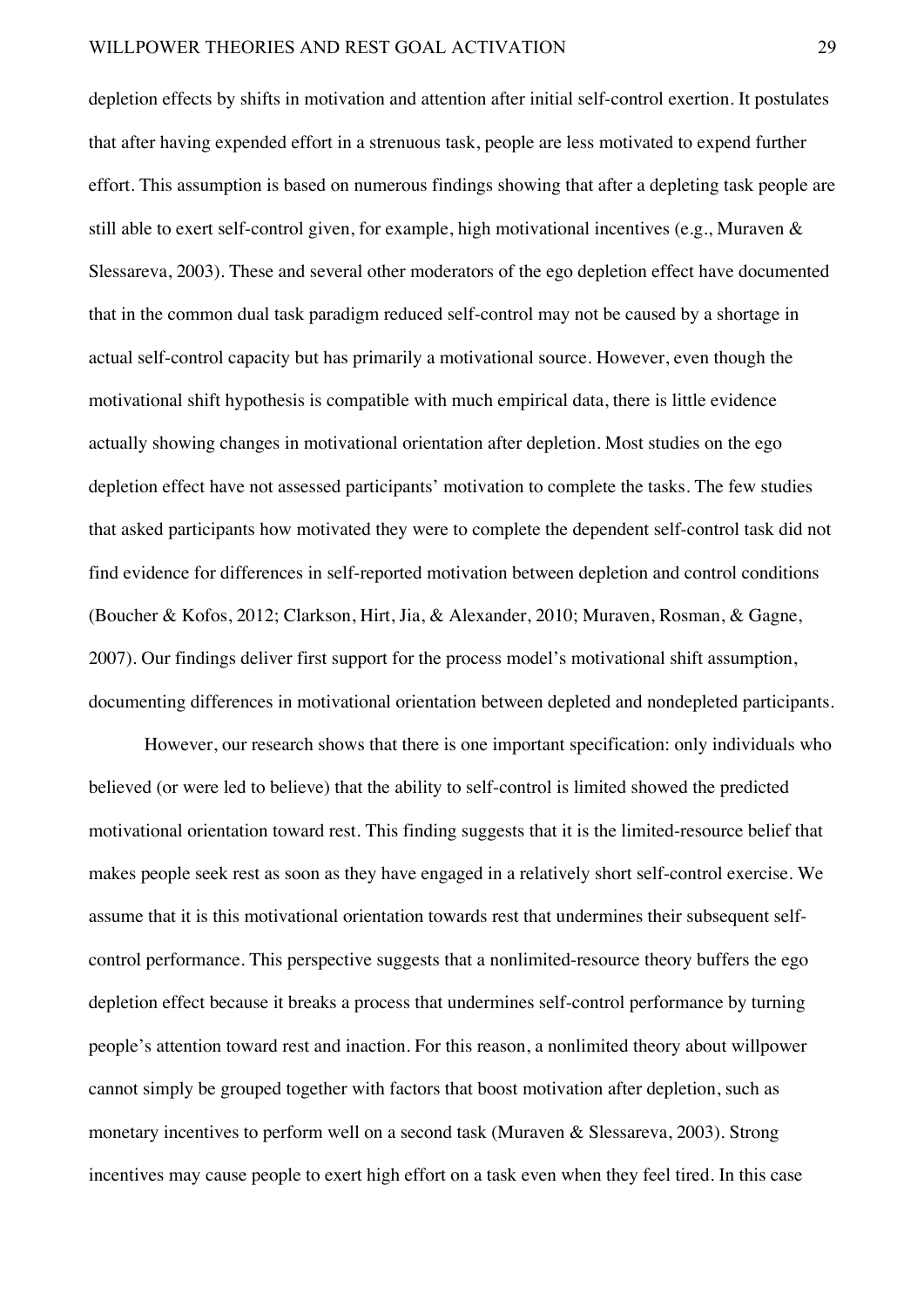they might conquer the need for rest and inhibit their activated rest goal. On the contrary, the belief that willpower is not limited does not make people more motivated to engage in self-control despite exhaustion and a desire for rest. In fact, there is no increased desire for rest in people with a nonlimited theory about willpower. There is no need to cherish rest and recovery for individuals who believe they can continue exerting strength for long periods of time. Rather, they show better self-control performance because they do not slack off, not because they are exceptionally motivated to overcome depletion.

# **Future Directions and Unresolved Issues**

The present research demonstrates that people with a limited-resource theory as compared to people with a nonlimited theory show enhanced motivational orientation toward rest after a relatively short self-control exercise. The present research does not speak to the question of how far effects of theories about willpower reach when periods of self-control exertion are extended. It is possible that when forced to exert self-control for a very long time people with a nonlimited theory about willpower would turn toward rest as well (Vohs et al., 2013). Everyone will feel tired or hungry eventually. Future research should therefore investigate motivational shifts after ego depletion of varying duration. Importantly, for self-regulatory performance in everyday life the later onset of rest goal activation puts people with a nonlimited-resource theory of willpower in an advantageous position. As compared to people with a limited-resource theory, who turn towards rest after they have exerted just a little self-control, people who believe that willpower is not limited do well when self-regulatory demands are high, for example during students' final exams (Job et al., in press).

The present research combined quasi-experimental and experimental designs by either measuring implicit theories about willpower as a trait variable (Studies 1, 2, 4) or by manipulating them experimentally (Studies 3 and 5). Both procedures showed similar results, which speaks against the idea that theories about willpower might only be a proxy for some other personality variable (e.g., trait self-control, action orientation, conscientiousness). So far, little is known about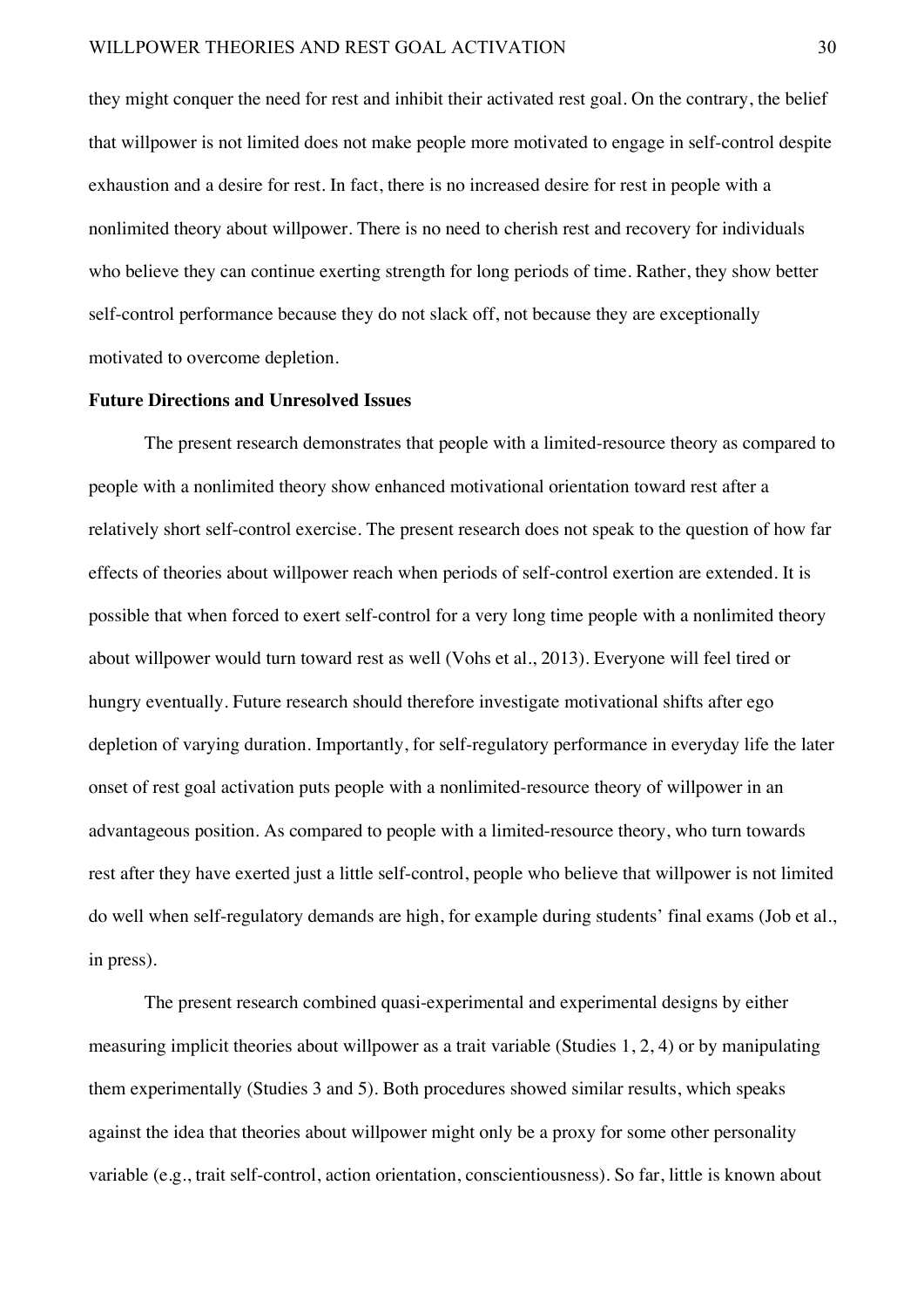the relationship between individual differences in theories about willpower and other individual difference variables in the nomological network. Study 3 of the present research together with previous research shows that the correlation between a limited-resource theory and trait self-control ranges from -.17 to -.52 (see Footnote 3; Job et al., in press; Job et al., 2010; Salmon et al., 2014). Further, Study 3 showed a significant correlation between a limited-resource theory and achievement motivation  $(r = -0.42)$ . Although these findings reveal preliminary evidence for the relationship between theories about willpower and other pertinent personality scales, they should be interpreted with caution because they were obtained from studies with other focal goals. Clearly, more comprehensive work is needed to anchor individual differences in theories about willpower in the personality space

#### **Conclusion**

The present findings show that people's beliefs about the nature of willpower operate via their goals. When people belief that willpower is limited they strive for rest and recovery after they exerted self-control. People who belief that willpower is not limited do not turn towards rest after self-control exertion. Therefore, the belief that willpower is nonlimited prevents or delays the onset of a process that turns people toward rest once they started to work hard. As a consequence, people with a nonlimited theory may take fewer unnecessary breaks from self-control and may ultimately be more successful at attaining important long-term goals.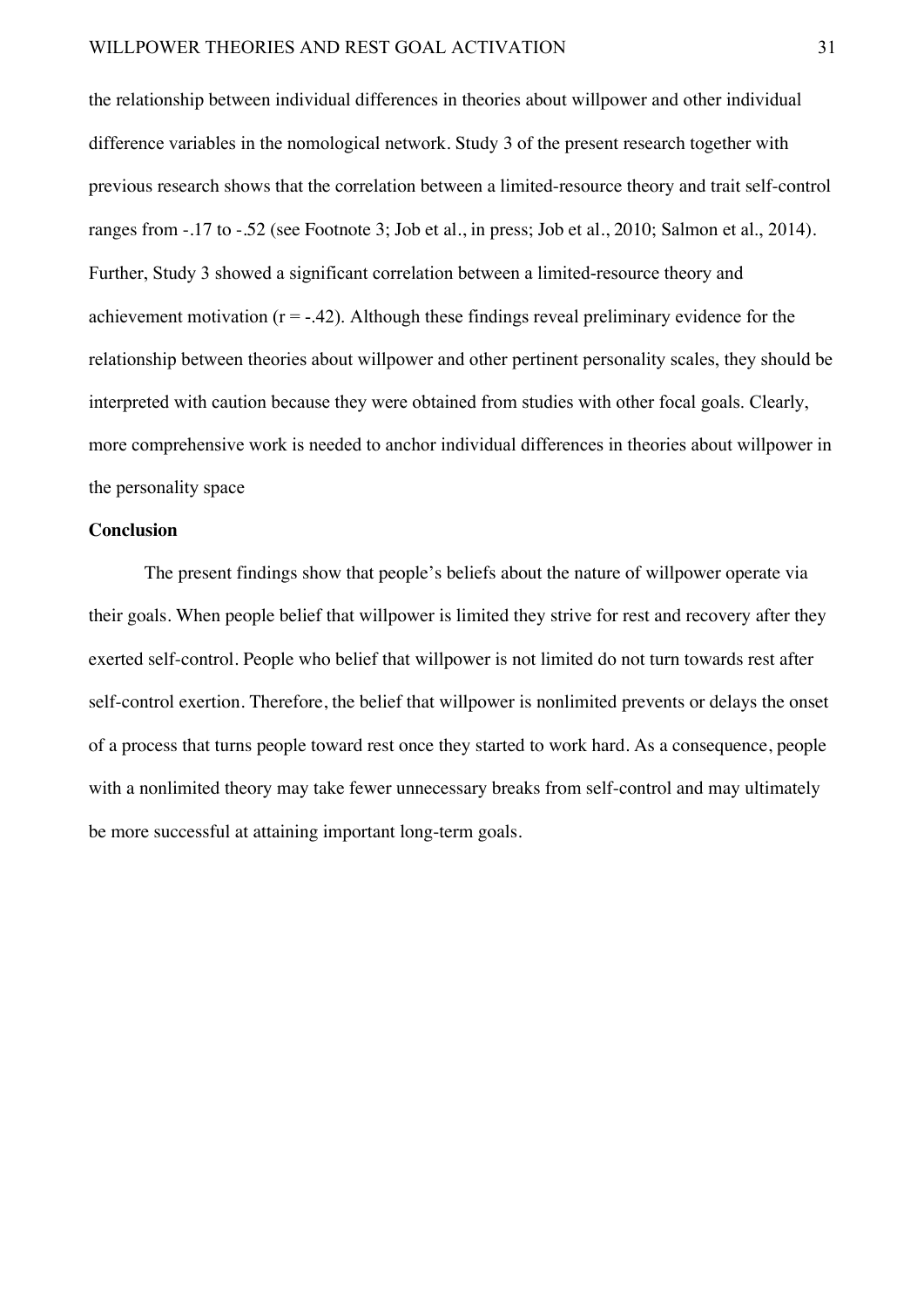#### **References**

- Aarts, H., & Dijksterhuis, A. (2003). The silence of the library: Environment, situational norm, and social behavior. *Journal of Personality and Social Psychology*, *84*, 18–28. doi:10.1037/0022-3514.84.1.18
- Albarracín, D., Handley, I. M., Noguchi, K., McCulloch, K. C., Li, H., Leeper, J., … Hart, W. P. (2008). Increasing and decreasing motor and cognitive output: A model of general action and inaction goals. *Journal of Personality and Social Psychology*, *95*, 510–23. doi:10.1037/a0012833
- Albarracín, D., Hepler, J., & Tannenbaum, M. (2011). General action and inaction goals: Their behavioral, cognitive, and affective origins and influences. *Current Directions in Psychological Science*, *20*, 119–123. doi:10.1177/0963721411402666
- Baumeister, R. F., Vohs, K. D., & Tice, D. M. (2007). The strength model of self-control. *Current Directions in Psychological Science*, *16*, 351–355. doi:10.1111/j.1467-8721.2007.00534.x
- Best, K. H. (2005). Zur Häufigkeit von Buchstaben, Leerzeichen und anderen Schriftzeichen in deutschen Texten. *Glottometrics*, *11*, 9-31.
- Boucher, H. C., & Kofos, M. N. (2012). The idea of money counteracts ego depletion effects. *Journal of Experimental Social Psychology*, *48*, 804–810. doi:10.1016/j.jesp.2012.02.003
- Clarkson, J. J., Hirt, E. R., Jia, L., & Alexander, M. B. (2010). When perception is more than reality: The effects of perceived versus actual resource depletion on self-regulatory behavior. *Journal of Personality and Social Psychology*, *98*, 29–46. doi:10.1037/a0017539
- DeWall, C. N., Baumeister, R. F., Stillman, T. F., & Gailliot, M. T. (2007). Violence restrained: Effects of self-regulation and its depletion on aggression. *Journal of Experimental Social Psychology*, *43*, 62–76. doi:10.1016/j.jesp.2005.12.005
- Dweck, C. S. (1999). *Self-theories: Their role in motivation, personality, and development.* Philadelphia. PA: Psychology Press.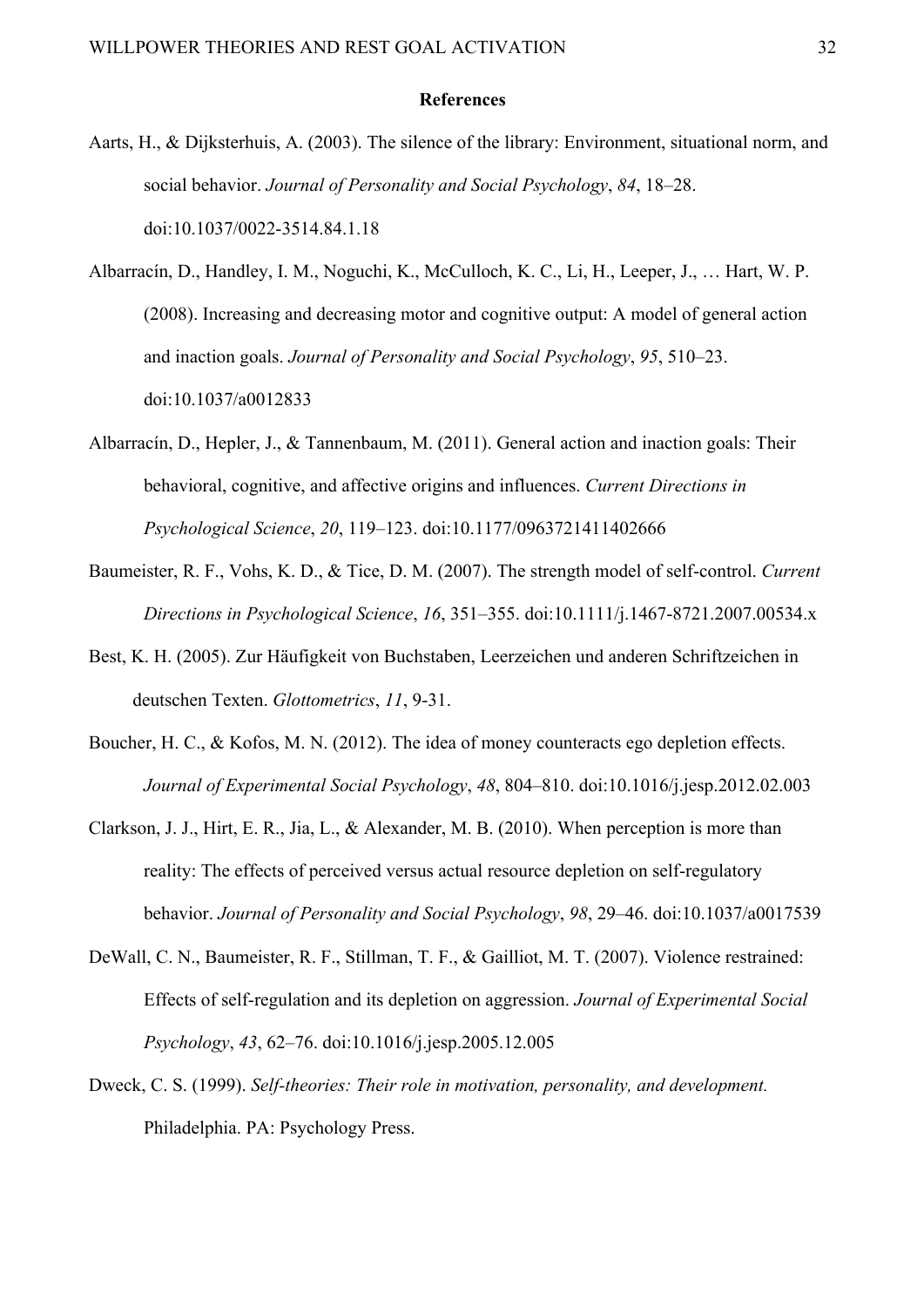- Ferguson, M. J., & Bargh, J. A. (2004). Liking is for doing: the effects of goal pursuit on automatic evaluation. *Journal of Personality and Social Psychology*, *87*, 557–72. doi:10.1037/0022- 3514.87.5.557
- Fishbach, A., Shah, J. Y., & Kruglanski, A. W. (2004). Emotional transfer in goal systems. *Journal of Experimental Social Psychology*, *40*, 723–738. doi:10.1016/j.jesp.2004.04.001
- Förster, J., Liberman, N., & Higgins, E. T. (2005). Accessibility from active and fulfilled goals. *Journal of Experimental Social Psychology*, *41*, 220–239. doi:10.1016/j.jesp.2004.06.009
- Forstmann, M., Burgmer, P., & Mussweiler, T. (2012). "The mind is willing, but the flesh is weak": The effects of mind-body dualism on health behavior. *Psychological Science, 23*, 1239– 1245. doi:10.1177/0956797612442392
- Hagger, M. S., Wood, C., Stiff, C., & Chatzisarantis, N. L. D. (2010). Ego depletion and the strength model of self-control: a meta-analysis. *Psychological Bulletin, 136*, 495–525. doi:10.1037/a0019486
- Hayes, A. F. (2009). Beyond Baron and Kenny: Statistical mediation analysis in the new millenium. *Communication Monographs, 76,* 408–420.
- Higgins, E. T. (1996). Knowledge activation: Accessibility, applicability, and salience. In E. T. Higgins & A. W. Kruglanski (Eds.), *Social Psychology: Handbook of basic principles* (pp. 133-168). New York: Guilford Press.
- Inzlicht, M., & Schmeichel, B. J. (2012). What is ego depletion? Toward a mechanistic revision of the resource model of self-control. *Perspectives on Psychological Science*, *7*, 450–463. doi:10.1177/1745691612454134
- Inzlicht, M., Schmeichel, B. J., & Macrae, C. N. (2014). Why self-control seems (but may not be) limited. *Trends in Cognitive Sciences*, *18*, 127–133. doi:10.1016/j.tics.2013.12.009
- Jaeggi, S. M., Buschkuehl, M., Perrig, W. J., & Meier, B. (2010). The concurrent validity of the Nback task as a working memory measure. *Memory*, *18*, 394–412. doi:10.1080/09658211003702171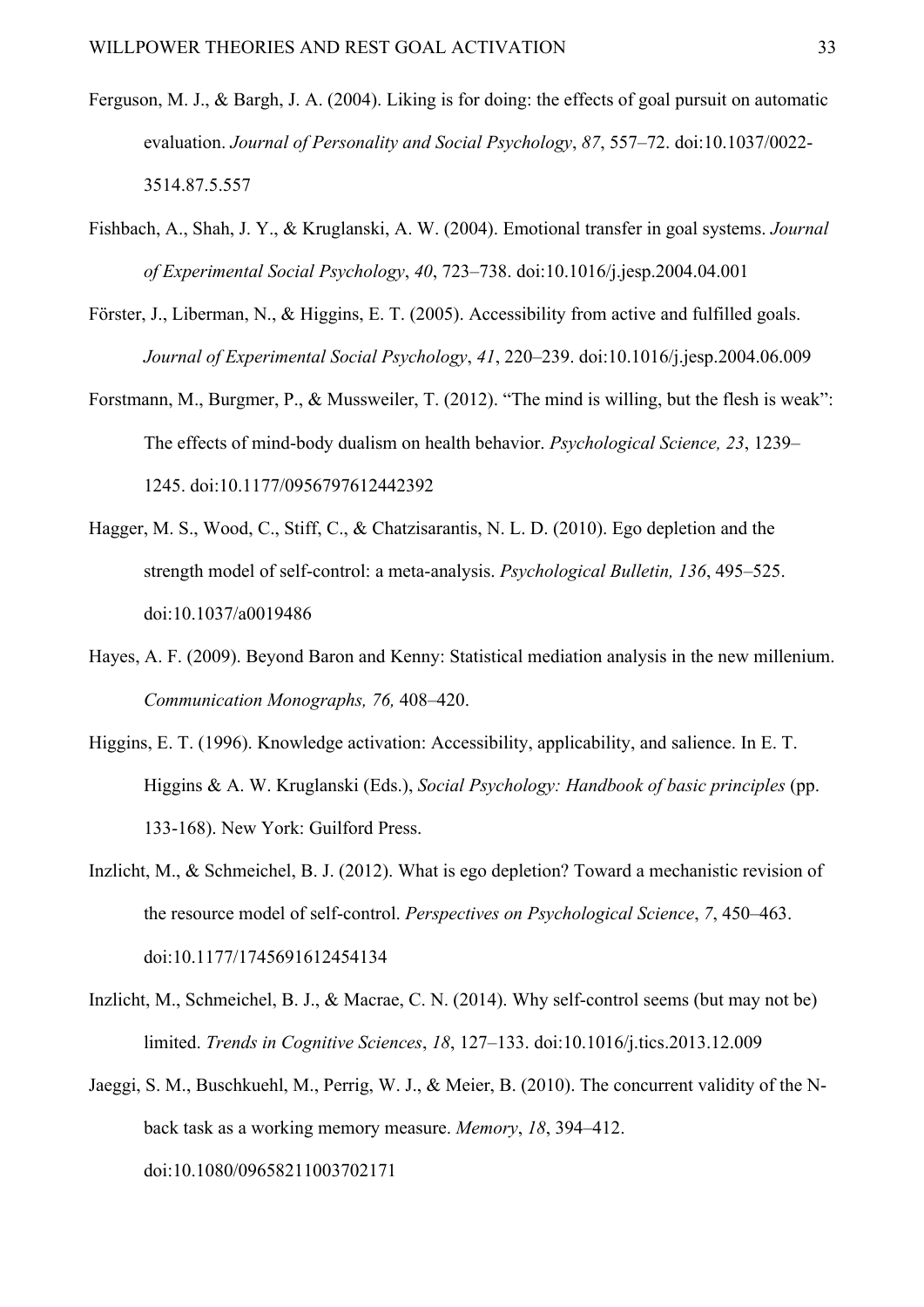- Job, V., Dweck, C. S., & Walton, G. M. (2010). Ego depletion is it all in your head? Implicit theories about willpower affect self-regulation. *Psychological Science*, *21*, 1686–1693. doi:10.1177/0956797610384745
- Job, V., Walton, G. M., Bernecker, K., & Dweck, C. S. (2013). Beliefs about willpower determine the impact of glucose on self-control. *Proceedings of the National Academy of Sciences*, *110*, 14837–14842. doi:10.1073/pnas.1313475110
- Job, V., Walton, G. M., Bernecker, K., & Dweck, C. S. (in press). Implicit theories about willpower predict self-regulation and grades in everyday life. *Journal of Personality and Social Psychology.*
- Lang, J. W. B., & Fries, S. (2006). A revised 10-item version of the achievement motives scale. *European Journal of Psychological Assessment, 22*, 216–224. doi:10.1027/1015- 5759.22.3.216
- Marsh, R. L., Hicks, J. L., & Bryan, E. S. (1999). The activation of unrelated and canceled intentions. *Memory and Cognition*, *27*, 320–7. doi:10.3758/BF03211415
- Mead, N. L., Baumeister, R. F., Gino, F., Schweitzer, M. E., & Ariely, D. (2009). Too tired to tell the truth: Self-control resource depletion and dishonesty. *Journal of Experimental Social Psychology*, *45*, 594–597. doi:10.1016/j.jesp.2009.02.004
- Meyer, D. E., & Schvaneveldt, R. W. (1971). Facilitation in recognizing pairs of words: Evidence of a dependence between retrieval operations. *Journal of Experimental Psychology, 90,* 227- 234. doi: 10.1037/h0031564
- Miller, E. M., Walton, G. M., Dweck, C. S., Job, V., Trzesniewski, K. H., & McClure, S. M. (2012). Theories of willpower affect sustained learning. *PLoS ONE*, *7*(6), e38680. doi:10.1371/journal.pone.0038680
- Muraven, M., Rosman, H., & Gagné, M. (2007). Lack of autonomy and self-control: Performance contingent rewards lead to greater depletion. *Motivation and Emotion*, *31*, 322–330. doi:10.1007/s11031-007-9073-x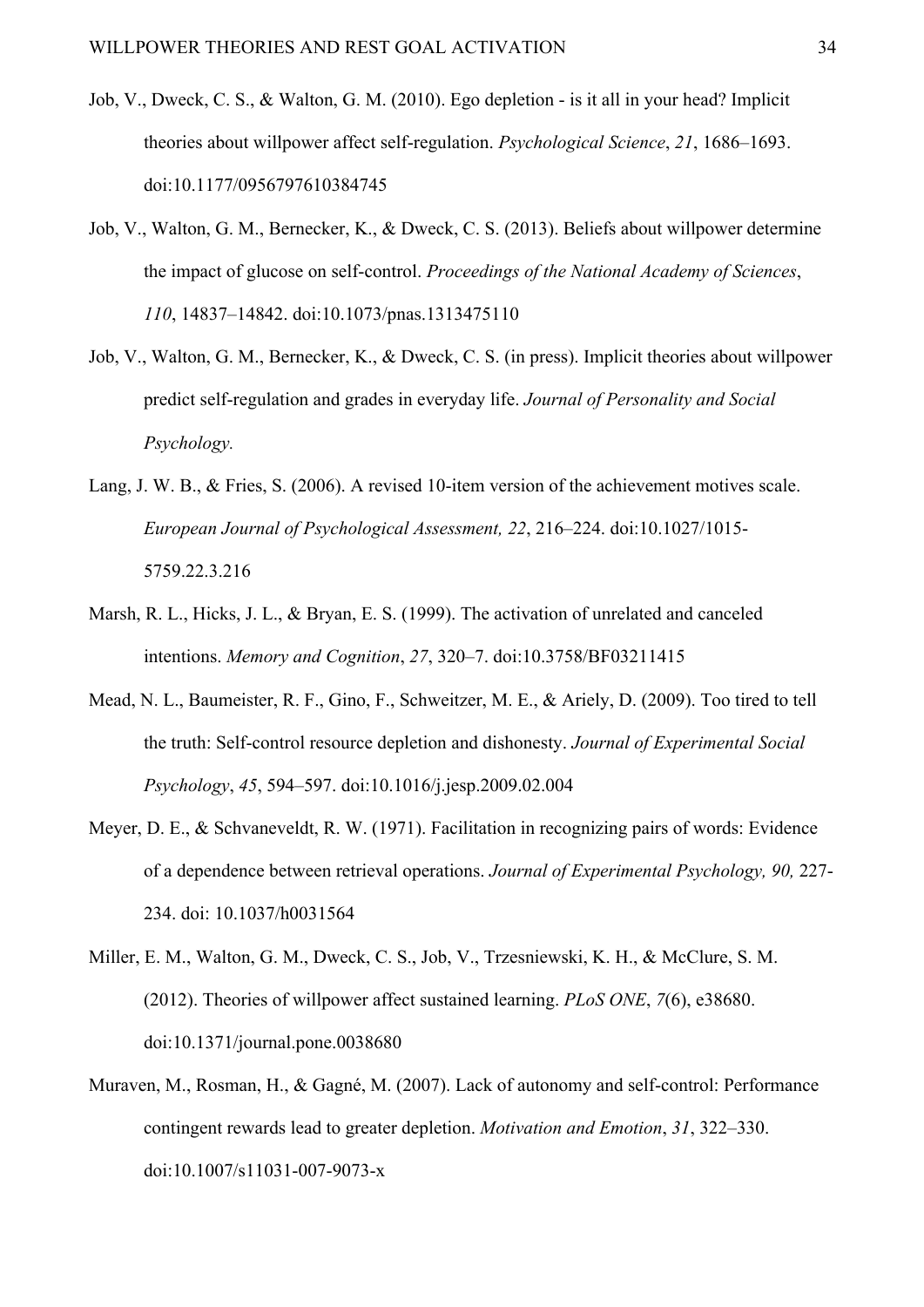- Muraven, M., Tice, D. M., & Baumeister, R. F. (1998). Self-control as limited resource: Regulatory depletion patterns. *Journal of Personality and Social Psychology*, *74*, 774–89. doi:10.1037/0022-3514.74.5.1252
- Muraven, M., Shmueli, D., & Burkley, E. (2006). Conserving self-control strength. *Journal of Personality and Social Psychology*, *91*(3), 524–537. doi:10.1037/0022-3514.91.3.524
- Muraven, M., & Slessareva, E. (2003). Mechanisms of self-control failure: motivation and limited resources. *Personality and Social Psychology Bulletin*, *29*, 894–906. doi:10.1177/0146167203253209
- Preacher, K. J., & Hayes, A. F. (2008). Asymptotic and resampling strategies for assessing and comparing indirect effects in multiple mediator models. *Behavior Research Methods, 40(3)*, 879–891. doi:10.3758/BRM.40.3.879
- Rucker, D. D., Preacher, K. J., Tormala, Z. L., & Petty, R. E. (2011). Mediation analysis in social psychology: current practices and new recommendations. *Social and Personality Psychology Compass, 5*, 359–371. doi:10.1111/j.1751-9004.2011.00355.x
- Salmon, S. J., Adriaanse, M. A., Vet, E. De, Fennis, B. M., & Ridder, D. D. De. (2014). "When the going gets tough, who keeps going?" Depletion sensitivity moderates the ego-depletion effect. *Frontiers in Psychology, 5, 647*. doi:10.3389/fpsyg.2014.00647
- Schmeichel, B. J. (2007). Attention control, memory updating, and emotion regulation temporarily reduce the capacity for executive control. *Journal of Experimental Psychology: General*, *136*, 241–55. doi:10.1037/0096-3445.136.2.241
- Schmeichel, B. J., & Vohs, K. (2009). Self-affirmation and self-control: Affirming core values counteracts ego depletion. *Journal of Personality and Social Psychology*, *96*, 770–782. doi:10.1037/a0014635
- Schultheiss, O. C., & Brunstein, J. C. (2001). Assessment of implicit motives with a research version of the TAT: picture profiles, gender differences, and relations to other personality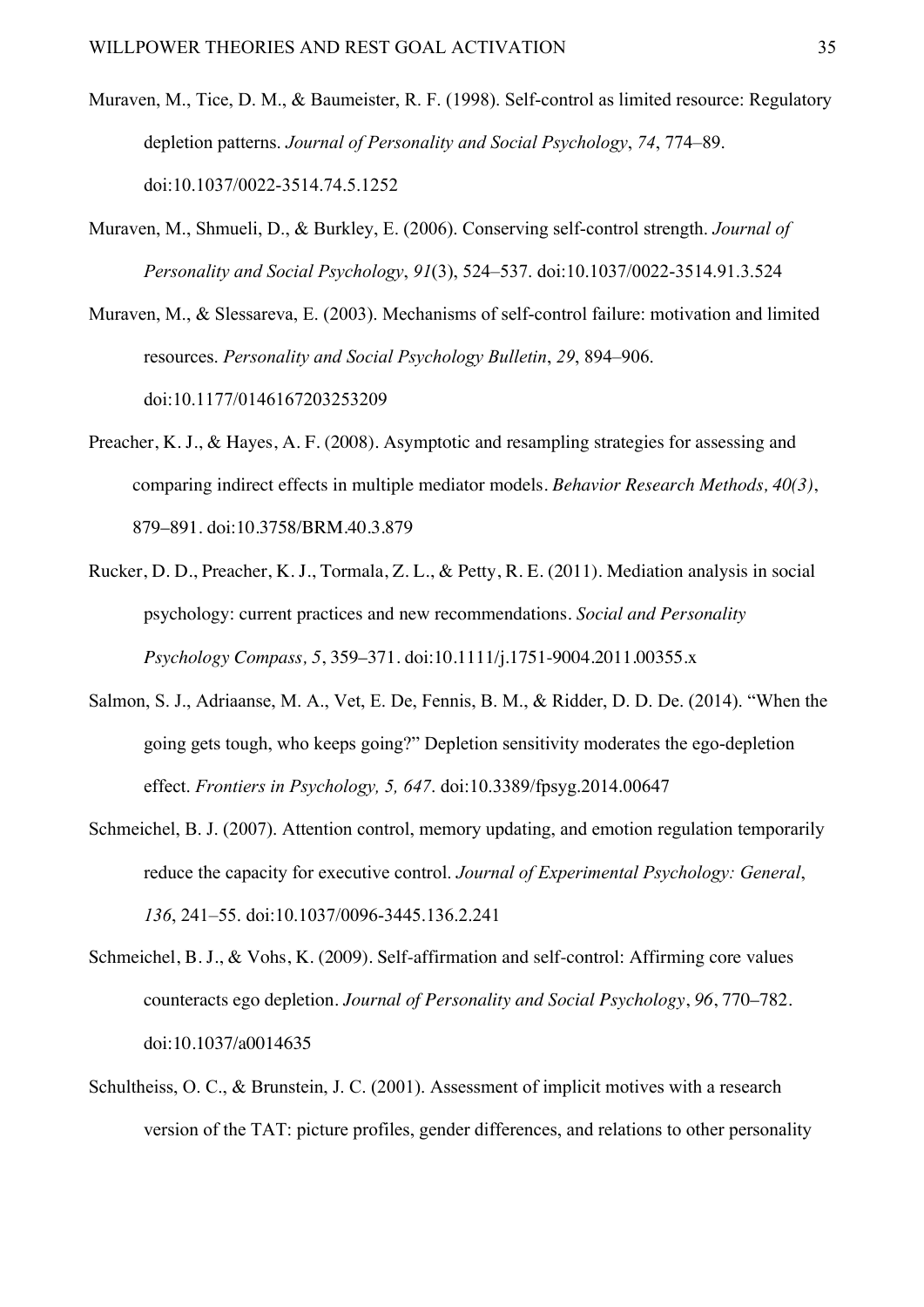measures. *Journal of Personality Assessment*, *77*, 71–86. doi:10.1207/S15327752JPA7701\_05

- Silvia, P. J., & Gendolla, G. H. E. (2001). On introspection and self-perception: Does self-focused attention enable accurate self-knowledge? *Review of General Psychology*, *5*, 241–269. doi:10.1037/1089-2680.5.3.241
- Tamir, M., John, O. P., Srivastava, S., & Gross, J. J. (2007). Implicit theories of emotion: Affective and social outcomes across a major life transition. *Journal of Personality and Social Psychology*, *92*, 731–44. doi:10.1037/0022-3514.92.4.731
- Tangney, J. P., Baumeister, R. F., & Boone, A. L. (2004). High self-control predicts good adjustment, less pathology, better grades, and interpersonal success. *Journal of Personality*, *72*, 271–324. doi:10.1111/j.0022-3506.2004.00263.x
- Tyler, J. M., & Burns, K. C. (2009). Triggering conservation of the self's regulatory resources. *Basic and Applied Social Psychology*, *31*, 255–266. doi:10.1080/01973530903058490
- vanDellen, M. R., Shea, C. T., Davisson, E. K., Koval, C. Z., & Fitzsimons, G. M. (2014). Motivated misperception: Self-regulatory resources affect goal appraisals. *Journal of Experimental Social Psychology*, *53*, 118–124. doi:10.1016/j.jesp.2014.03.007
- Vohs, K. D., Baumeister, R. F., & Ciarocco, N. J. (2005). Self-regulation and self-presentation: Regulatory resource depletion impairs impression management and effortful selfpresentation depletes regulatory resources. *Journal of Personality and Social Psychology*, *88*, 632–657. doi:10.1037/0022-3514.88.4.63
- Vohs, K. D., Baumeister, R. F., & Schmeichel, B. J. (2013). Motivation, personal beliefs, and limited resources all contribute to self-control. *Journal of Experimental Social Psychology*, *49*, 184–188. doi: 10.1016/j.jesp.2012.08.007
- Wegner, D. M., Schneider, D. J., Carter, S. R., & White, T. L. (1987). Paradoxical effects of thought suppression. *Journal of Personality and Social Psychology*, *53*, 5–13. doi:10.1037/0022-3514.53.1.5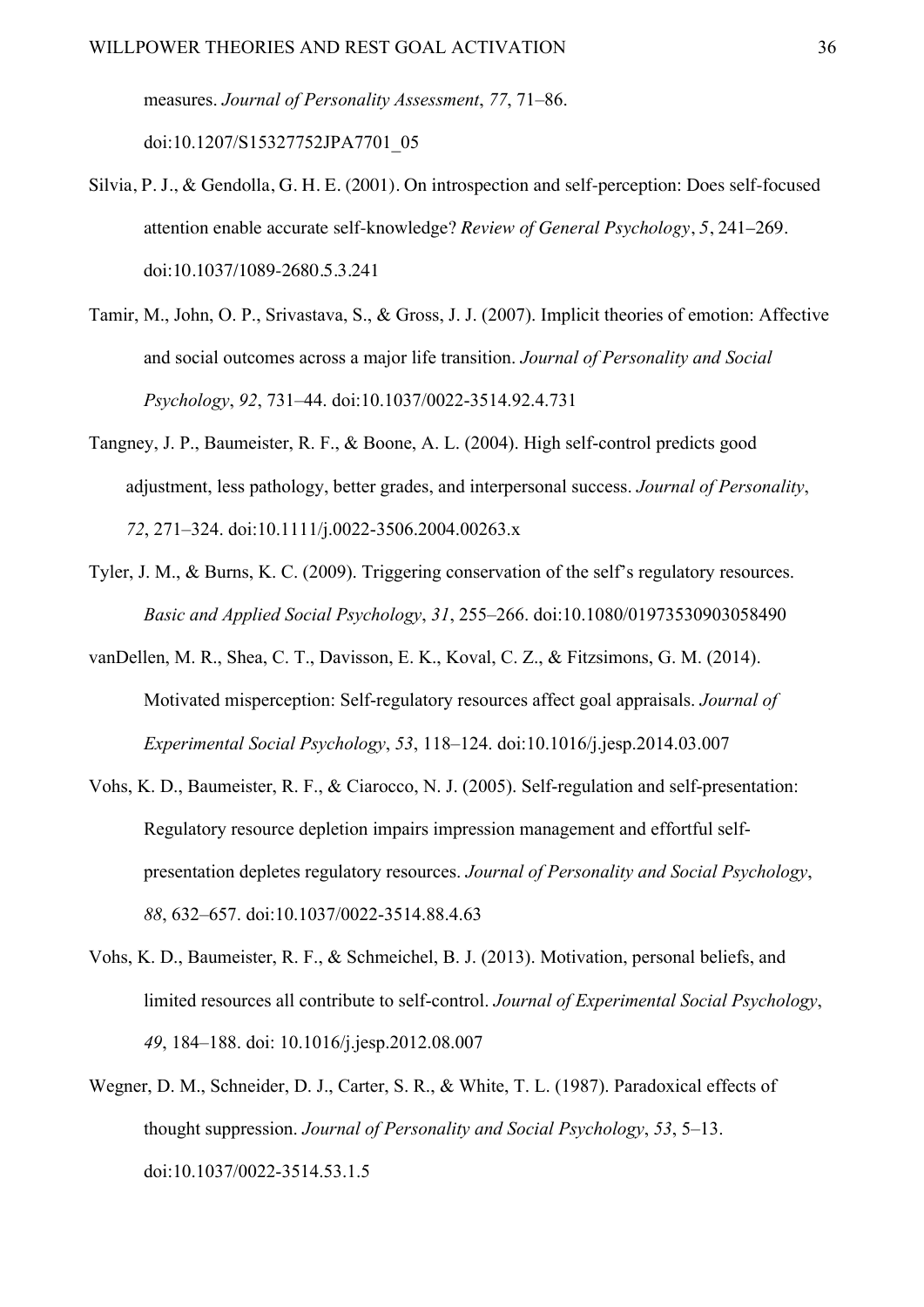- Wilson, T. D., & Dunn, E. W. (2004). Self-knowledge: its limits, value, and potential for improvement. *Annual Review of Psychology*, *55*, 493–518. doi:10.1146/annurev.psych.55.090902.141954
- Zeigarnik, B. (1927). Das Behalten erledigter und unerledigter Handlungen [The memory of completed and uncompleted actions]. *Psychologische Forschung, 9,* 1–85.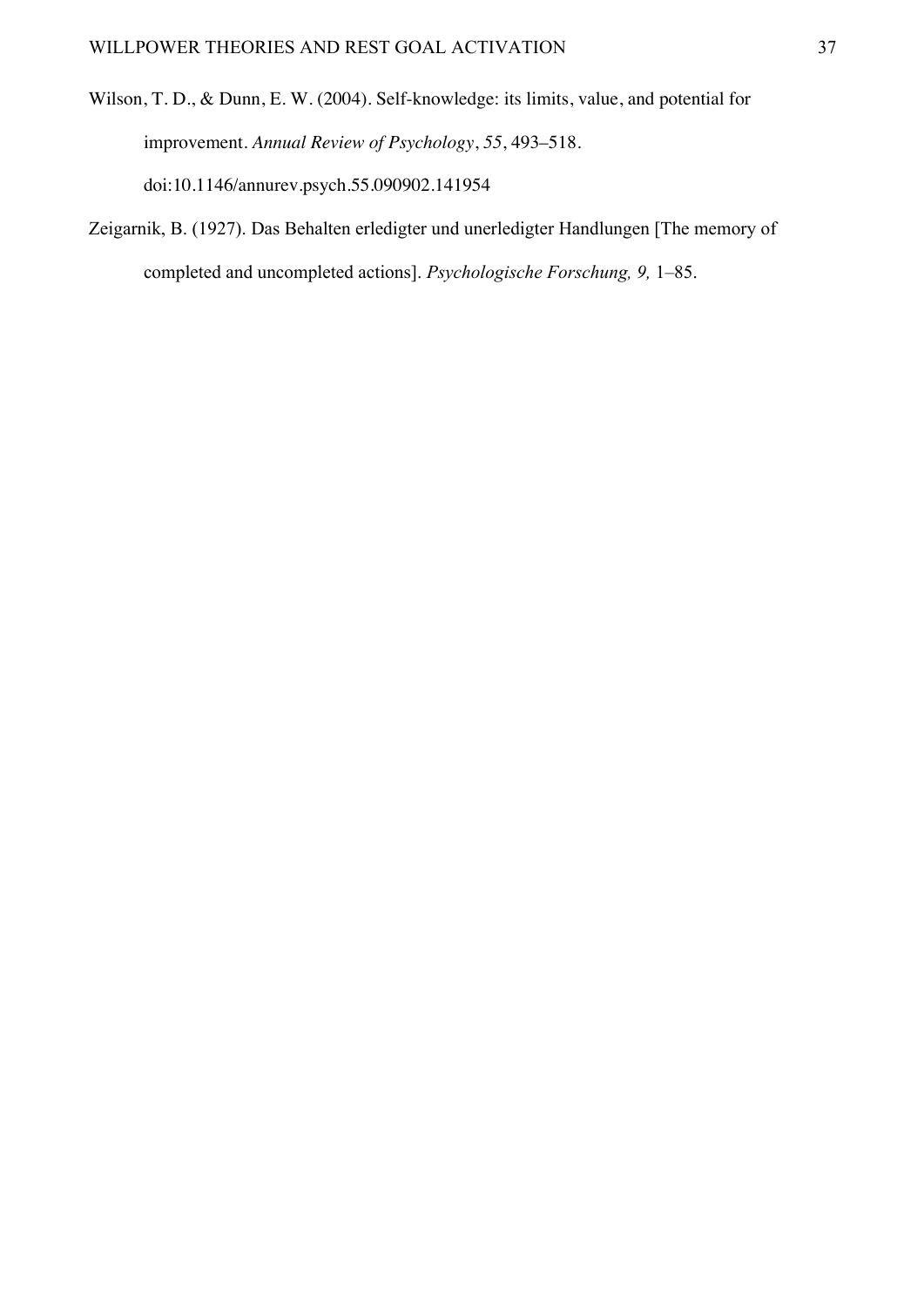# Authors' Note

Veronika Job and Katharina Bernecker, Department of Psychology, University of Zurich,

Zurich, Switzerland; Stefanie Miketta and Malte Friese, Department of Psychology, Saarland University, Germany.

We are grateful to Alessandro Baia, Veronika Brandstätter, Joshua Guilfoyle, Marie Hennecke, and Sarah Schoch for invaluable assistance and thank Carol S. Dweck for her comments on a previous version of this manuscript.

Correspondence concerning this article should be addressed to Veronika Job, University of Zurich, Department of Psychology, Binzmühlestrasse 14/6, 8050 Zürich, Switzerland. Email: v.job@psychologie.uzh.ch.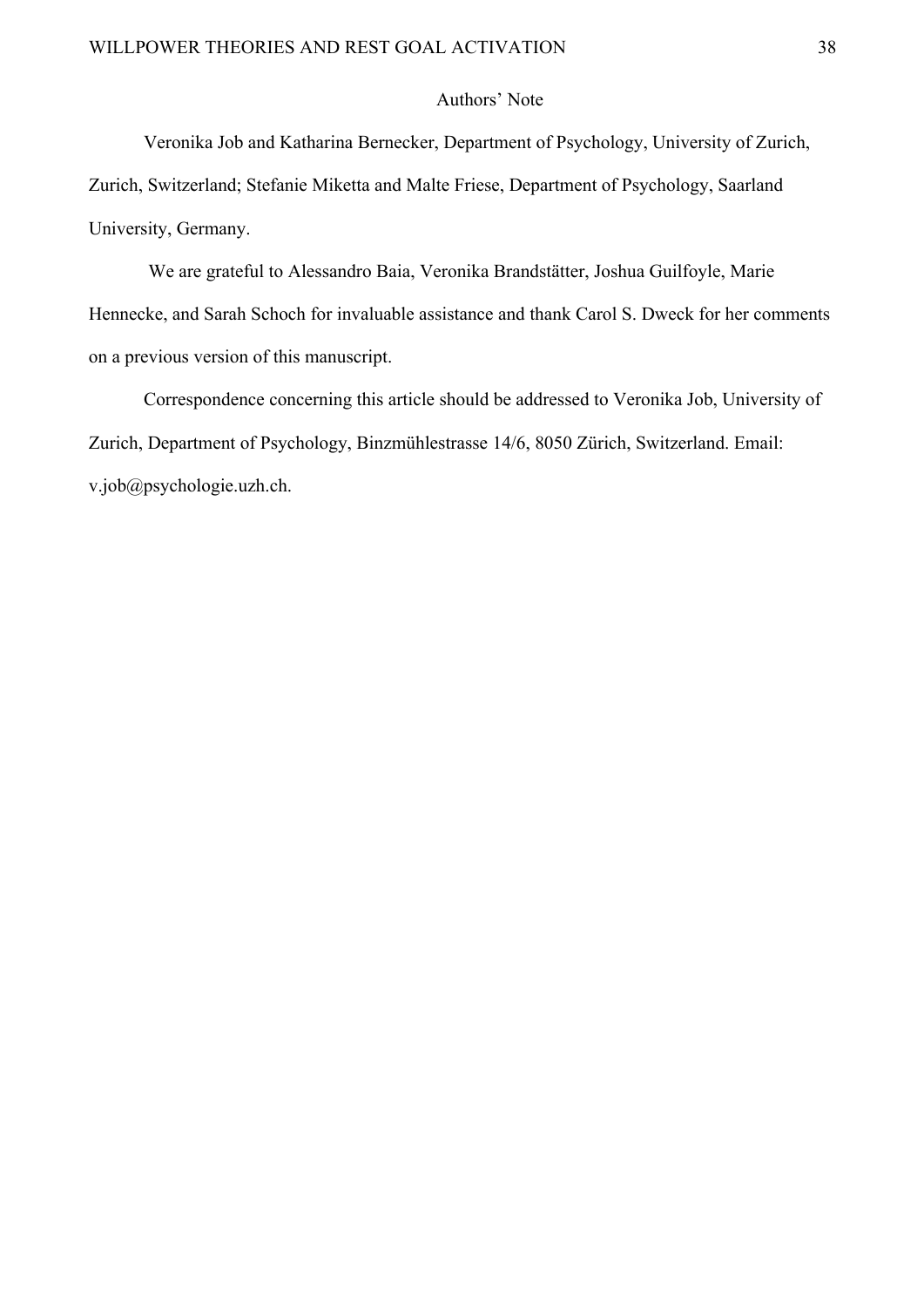#### Footnotes

 $1$  For reasons beyond the scope of the present research, we also assessed implicit motives with a picture story exercise (PSE; Schultheiss & Brunstein, 2001) immediately after the depletion manipulation. Participants were asked to write four imaginative stories based on picture cues (duration: 10 to 12 minutes). In addition, after Study 2 was completed, participants worked for another 20 minutes on a set of tasks and questionnaires to pilot material for a different research project.

<sup>2</sup> The original set of 20 pictures contained three further pictures of sports related energy food (Dextro Energy, Isostar, and a power bar). According to the pilot study they belong to the control category: they are perceived as moderately conducive for rest and require rather little effort. However, since they are ambiguous regarding their associations with physical exertion and restoration of energy, we refrained from reporting them in the present research. However, including them in the control category does not alter the reported results.

<sup>3</sup> Participants additionally filled in the following questionnaires for reasons beyond the scope of this research (correlations with limited willpower theory are provided in parenthesis): a measure of mind-body dualism (*r* = -.10, *p* > .25, Forstmann, Burgmer, & Mussweiler, 2012),,trait selfcontrol scale ( $r = -0.30$ ,  $p = 0.038$ , Tagney, Baumeister, & Boone, 2004), and the achievement motive scale  $(r = -.42, p = .003, \text{Lang} \& \text{Fries}, 2006)$ .

<sup>4</sup> The experimental manipulation did neither affect the length of break, nor rest goal activation in the lexical decision task, nor was it related to theories about willpower, *t*s(47)<1. Controlling for it in the reported analyses had no discernable effect on the reported results.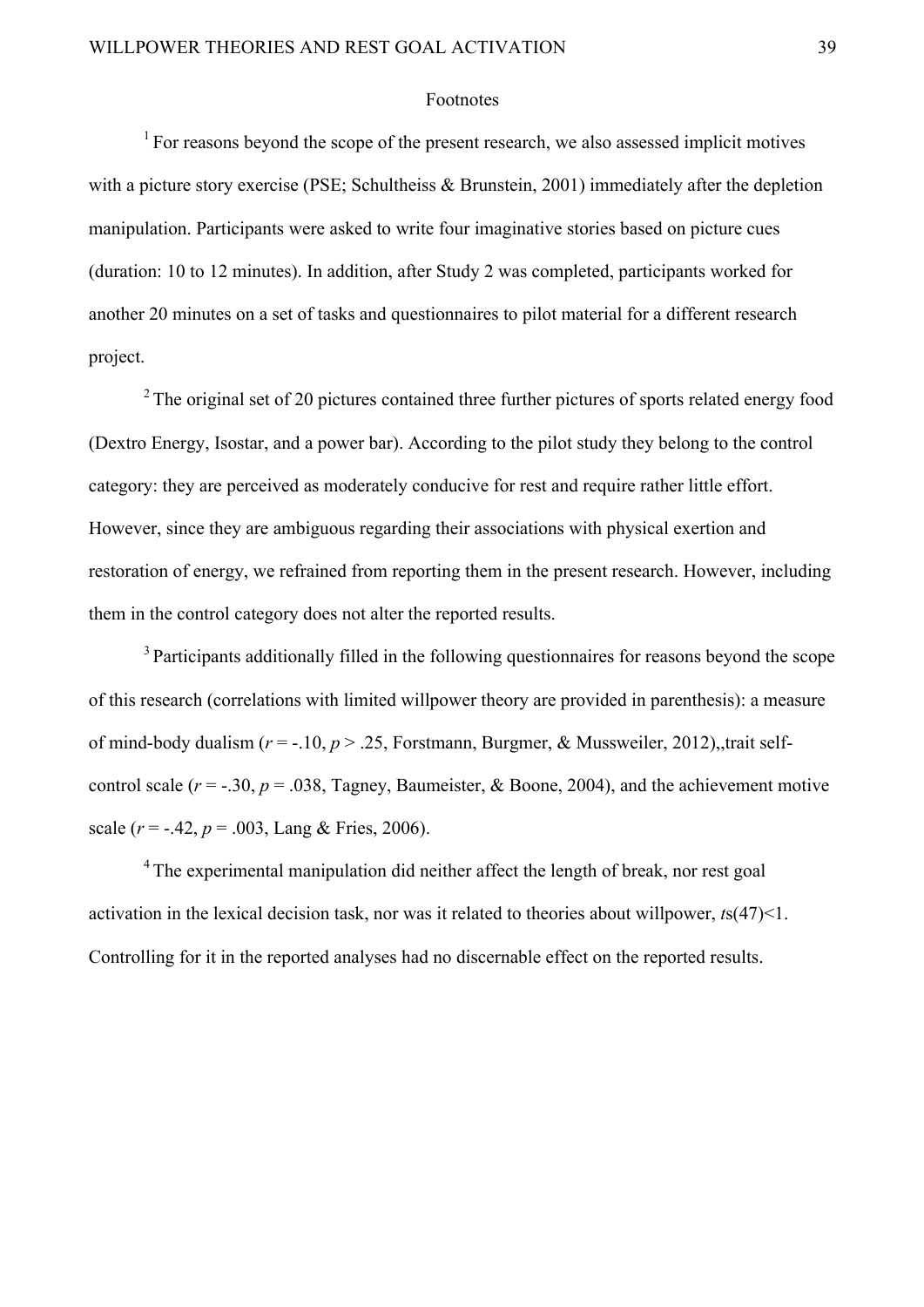# Figure Captions

*Figure 1.* Response latencies to rest-words, controlling for response latencies to neutral words, as a function of depletion condition and implicit theory about willpower at ±1 *SD* (Study1).

*Figure 2.* Evaluation of rest- (a) and exertion- (b) conducive objects, controlling for evaluation of neutral objects, as a function of depletion condition and implicit theories about willpower at  $\pm 1$  *SD* (Study2)

*Figure 3.* Evaluation of rest-conducive objects, controlling for evaluation of neutral objects, as a function of depletion condition (a) and perceived depletion (b), respectively, and induced theory about willpower condition (Study 3).

*Figure 4.* Scatterplot matrix of length of break (vertical axis) and theory about willpower (horizontal axis) (Study 4).

*Figure 5.* Mean time sitting on the chairs as a function of depletion condition and induced theory about willpower condition (Study 5).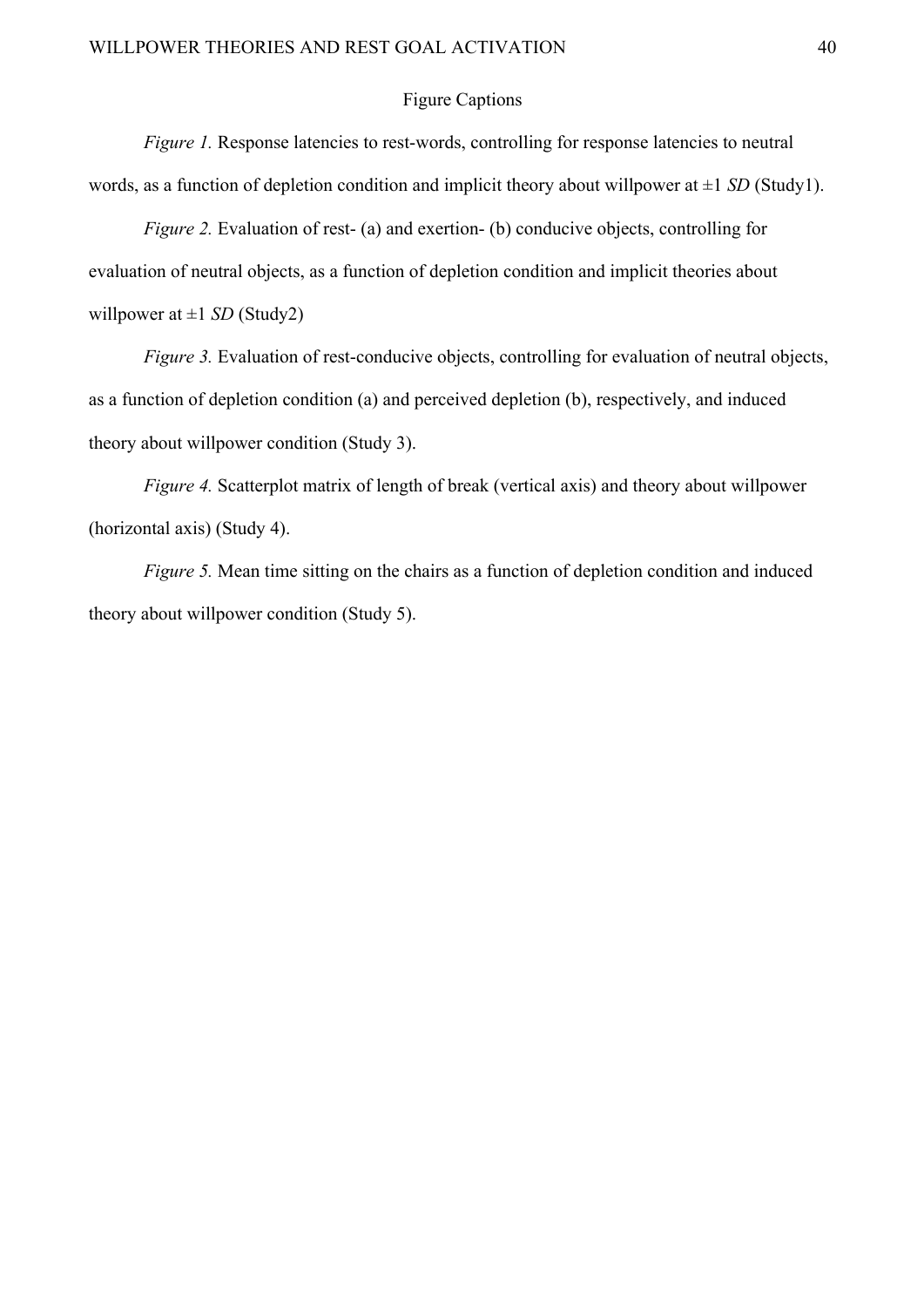

*Figure 1*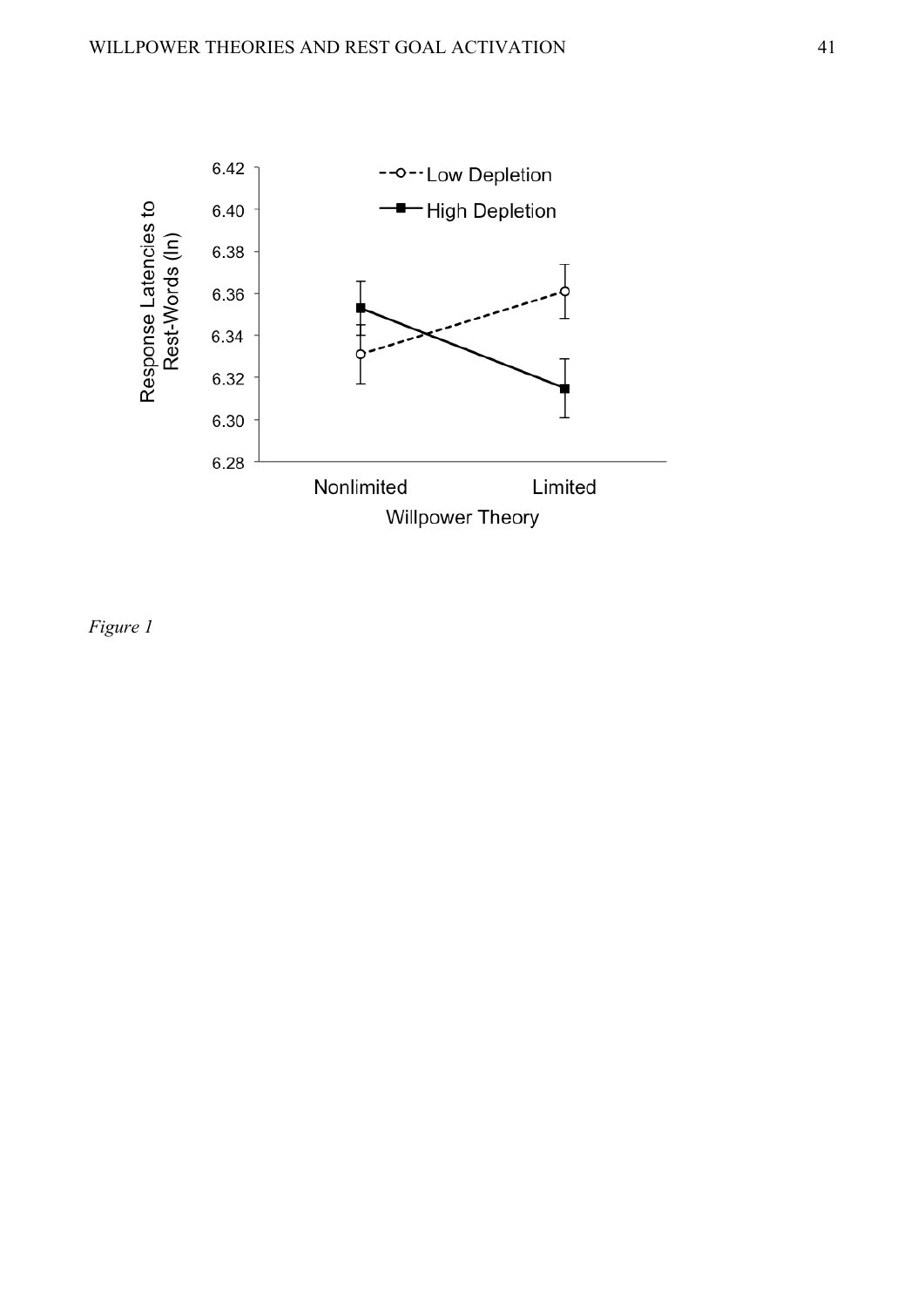

*Figure 2*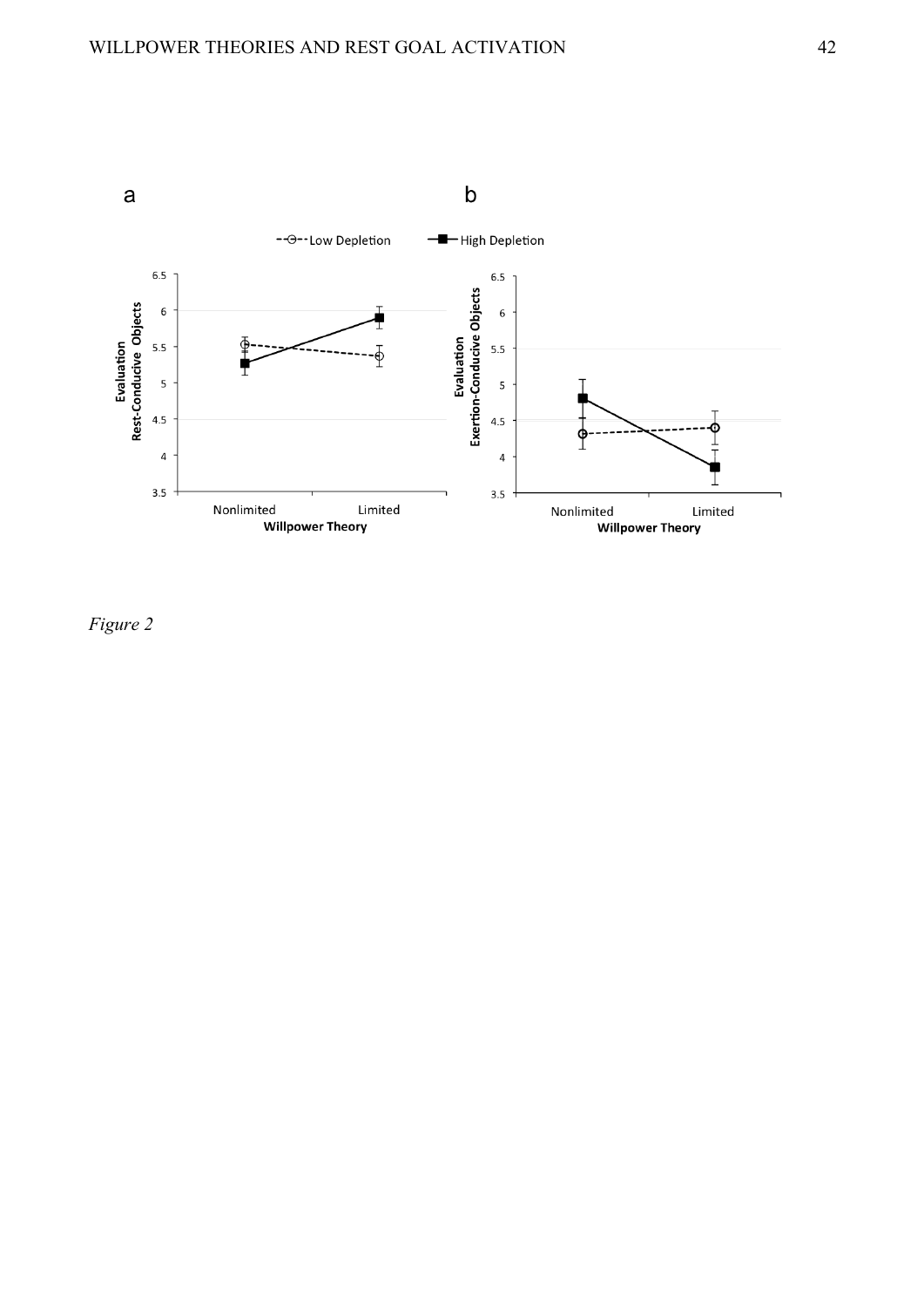

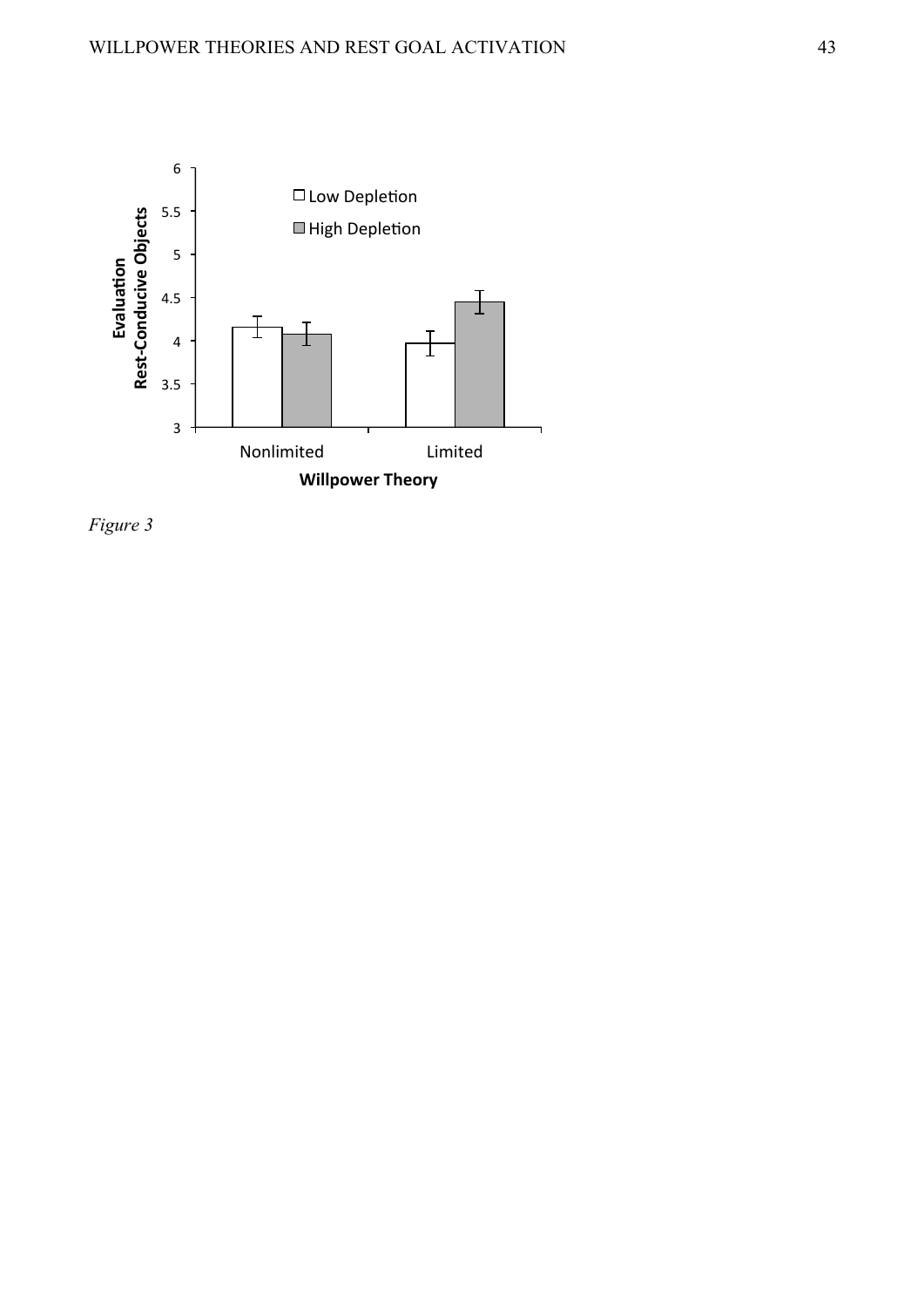

*Figure 4*